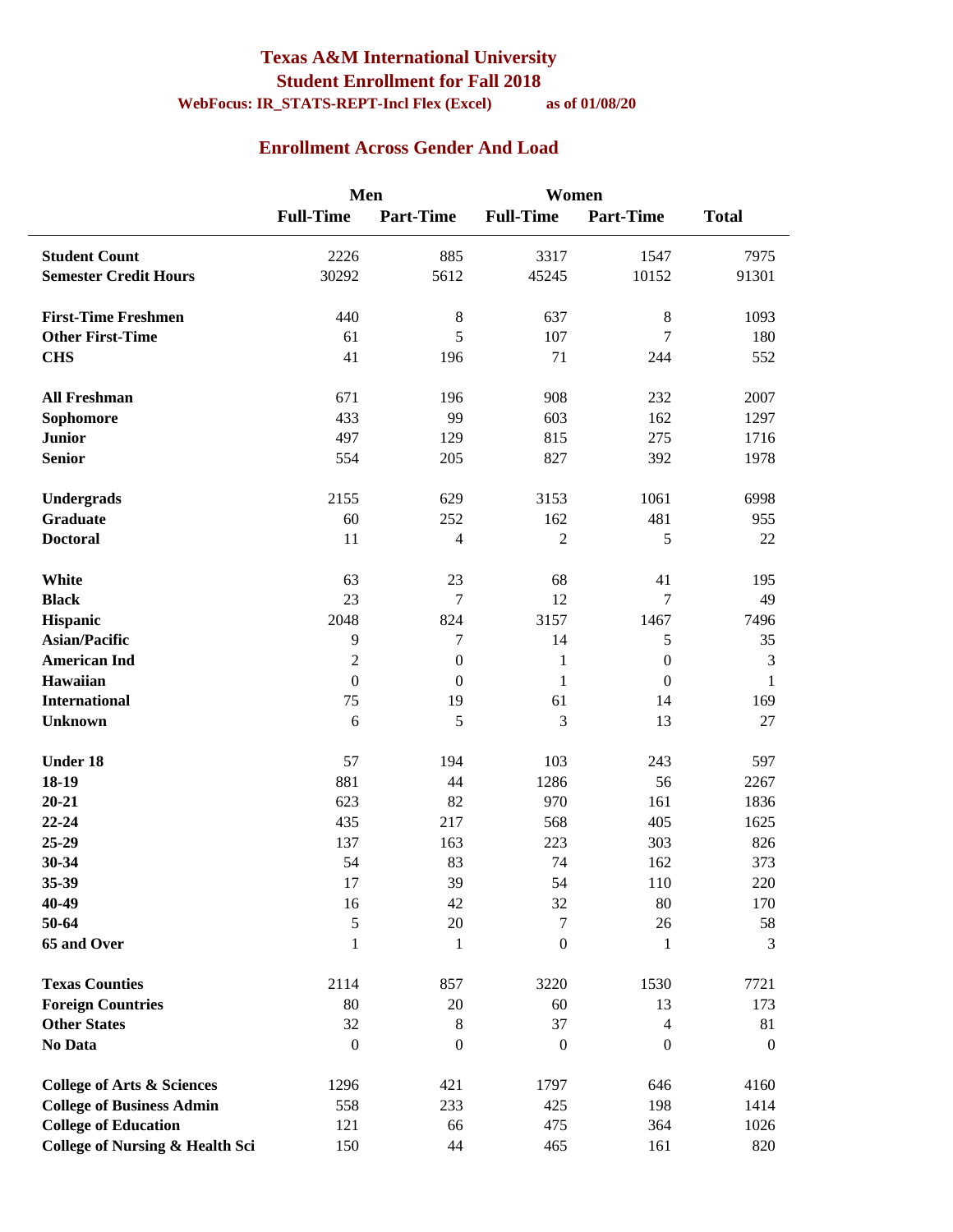#### **Average Age**

| <b>Overall Average Age</b>       | 22    |
|----------------------------------|-------|
| <b>Undergraduae Average Age</b>  | 21.26 |
| <b>Graduate Average Age</b>      | 30.37 |
| <b>Doctoral Average Age</b>      | 36.32 |
| <b>Women Average Age</b>         | 22.57 |
| Men Average Age                  | 22.11 |
| <b>Undergraduate 22 and Over</b> | 2312  |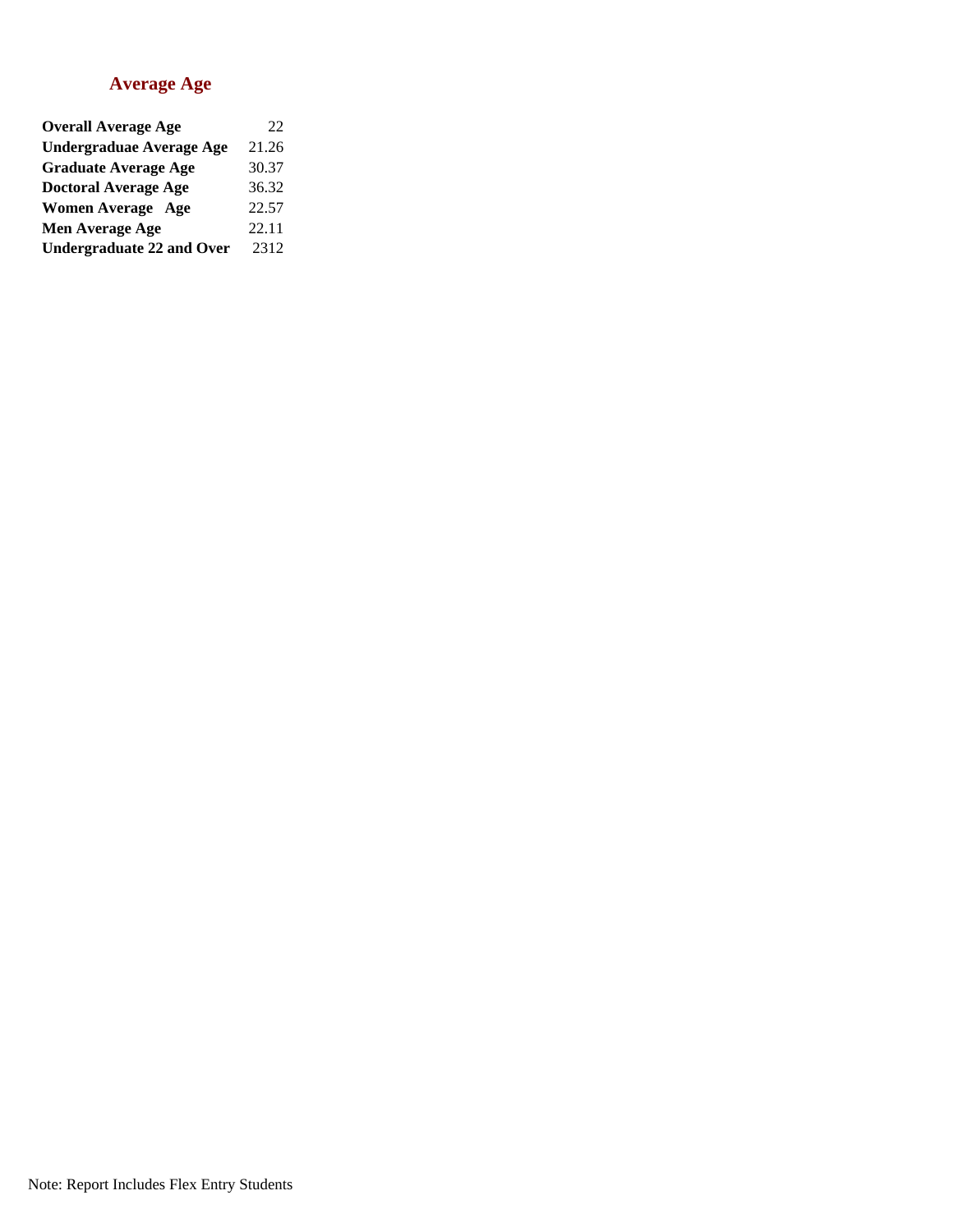## **Enrollment Across Ethnicity for Fall 2018**

|                                        | <b>AmInd</b>     | <b>Asian</b>             | <b>Blck</b>      | Haw              | <b>Hsp</b>               | Int              | Unk              | Wht              |
|----------------------------------------|------------------|--------------------------|------------------|------------------|--------------------------|------------------|------------------|------------------|
| <b>Student Count</b>                   | 3                | 35                       | 49               | 1                | 7496                     | 169              | 27               | 195              |
| <b>Semester Credit Hours</b>           | 37               | 392                      | 586              | 13               | 85906                    | 1988             | 204              | 2175             |
| Women                                  | $\mathbf{1}$     | 19                       | 19               | $\mathbf{1}$     | 4624                     | 75               | 16               | 109              |
| Men                                    | $\mathbf{2}$     | 16                       | 30               | $\boldsymbol{0}$ | 2872                     | 94               | 11               | 86               |
| <b>Full Time</b>                       | $\mathfrak{Z}$   | 23                       | 35               | $\mathbf{1}$     | 5205                     | 136              | 9                | 131              |
| <b>Part Time</b>                       | $\boldsymbol{0}$ | 12                       | 14               | $\boldsymbol{0}$ | 2291                     | 33               | 18               | 64               |
| <b>First-Time Freshmen</b>             | $\mathbf{0}$     | 3                        | 4                | $\boldsymbol{0}$ | 1049                     | 14               | $\overline{c}$   | 21               |
| <b>Other First-Time</b>                | $\mathbf{0}$     | $\mathfrak{2}$           | $\boldsymbol{0}$ | $\boldsymbol{0}$ | 176                      | $\boldsymbol{0}$ | $\boldsymbol{0}$ | $\overline{2}$   |
| <b>CHS</b>                             | $\mathbf{0}$     | $\mathbf{1}$             | 1                | $\boldsymbol{0}$ | 525                      | $\boldsymbol{0}$ | 9                | 16               |
| <b>All Freshman</b>                    | $\boldsymbol{0}$ | 5                        | 8                | $\boldsymbol{0}$ | 1901                     | 36               | 12               | 45               |
| Sophomore                              | $\mathbf{2}$     | 5                        | 9                | $\boldsymbol{0}$ | 1242                     | 19               | $\sqrt{2}$       | 18               |
| <b>Junior</b>                          | $\boldsymbol{0}$ | 5                        | 11               | $\mathbf{1}$     | 1635                     | 22               | $\overline{c}$   | 40               |
| <b>Senior</b>                          | 1                | 12                       | $\tau$           | $\boldsymbol{0}$ | 1871                     | 35               | 3                | 49               |
| <b>Undergrad Full-Time</b>             | 3                | 23                       | 31               | $\mathbf{1}$     | 5010                     | 110              | 9                | 121              |
| <b>Undergrad Part-Time</b>             | $\boldsymbol{0}$ | $\overline{\mathcal{A}}$ | 4                | $\boldsymbol{0}$ | 1639                     | $\sqrt{2}$       | 10               | 31               |
| <b>Graduate Full-Time</b>              | $\mathbf{0}$     | $\boldsymbol{0}$         | 3                | $\boldsymbol{0}$ | 192                      | 18               | $\boldsymbol{0}$ | 9                |
| <b>Graduate Part-Time</b>              | $\Omega$         | 6                        | 10               | $\boldsymbol{0}$ | 648                      | 30               | 7                | 32               |
| <b>Doctoral Full-Time</b>              | $\mathbf{0}$     | $\boldsymbol{0}$         | 1                | $\boldsymbol{0}$ | 3                        | $\,8\,$          | $\boldsymbol{0}$ | $\mathbf{1}$     |
| <b>Doctoral Part-Time</b>              | $\mathbf{0}$     | $\overline{2}$           | $\boldsymbol{0}$ | $\boldsymbol{0}$ | $\overline{\mathcal{L}}$ | $\mathbf{1}$     | $\mathbf{1}$     | $\mathbf{1}$     |
| <b>Under 18</b>                        | $\boldsymbol{0}$ | $\overline{2}$           | 1                | $\boldsymbol{0}$ | 566                      | $\boldsymbol{2}$ | $10\,$           | 16               |
| 18-19                                  | $\mathbf{1}$     | 10                       | 12               | $\boldsymbol{0}$ | 2183                     | 21               | 3                | 37               |
| $20 - 21$                              | 1                | $\tau$                   | 12               | $\boldsymbol{0}$ | 1729                     | 45               | $\mathbf{1}$     | 41               |
| 22-24                                  | 1                | 5                        | 8                | $\mathbf{1}$     | 1526                     | 50               | 3                | 31               |
| 25-29                                  | $\boldsymbol{0}$ | 4                        | 5                | $\boldsymbol{0}$ | 761                      | 26               | 5                | 25               |
| 30-34                                  | $\theta$         | $\mathbf{1}$             | $\overline{2}$   | $\boldsymbol{0}$ | 340                      | 15               | $\overline{2}$   | 13               |
| 35-39                                  | $\boldsymbol{0}$ | 1                        | $\boldsymbol{0}$ | $\boldsymbol{0}$ | 198                      | 6                | $\mathbf{1}$     | 14               |
| 40-49                                  | $\boldsymbol{0}$ | 3                        | 4                | $\boldsymbol{0}$ | 147                      | 3                | $\sqrt{2}$       | 11               |
| 50-64                                  | $\boldsymbol{0}$ | $\boldsymbol{2}$         | 5                | $\boldsymbol{0}$ | 43                       | $\mathbf{1}$     | $\boldsymbol{0}$ | $\tau$           |
| 65 and Over                            | $\mathbf{0}$     | $\boldsymbol{0}$         | $\boldsymbol{0}$ | $\boldsymbol{0}$ | 3                        | $\boldsymbol{0}$ | $\boldsymbol{0}$ | $\boldsymbol{0}$ |
| <b>Texas Counties</b>                  | 3                | 33                       | 35               | $\mathbf{1}$     | 7442                     | $20\,$           | 20               | 167              |
| <b>Foreign Countries</b>               | $\boldsymbol{0}$ | $\boldsymbol{0}$         | 1                | $\boldsymbol{0}$ | 18                       | 147              | 6                | -1               |
| <b>Other States</b>                    | $\boldsymbol{0}$ | $\mathfrak{2}$           | 13               | $\boldsymbol{0}$ | 36                       | 2                | 1                | $27\,$           |
| No Data                                | $\Omega$         | $\mathbf{0}$             | $\boldsymbol{0}$ | $\boldsymbol{0}$ | $\mathbf{0}$             | $\boldsymbol{0}$ | $\boldsymbol{0}$ | $\boldsymbol{0}$ |
| <b>College of Arts &amp; Sciences</b>  | 1                | 14                       | 18               | $\boldsymbol{0}$ | 3959                     | 58               | 8                | 102              |
| <b>College of Business Admin</b>       | 1                | 7                        | 9                | $\boldsymbol{0}$ | 1266                     | 92               | 5                | 34               |
| <b>College of Education</b>            | 1                | 3                        | 13               | 1                | 978                      | 9                | $\overline{c}$   | 19               |
| <b>College of Nurs &amp; HealthSci</b> | $\boldsymbol{0}$ | 9                        | $\overline{4}$   | $\boldsymbol{0}$ | 780                      | 9                | 3                | 15               |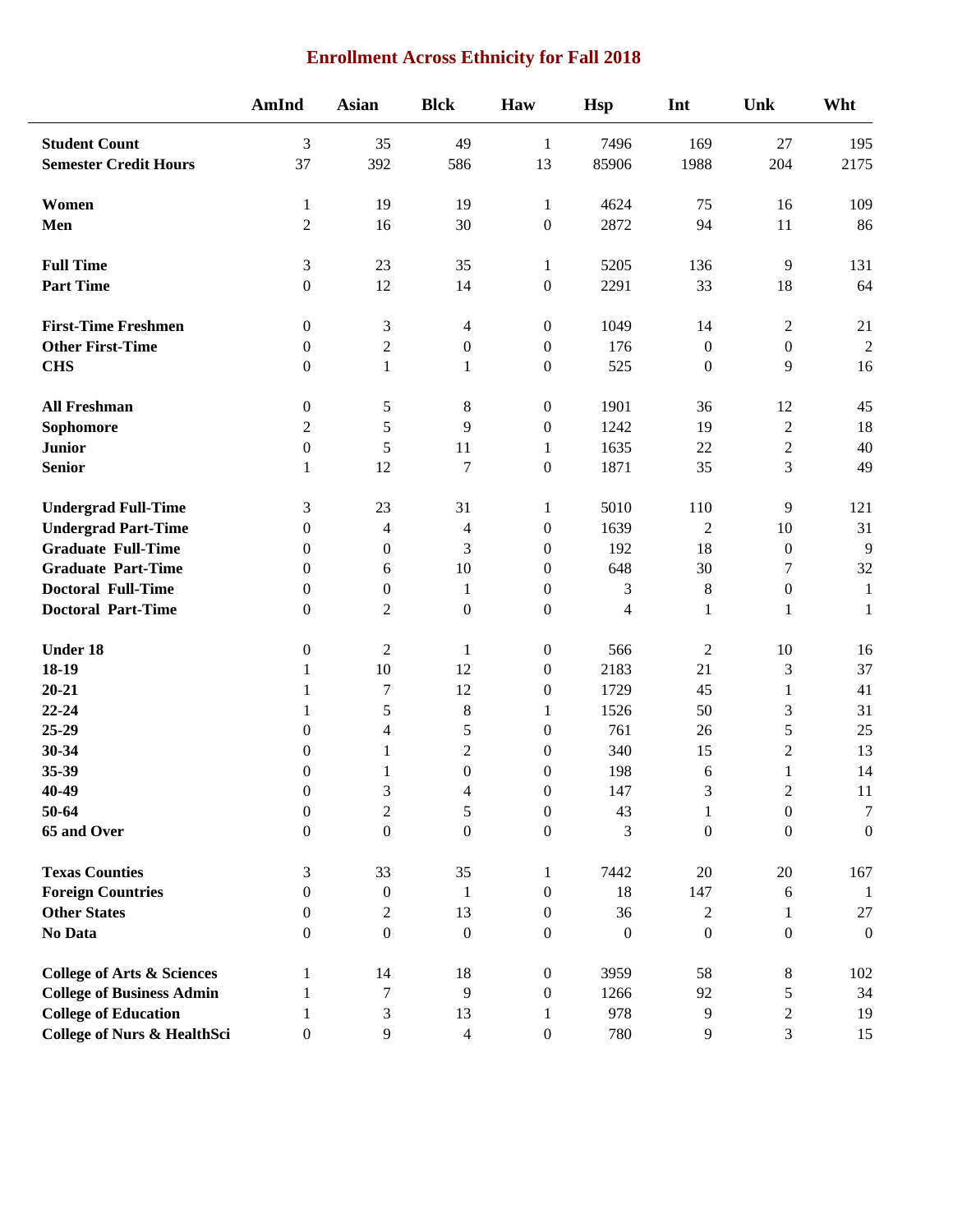| <b>Total</b>     |
|------------------|
| 7975             |
| 91301            |
|                  |
| 4864             |
| $3111\,$         |
| 5543             |
| 2432             |
|                  |
| 1093             |
| $180\,$          |
| 552              |
|                  |
| $2007\,$         |
| 1297             |
| 1716<br>1978     |
|                  |
| 5308             |
| 1690             |
| $222\,$          |
| 733              |
| $13\,$           |
| $\overline{9}$   |
|                  |
| 597              |
| 2267             |
| 1836<br>$1625\,$ |
| $826\,$          |
| 373              |
| $220\,$          |
| $170\,$          |
| $\frac{58}{3}$   |
|                  |
| $7721\,$         |
| 173              |
| 81               |
| $\boldsymbol{0}$ |
|                  |
| $4160\,$         |
| 1414             |
| $1026\,$<br>820  |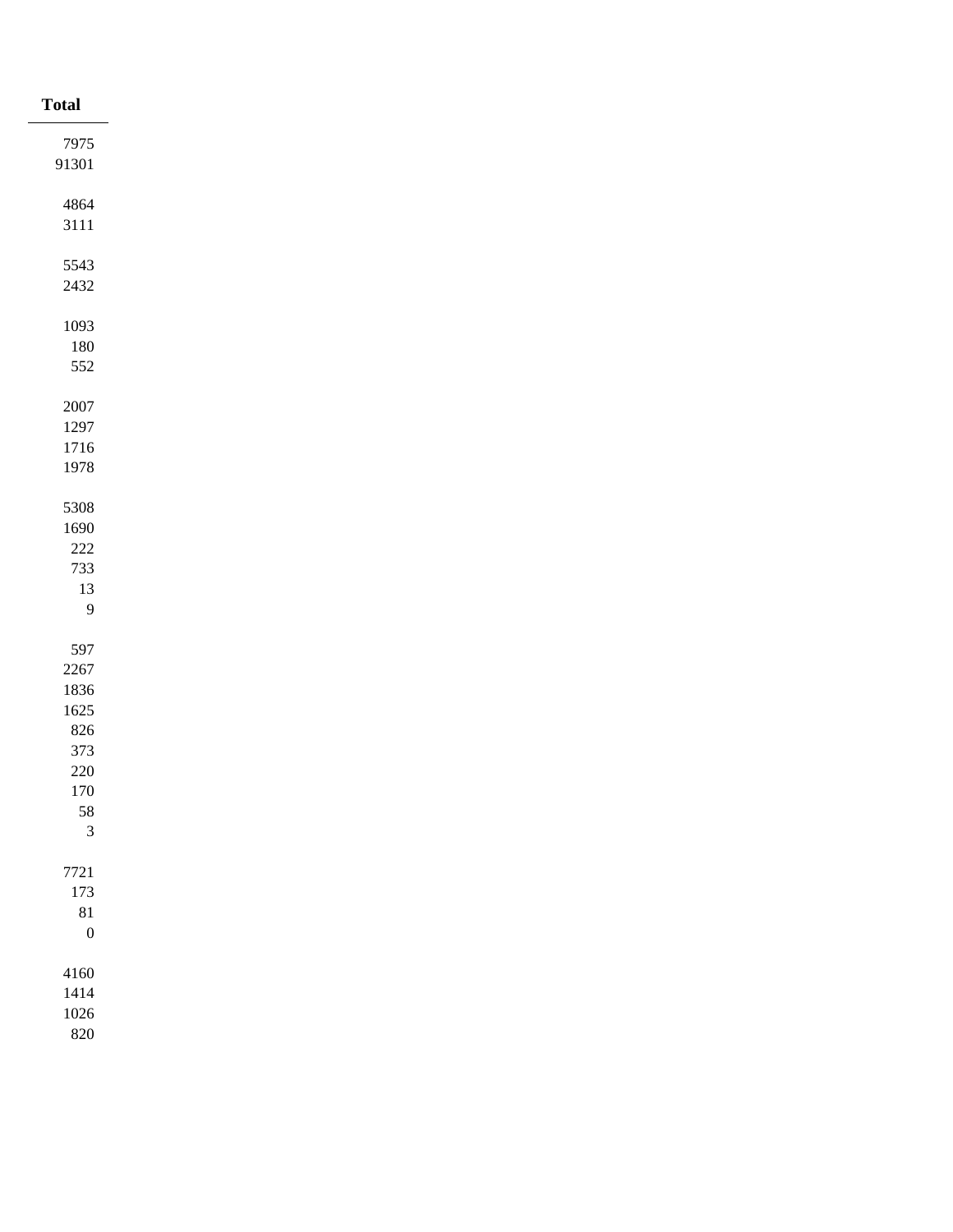### **New Students Under 30 for Fall 2018**

|                            | Men |     |     |                                                  |
|----------------------------|-----|-----|-----|--------------------------------------------------|
|                            |     |     |     | <b>Total</b>                                     |
|                            |     |     |     |                                                  |
| First Time Freshman<br>501 | 13  | 744 | 15  | 1273                                             |
| 13                         | 40  | 30  | 81  | 164                                              |
| 140                        | 57  | 188 | 92  | 477                                              |
| Transfer Freshman<br>11    |     |     |     | 14                                               |
|                            |     |     |     |                                                  |
| 665                        | 111 | 963 | 189 | 1928                                             |
|                            |     |     |     | Women<br>Full-Time Part-Time Full-Time Part-Time |

### **Enrollment Across 1st Generation**

| 1st-Gen       |      | No Data | Not 1st-Gen | <b>Total</b> |
|---------------|------|---------|-------------|--------------|
| Level         |      |         |             |              |
| Doctoral      | 11   | 4       | 7           | 22           |
| Graduate      | 493  | 121     | 341         | 955          |
| Undergraduate | 3951 | 191     | 2856        | 6998         |
| <b>Total</b>  | 4455 | 316     | 3204        | 7975         |

## **Enrollment by Student College**

| <b>College</b> | <b>CHS</b>     | FFR  | FR  | <b>SO</b> | JR   | SR   | GR       | <b>PHD</b> | <b>Total</b><br><b>Students</b> |
|----------------|----------------|------|-----|-----------|------|------|----------|------------|---------------------------------|
| AS             | 210            | 710  | 298 | 603       | 842  | 1123 | 371      | 3          | 4160                            |
| <b>BA</b>      | $\overline{0}$ | 200  | 83  | 171       | 313  | 357  | 271      | 19         | 1414                            |
| ED             | $\overline{0}$ | 65   | 48  | 128       | 238  | 266  | 281      | 0          | 1026                            |
| <b>NH</b>      | $\overline{0}$ | 236  | 53  | 153       | 196  | 150  | 32       | $\theta$   | 820                             |
| UC.            | 342            | 62   | 23  | 13        | 33   | 82   | $\theta$ | $\Omega$   | 555                             |
| Total          | 552            | 1273 | 505 | 1068      | 1622 | 1978 | 955      | 22         | 7975                            |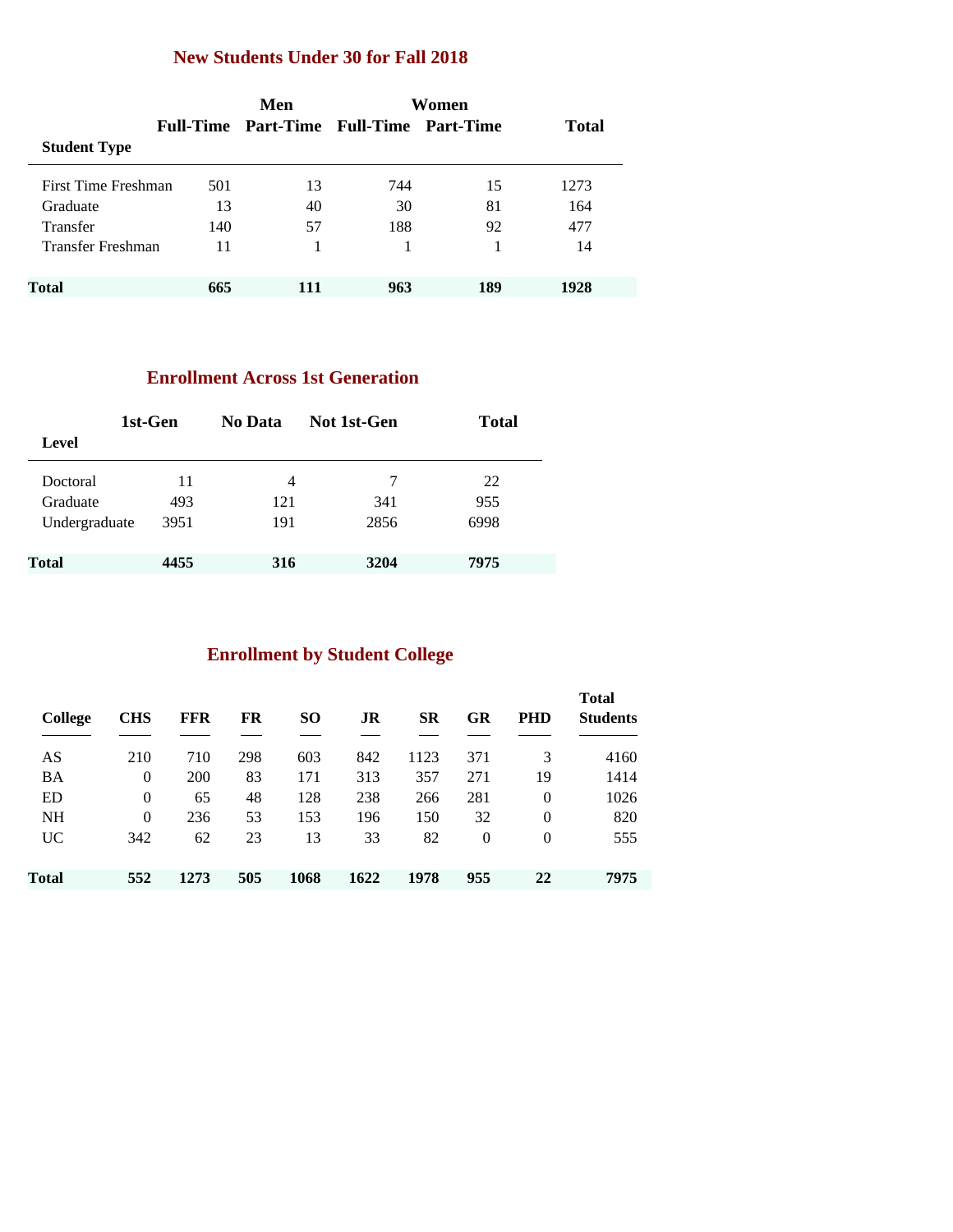|                                    |                            | AmInd                   | <b>Asian</b>            | <b>Blck</b>    | Haw                  | <b>Hsp</b>       | Int                  | Unk            | Wht            | <b>Total</b> |
|------------------------------------|----------------------------|-------------------------|-------------------------|----------------|----------------------|------------------|----------------------|----------------|----------------|--------------|
| Level                              | Col                        |                         |                         |                |                      |                  |                      |                |                |              |
|                                    |                            |                         |                         |                |                      |                  |                      |                |                |              |
| Undergraduate                      | AS                         | $\mathbf{1}$            | 13                      | 13             | $\ddot{\phantom{0}}$ | 3620             | 50                   | 5              | 84             | 3786         |
|                                    | <b>BA</b>                  | $\mathbf{1}$            | $\overline{4}$          | 5              | $\ddot{\phantom{a}}$ | 1053             | 43                   | $\overline{2}$ | 16             | 1124         |
|                                    | ${\rm ED}$                 | $\mathbf{1}$            | 1                       | $8\,$          | $\mathbf{1}$         | 711              | 9                    | 1              | 13             | 745          |
|                                    | <b>NH</b>                  |                         | $\tau$                  | $\overline{4}$ |                      | 752              | 9                    | $\overline{c}$ | 14             | 788          |
|                                    | <b>UC</b>                  |                         | $\overline{2}$          | 5              |                      | 513              | $\mathbf{1}$         | 9              | 25             | 555          |
| <i><b>*Total Undergraduate</b></i> |                            | $\overline{\mathbf{3}}$ | 27                      | 35             | $\mathbf{1}$         | 6649             | 112                  | 19             | 152            | 6998         |
| Graduate                           | AS                         |                         | $\mathbf{1}$            | $\sqrt{5}$     | $\bullet$            | 337              | $\,8\,$              | $\overline{c}$ | 18             | 371          |
|                                    | <b>BA</b>                  |                         | $\mathbf{1}$            | 3              |                      | 208              | 40                   | 3              | 16             | 271          |
|                                    | $\mathop{\rm ED}\nolimits$ |                         | $\overline{c}$          | 5              |                      | 267              | $\ddot{\phantom{a}}$ | $\mathbf{1}$   | 6              | 281          |
|                                    | NH                         |                         | $\overline{2}$          |                |                      | $28\,$           | $\ddot{\phantom{0}}$ | $\mathbf{1}$   | $\mathbf{1}$   | 32           |
| <i><b>*Total Graduate</b></i>      |                            | $\bf{0}$                | $\boldsymbol{6}$        | 13             | $\boldsymbol{0}$     | 840              | 48                   | $\overline{7}$ | 41             | 955          |
| Doctoral                           | AS                         |                         | $\cdot$                 |                |                      | $\boldsymbol{2}$ |                      | $\,1$          | $\bullet$      | 3            |
|                                    | <b>BA</b>                  |                         | $\overline{2}$          | $\mathbf{1}$   |                      | 5                | 9                    |                | $\overline{2}$ | 19           |
| <i><b>*Total Doctoral</b></i>      |                            | $\bf{0}$                | $\overline{\mathbf{2}}$ | $\mathbf{1}$   | $\bf{0}$             | $\overline{7}$   | 9                    | $\mathbf{1}$   | $\overline{2}$ | 22           |
| <b>TOTAL</b>                       |                            | $\mathbf{3}$            | 35                      | 49             | $\mathbf{1}$         | 7496             | 169                  | 27             | 195            | 7975         |

## **Enrollment Level and College Across Ethnicity for Fall 2018**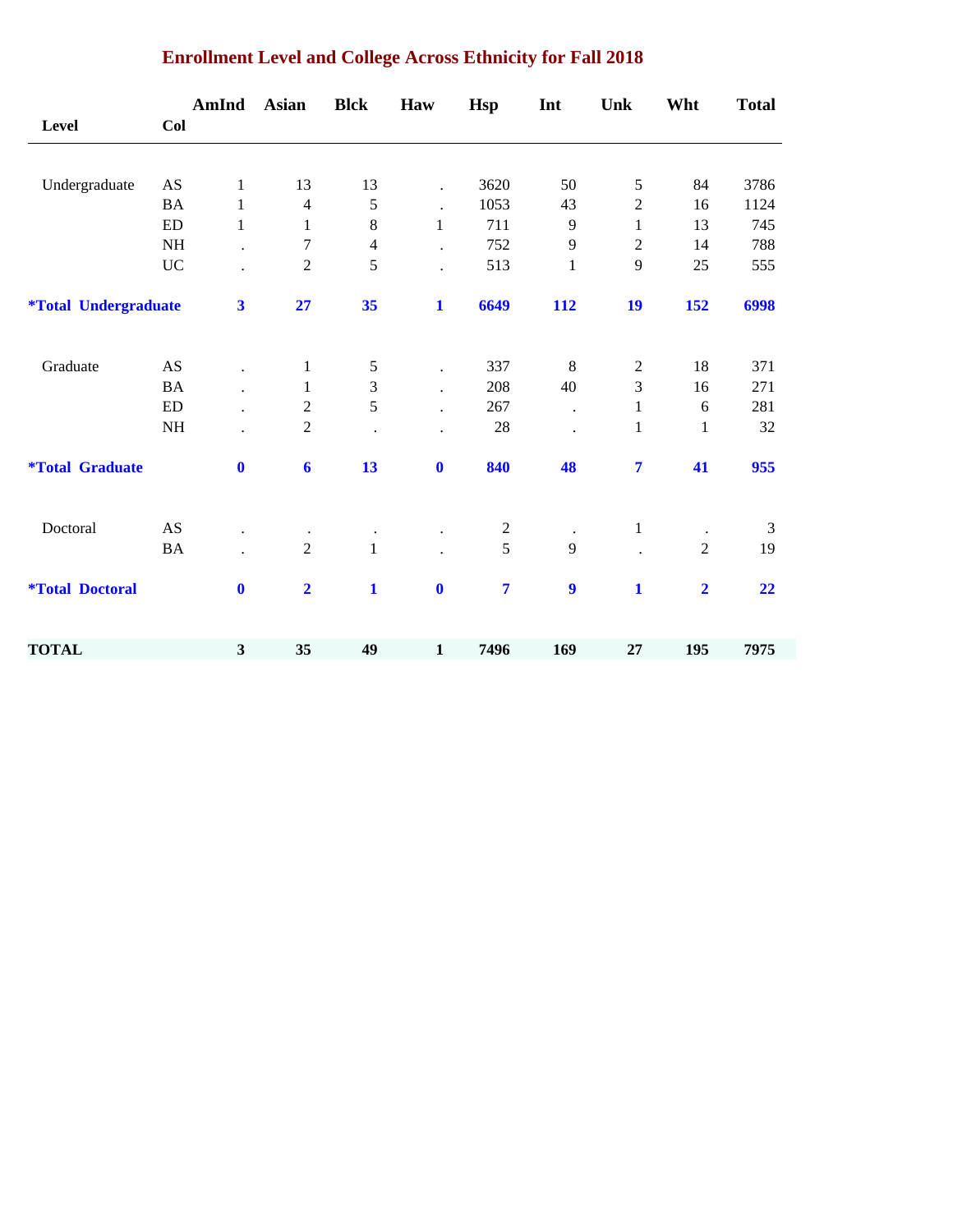|                                            | <b>Frgn Ctries</b> | <b>Oth States</b> | <b>Texas</b>   | <b>Total</b> |
|--------------------------------------------|--------------------|-------------------|----------------|--------------|
| <b>Student Count</b>                       | 173                | 81                | 7721           | 7975         |
| <b>Semester Credit Hours</b>               | 2077               | 1088              | 88136          | 91301        |
| Women                                      | 73                 | 41                | 4750           | 4864         |
| Men                                        | 100                | 40                | 2971           | 3111         |
| <b>Full Time</b>                           | 140                | 69                | 5334           | 5543         |
| <b>Part Time</b>                           | 33                 | 12                | 2387           | 2432         |
| <b>First-Time Freshmen</b>                 | 22                 | 11                | 1060           | 1093         |
| <b>Other First-Time</b>                    | $\boldsymbol{0}$   | $\boldsymbol{0}$  | 180            | 180          |
| <b>CHS</b>                                 | $\boldsymbol{0}$   | $\boldsymbol{0}$  | 552            | 552          |
| <b>All Freshman</b>                        | 49                 | 12                | 1946           | 2007         |
| Sophomore                                  | 19                 | 8                 | 1270           | 1297         |
| <b>Junior</b>                              | 25                 | 19                | 1672           | 1716         |
| <b>Senior</b>                              | 30                 | 30                | 1918           | 1978         |
| <b>Undergrad Full-Time</b>                 | 118                | 65                | 5125           | 5308         |
| <b>Undergrad Part-Time</b>                 | 5                  | $\overline{4}$    | 1681           | 1690         |
| <b>Graduate Full-Time</b>                  | 15                 | $\sqrt{2}$        | 205            | 222          |
| <b>Graduate Part-Time</b>                  | 27                 | $\tau$            | 699            | 733          |
| <b>Doctoral Full-Time</b>                  | 7                  | $\sqrt{2}$        | $\overline{4}$ | 13           |
| <b>Doctoral Part-Time</b>                  | $\mathbf{1}$       | $\mathbf{1}$      | $\tau$         | 9            |
| White                                      | $\mathbf{1}$       | 27                | 167            | 195          |
| <b>Black</b>                               | 1                  | 13                | 35             | 49           |
| Hispanic                                   | 18                 | 36                | 7442           | 7496         |
| <b>Asian/Pacific</b>                       | $\boldsymbol{0}$   | $\mathbf{2}$      | 33             | 35           |
| <b>American Ind</b>                        | $\boldsymbol{0}$   | $\boldsymbol{0}$  | 3              | 3            |
| <b>International</b>                       | 147                | $\boldsymbol{2}$  | 20             | 169          |
| <b>Unknown</b>                             | 6                  | 1                 | 20             | 27           |
| Under 18                                   | $\sqrt{2}$         | $\boldsymbol{0}$  | 595            | 597          |
| $18-19$                                    | 33                 | 19                | 2215           | 2267         |
| $20 - 21$                                  | 48                 | 26                | 1762           | 1836         |
| $22 - 24$                                  | 43                 | 23                | 1559           | 1625         |
| 25-29                                      | 27                 | $\mathfrak s$     | 794            | 826          |
| $30 - 34$                                  | 13                 | $\sqrt{2}$        | 358            | 373          |
| 35-39                                      | 5                  | $\boldsymbol{2}$  | 213            | 220          |
| 40-49                                      | $\sqrt{2}$         | $\mathbf{1}$      | 167            | 170          |
| 50-64                                      | $\boldsymbol{0}$   | $\mathfrak{Z}$    | 55             | 58           |
| 65 and Over                                | $\boldsymbol{0}$   | $\mathbf{0}$      | 3              | 3            |
| <b>College of Arts &amp; Sciences</b>      | 64                 | 31                | 4065           | 4160         |
| <b>College of Business Admin</b>           | 90                 | 17                | 1307           | 1414         |
| <b>College of Education</b>                | 10                 | 12                | 1004           | 1026         |
| <b>College of Nursing &amp; Health Sci</b> | 8                  | $\boldsymbol{7}$  | 805            | 820          |
|                                            |                    |                   |                |              |

### **Enrollment Across Residence for Fall 2018**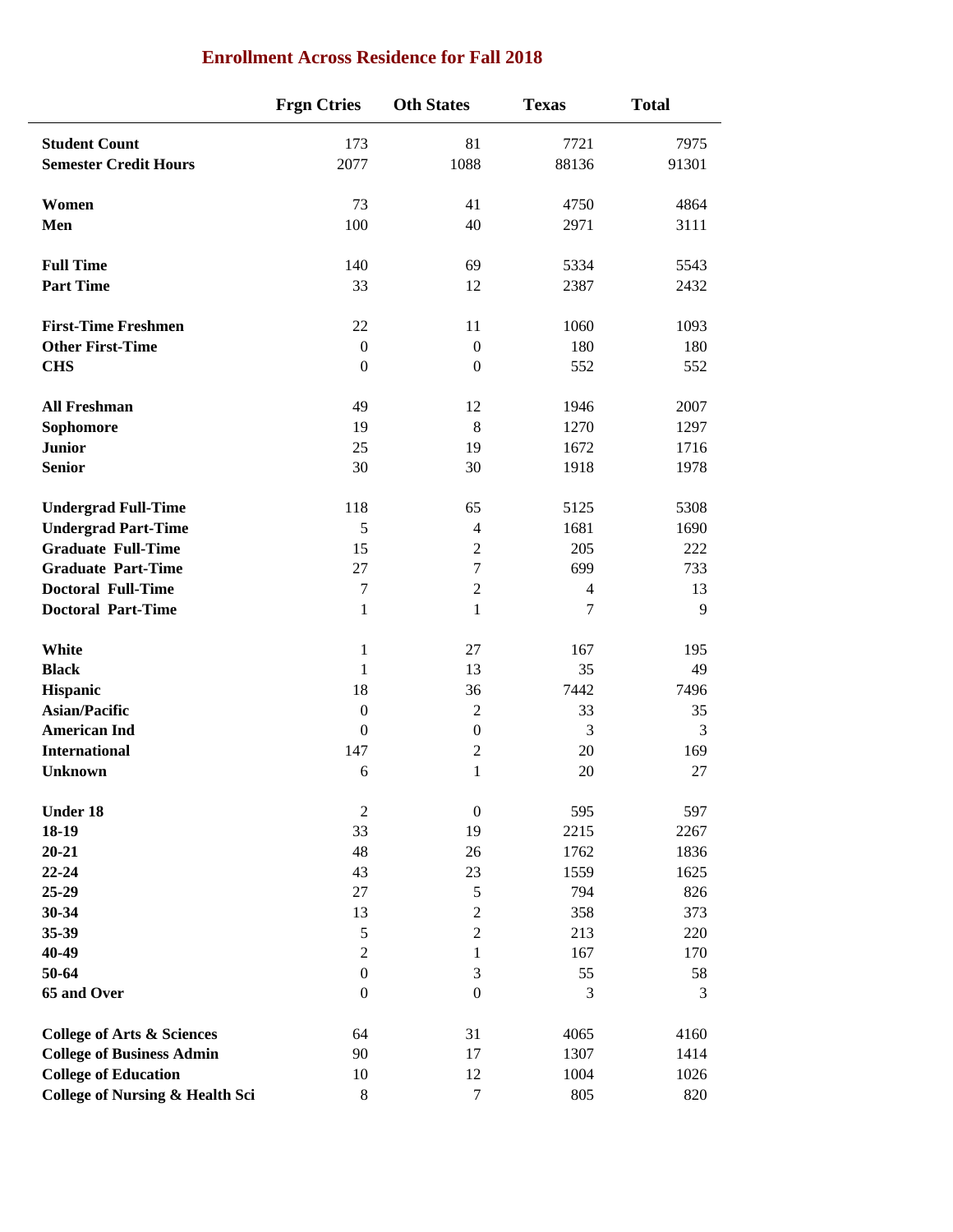# **Enrollment by Student Type for Fall 2018**

|                         |                               | FR                   | SO <sub>1</sub>      | <b>JR</b>            | <b>SR</b>            | <b>GR</b>            | DR                      | <b>TOTAL</b>      |
|-------------------------|-------------------------------|----------------------|----------------------|----------------------|----------------------|----------------------|-------------------------|-------------------|
| <b>College</b>          | <b>Student Type</b>           |                      |                      |                      |                      |                      |                         |                   |
| AS                      | <b>Concurrent Enrolled HS</b> | 115                  | 95                   |                      |                      |                      |                         | 210               |
|                         | Continuing                    | 254                  | 513                  | $\bullet$<br>650     | 1068                 | $\bullet$<br>247     |                         | 2732              |
|                         | <b>First Time Freshman</b>    | 595                  | 52                   | 63                   | $\ddot{\phantom{0}}$ | $\ddot{\phantom{0}}$ |                         | 710               |
|                         | Graduate                      | $\ddot{\phantom{0}}$ | $\cdot$              | $\ddot{\phantom{0}}$ | $\cdot$              | 101                  | $\ddot{\phantom{a}}$    | 101               |
|                         | <b>Graduate Doctoral</b>      |                      |                      |                      | $\ddot{\phantom{0}}$ | $\cdot$              | 1                       | 1                 |
|                         | Post Baccalaureate            |                      |                      |                      | 1                    | $\cdot$              |                         | 1                 |
|                         | Readmit Graduate              |                      |                      | $\ddot{\phantom{0}}$ |                      | 23                   |                         | 23                |
|                         | Readmit Graduate Doctoral     |                      | $\bullet$            |                      |                      |                      | 2                       | $\overline{2}$    |
|                         | Returning Undergraduate       | 7                    | 13                   | 44                   | 41                   |                      | $\ddot{\phantom{0}}$    | 105               |
|                         | Transfer                      | 32                   | 77                   | 148                  | 13                   |                      | $\ddot{\phantom{0}}$    | 270               |
|                         | Transfer Freshman             | 5                    | $\bullet$            |                      | $\ddot{\phantom{0}}$ |                      |                         | $\mathfrak s$     |
| <i><b>*Total AS</b></i> |                               | 1008                 | 750                  | 905                  | 1123                 | 371                  | $\overline{\mathbf{3}}$ | 4160              |
| <b>BA</b>               | Continuing                    | 67                   | 149                  | 228                  | 347                  | 180                  | 18                      | 989               |
|                         | First Time Freshman           | 175                  | 10                   | 15                   |                      |                      | $\ddot{\phantom{0}}$    | 200               |
|                         | Graduate                      |                      |                      |                      |                      | 80                   |                         | 80                |
|                         | Graduate Doctoral             |                      |                      |                      |                      |                      | 1                       | 1                 |
|                         | Post Baccalaureate            |                      | $\ddot{\phantom{0}}$ | 1                    |                      | $\cdot$<br>$\cdot$   |                         | 1                 |
|                         | Readmit Graduate              |                      |                      |                      |                      | 11                   |                         | 11                |
|                         | Returning Undergraduate       | $\ddot{\phantom{a}}$ | 5                    | 17                   | 7                    |                      |                         | 29                |
|                         | Transfer                      | 14                   | 17                   | 67                   | 3                    |                      |                         | 101               |
|                         | Transfer Freshman             | $\overline{2}$       | $\bullet$            |                      |                      |                      |                         | $\overline{2}$    |
| <i><b>*Total BA</b></i> |                               | 258                  | 181                  | 328                  | 357                  | 271                  | 19                      | 1414              |
| <b>ED</b>               | Continuing                    | 41                   | 112                  | 186                  | 260                  | 190                  |                         | 789               |
|                         | First Time Freshman           | 55                   | 1                    | 9                    |                      |                      |                         | 65                |
|                         | Graduate                      |                      |                      |                      |                      | 59                   |                         | 59                |
|                         | Readmit Graduate              |                      | $\bullet$            |                      |                      | 32                   |                         | 32                |
|                         | Returning Undergraduate       | 1                    | $\cdot$<br>5         | 7                    | $\sqrt{2}$           |                      |                         | 15                |
|                         | Transfer                      | 4                    | 11                   | 45                   | $\overline{4}$       |                      |                         | 64                |
|                         | Transfer Freshman             | $\overline{2}$       | $\cdot$              |                      |                      |                      |                         | $\sqrt{2}$        |
| <i><b>*Total ED</b></i> |                               | 103                  | 129                  | 247                  | 266                  | 281                  | $\mathbf{0}$            | 1026              |
| $\rm NH$                | Continuing                    | 44                   | 129                  | 141                  | 123                  | 23                   |                         | 460               |
|                         | First Time Freshman           | 208                  | $22\,$               | 6                    |                      |                      |                         | 236               |
|                         | Graduate                      |                      |                      |                      | $\ddot{\phantom{0}}$ | $\,8\,$              |                         |                   |
|                         | Readmit Graduate              |                      |                      |                      |                      | 1                    |                         | 8<br>$\mathbf{1}$ |
|                         |                               |                      |                      |                      |                      |                      |                         |                   |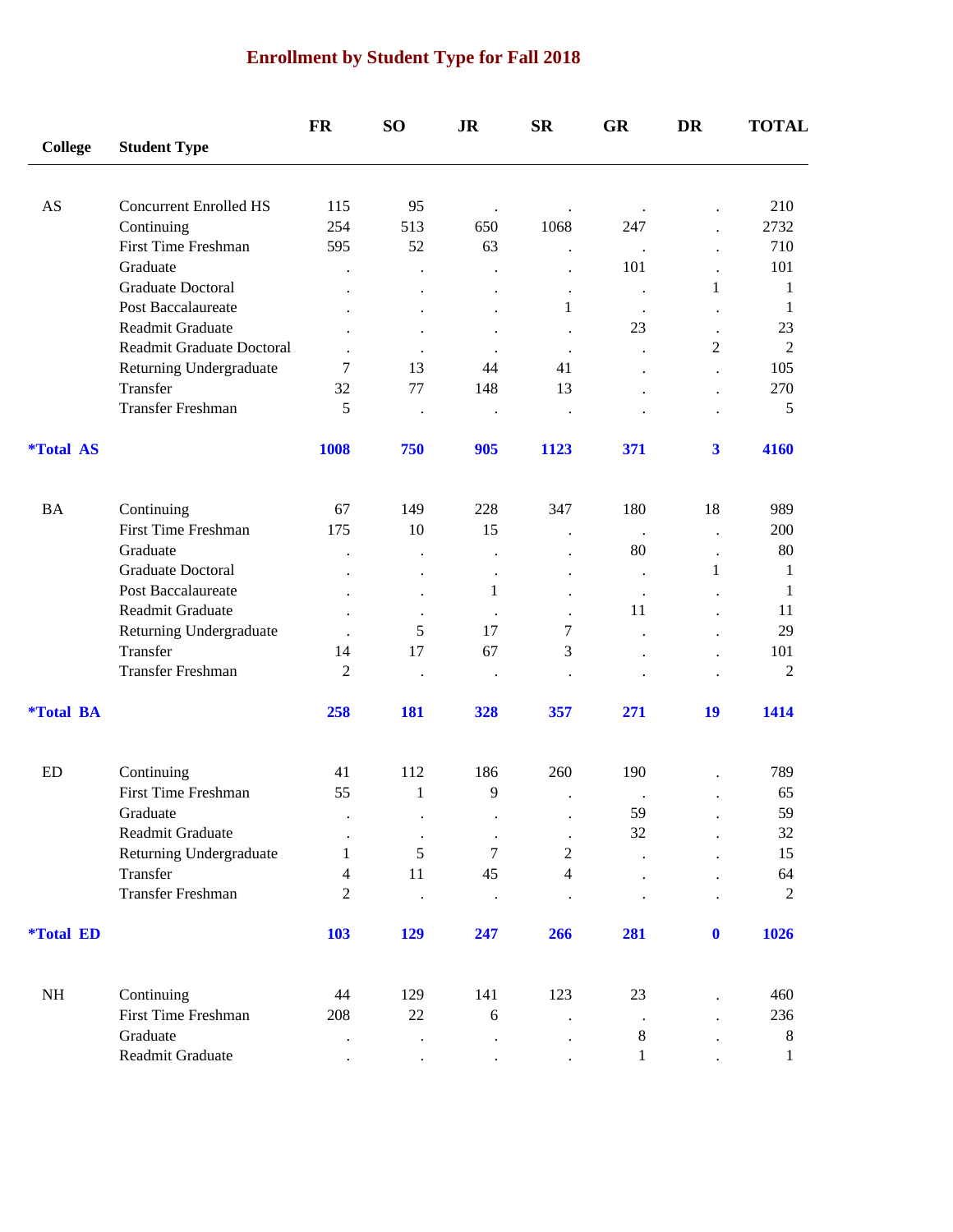# **Enrollment by Student Type for Fall 2018**

|                         |                               | <b>FR</b>      | SO <sub>1</sub> | <b>JR</b>            | <b>SR</b>      | <b>GR</b> | <b>DR</b>   | <b>TOTAL</b>   |
|-------------------------|-------------------------------|----------------|-----------------|----------------------|----------------|-----------|-------------|----------------|
| <b>College</b>          | <b>Student Type</b>           |                |                 |                      |                |           |             |                |
| NH                      | Returning Undergraduate       | $\mathfrak{2}$ | 3               | 7                    | 15             |           |             | 27             |
|                         | Transfer                      | 3              | 21              | 48                   | 12             |           |             | 84             |
|                         | <b>Transfer Freshman</b>      | 4              |                 | $\ddot{\phantom{a}}$ |                |           |             | $\overline{4}$ |
| <i><b>*Total NH</b></i> |                               | 261            | 175             | 202                  | 150            | 32        | $\mathbf 0$ | 820            |
| <b>UC</b>               | <b>Concurrent Enrolled HS</b> | 294            | 48              |                      |                |           |             | 342            |
|                         | Continuing                    | 19             | 10              | 24                   | 69             |           |             | 122            |
|                         | <b>First Time Freshman</b>    | 60             | 1               | 1                    | $\bullet$      |           |             | 62             |
|                         | Returning Undergraduate       | 3              | 1               | 3                    | 11             |           |             | 18             |
|                         | Transfer                      | $\mathbf{1}$   | 1               | 6                    | $\overline{c}$ |           | $\bullet$   | 10             |
|                         | <b>Transfer Freshman</b>      |                | 1               |                      |                |           |             | 1              |
| <i><b>*Total UC</b></i> |                               | 377            | 62              | 34                   | 82             | $\bf{0}$  | $\mathbf 0$ | 555            |
| <b>TOTAL</b>            |                               | 2007           | 1297            | 1716                 | 1978           | 955       | 22          | 7975           |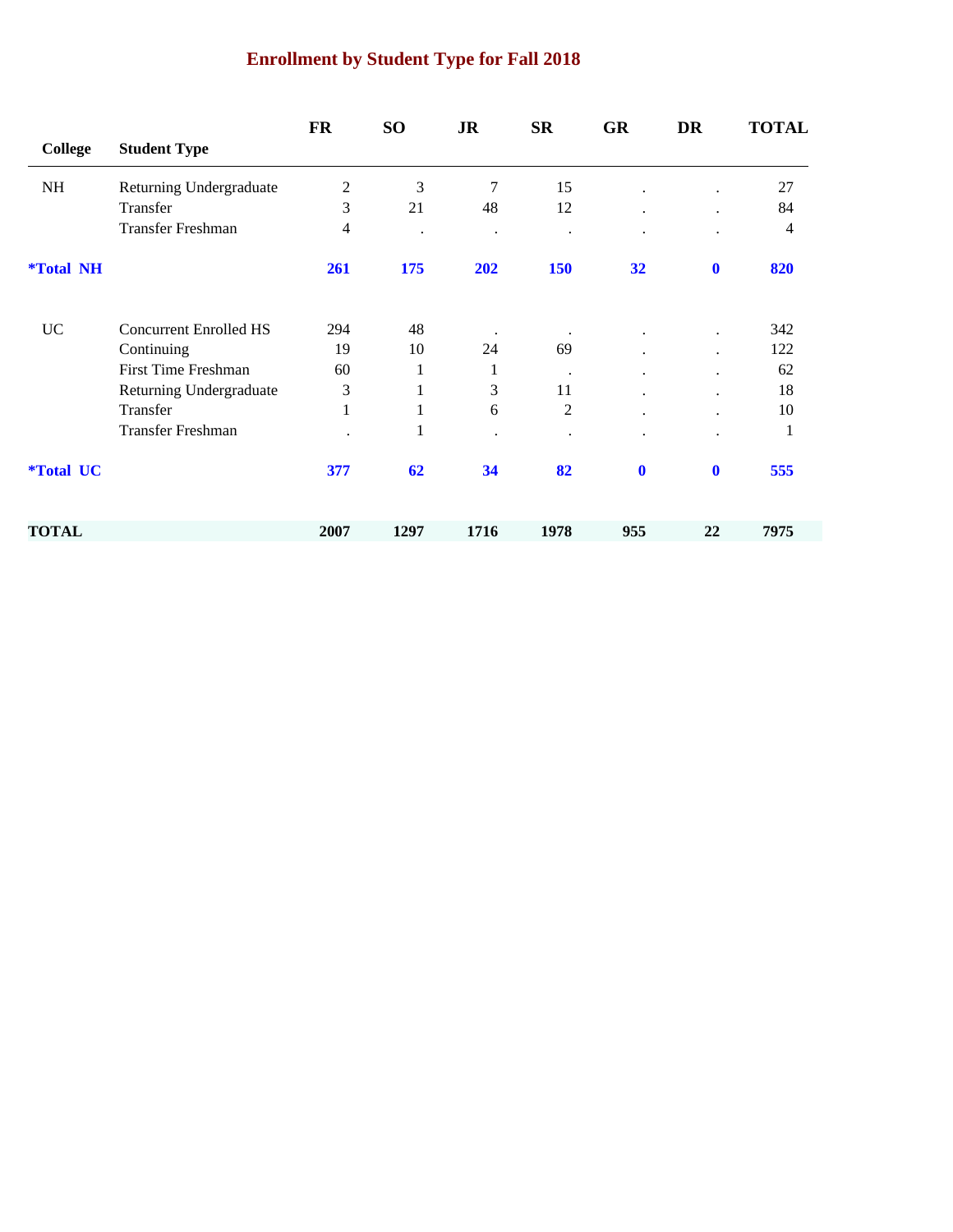| <b>Level</b>               | Eth           | <b>Part-Time</b><br>Women | <b>Full-Time</b><br>Women | <b>Part-Time</b><br>Men | <b>Full-Time</b><br>Men | <b>Total</b><br>Count | Women<br><b>Hours</b> | Men<br><b>Hours</b> | <b>Total</b><br><b>Hours</b> |
|----------------------------|---------------|---------------------------|---------------------------|-------------------------|-------------------------|-----------------------|-----------------------|---------------------|------------------------------|
| Doctoral                   | Asian         | $\mathbf{1}$              | $\overline{0}$            | $\mathbf{1}$            | $\boldsymbol{0}$        | $\overline{2}$        | 3                     | 3                   | 6                            |
|                            | <b>Black</b>  | $\boldsymbol{0}$          | $\overline{0}$            | $\boldsymbol{0}$        | $\mathbf{1}$            | $\mathbf{1}$          | $\boldsymbol{0}$      | 12                  | 12                           |
|                            | Hispanic      | 3                         | 1                         | $\mathbf{1}$            | $\overline{c}$          | $\tau$                | 21                    | 24                  | 45                           |
|                            | International | $\boldsymbol{0}$          | 1                         | $\mathbf{1}$            | $\tau$                  | 9                     | 9                     | 75                  | 84                           |
|                            | Unknown       | 1                         | $\overline{0}$            | $\boldsymbol{0}$        | $\boldsymbol{0}$        | 1                     | 3                     | $\boldsymbol{0}$    | 3                            |
|                            | White         | $\boldsymbol{0}$          | $\boldsymbol{0}$          | $\mathbf{1}$            | $\mathbf{1}$            | $\overline{2}$        | $\boldsymbol{0}$      | 12                  | 12                           |
| <b>Total Doctoral</b>      |               | 5                         | $\overline{\mathbf{2}}$   | 4                       | 11                      | 22                    | 36                    | 126                 | 162                          |
| Graduate                   | Asian         | $\mathfrak{2}$            | $\boldsymbol{0}$          | 4                       | $\boldsymbol{0}$        | 6                     | 12                    | 15                  | $27\,$                       |
|                            | <b>Black</b>  | 4                         | 2                         | 6                       | 1                       | 13                    | 42                    | 43                  | 85                           |
|                            | Hispanic      | 441                       | 143                       | 207                     | 49                      | 840                   | 3713                  | 1523                | 5236                         |
|                            | International | 12                        | 9                         | 18                      | 9                       | 48                    | 150                   | 183                 | 333                          |
|                            | Unknown       | $\overline{4}$            | $\boldsymbol{0}$          | 3                       | $\boldsymbol{0}$        | 7                     | 22                    | 18                  | 40                           |
|                            | White         | 18                        | 8                         | 14                      | $\mathbf{1}$            | 41                    | 168                   | 76                  | 244                          |
| <b>Total Graduate</b>      |               | 481                       | 162                       | 252                     | 60                      | 955                   | 4107                  | 1858                | 5965                         |
| Undergraduate              | Amer Ind      | $\boldsymbol{0}$          | 1                         | $\boldsymbol{0}$        | $\overline{c}$          | 3                     | 12                    | 25                  | 37                           |
|                            | Asian         | $\overline{2}$            | 14                        | $\mathbf{2}$            | 9                       | 27                    | 223                   | 136                 | 359                          |
|                            | <b>Black</b>  | 3                         | 10                        | $\mathbf{1}$            | 21                      | 35                    | 169                   | 320                 | 489                          |
|                            | Hawaiian      | $\boldsymbol{0}$          | 1                         | $\mathbf{0}$            | $\boldsymbol{0}$        | $\mathbf{1}$          | 13                    | $\boldsymbol{0}$    | 13                           |
|                            | Hispanic      | 1023                      | 3013                      | 616                     | 1997                    | 6649                  | 49032                 | 31593               | 80625                        |
|                            | International | $\overline{2}$            | 51                        | $\boldsymbol{0}$        | 59                      | 112                   | 747                   | 824                 | 1571                         |
|                            | Unknown       | 8                         | 3                         | $\overline{2}$          | 6                       | 19                    | 68                    | 93                  | 161                          |
|                            | White         | 23                        | 60                        | 8                       | 61                      | 152                   | 990                   | 929                 | 1919                         |
| <b>Total Undergraduate</b> |               | 1061                      | 3153                      | 629                     | 2155                    | 6998                  | 51254                 | 33920               | 85174                        |
| <b>Total</b>               |               | 1547                      | 3317                      | 885                     | 2226                    | 7975                  | 55397                 | 35904               | 91301                        |

# **Enrollment by Level and Ethnicity for Fall 2018**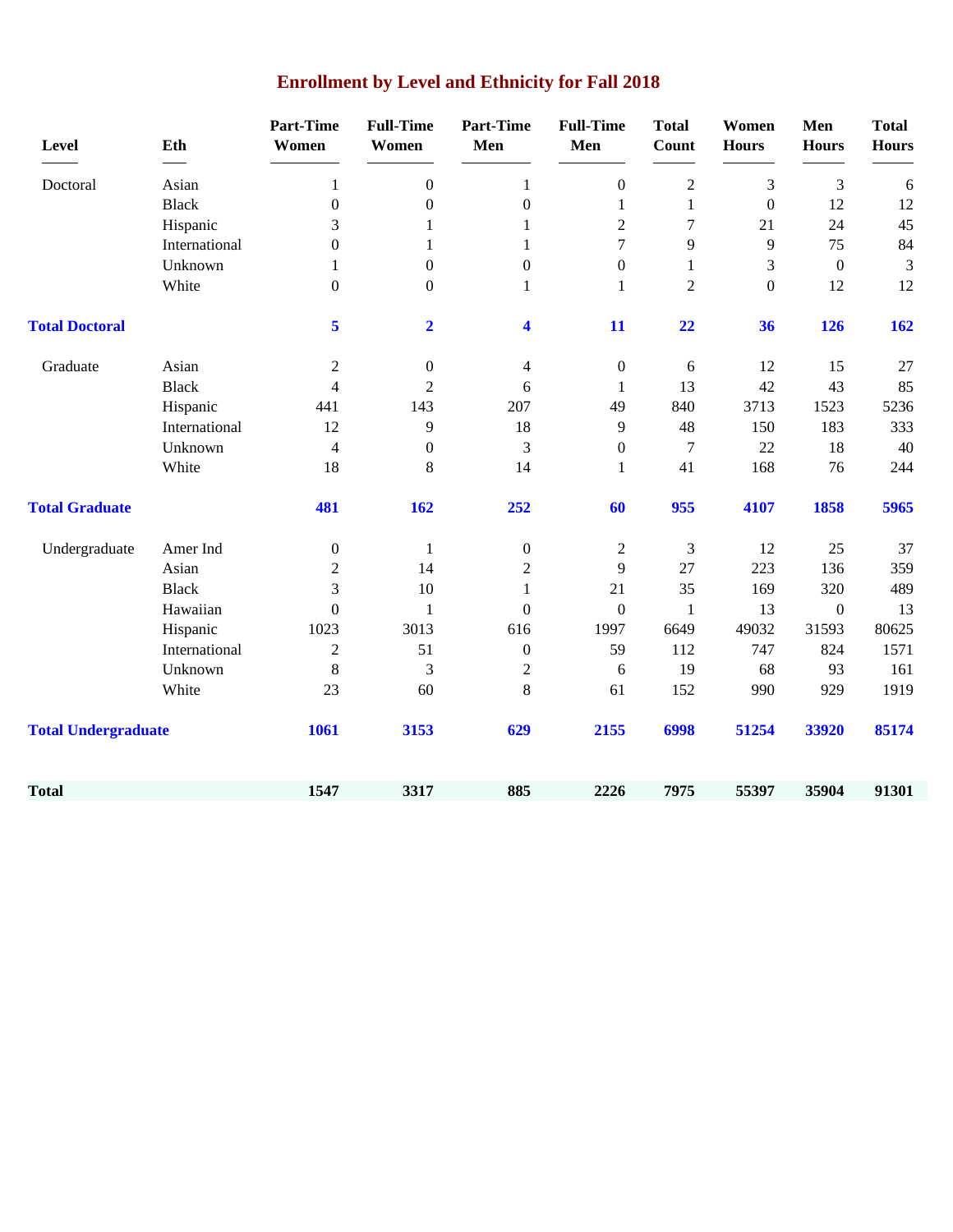### **Texas A&M International University Enrollment for Fall 2018**

### **WebFocus: IR\_STATS-REPT-Incl Flex (Excel) as of 01/08/20**

### **Enrollment by Classification and Ethnicity for Fall 2018**

| <b>Classification</b>  | Eth           | <b>Part-Time</b><br>Women | <b>Full-Time</b><br>Women | <b>Part-Time</b><br>Men | <b>Full-Time</b><br>Men | <b>Total</b><br><b>Count</b> | Women<br><b>Hours</b> | Men<br><b>Hours</b> | <b>Total</b><br><b>Hours</b> |
|------------------------|---------------|---------------------------|---------------------------|-------------------------|-------------------------|------------------------------|-----------------------|---------------------|------------------------------|
| Freshman               | Asian         | $\overline{0}$            | $\mathfrak{Z}$            | $\mathbf{1}$            | $\mathbf{1}$            | $\sqrt{5}$                   | 42                    | 17                  | 59                           |
|                        | <b>Black</b>  | $\overline{0}$            | $\overline{2}$            | $\boldsymbol{0}$        | 6                       | $\,8\,$                      | 30                    | 86                  | 116                          |
|                        | Hispanic      | 215                       | 865                       | 192                     | 629                     | 1901                         | 12919                 | 9529                | 22448                        |
|                        | International | $\boldsymbol{0}$          | 19                        | $\boldsymbol{0}$        | 17                      | 36                           | 258                   | 242                 | 500                          |
|                        | Unknown       | 8                         | $\mathbf{1}$              | 1                       | $\boldsymbol{2}$        | 12                           | 38                    | 27                  | 65                           |
|                        | White         | $\mathbf{Q}$              | 18                        | $\overline{c}$          | 16                      | 45                           | 270                   | 231                 | 501                          |
| <b>Total Freshman</b>  |               | 232                       | 908                       | 196                     | 671                     | 2007                         | 13557                 | 10132               | 23689                        |
| Sophomore              | Amer Ind      | $\mathbf{0}$              | 1                         | $\boldsymbol{0}$        | 1                       | $\boldsymbol{2}$             | 12                    | 13                  | 25                           |
|                        | Asian         | $\mathbf{0}$              | $\mathfrak{2}$            | $\boldsymbol{0}$        | 3                       | 5                            | 29                    | 38                  | 67                           |
|                        | <b>Black</b>  | 1                         | 5                         | $\boldsymbol{0}$        | 3                       | 9                            | 76                    | 47                  | 123                          |
|                        | Hispanic      | 160                       | 579                       | 98                      | 405                     | 1242                         | 9418                  | 6378                | 15796                        |
|                        | International | $\boldsymbol{0}$          | $\,8$                     | $\boldsymbol{0}$        | 11                      | 19                           | 123                   | 160                 | 283                          |
|                        | Unknown       | $\boldsymbol{0}$          | $\mathbf{1}$              | $\boldsymbol{0}$        | 1                       | $\boldsymbol{2}$             | 15                    | 17                  | 32                           |
|                        | White         | 1                         | $\overline{7}$            | 1                       | 9                       | 18                           | 108                   | 132                 | 240                          |
| <b>Total Sophomore</b> |               | 162                       | 603                       | 99                      | 433                     | 1297                         | 9781                  | 6785                | 16566                        |
| Junior                 | Asian         | $\boldsymbol{0}$          | $\boldsymbol{2}$          | $\boldsymbol{0}$        | 3                       | $\sqrt{5}$                   | 30                    | 47                  | 77                           |
|                        | <b>Black</b>  | $\overline{2}$            | $\overline{2}$            | $\boldsymbol{0}$        | 7                       | 11                           | 50                    | 106                 | 156                          |
|                        | Hawaiian      | $\overline{0}$            | $\mathbf{1}$              | $\mathbf{0}$            | $\overline{0}$          | $\mathbf{1}$                 | 13                    | $\boldsymbol{0}$    | 13                           |
|                        | Hispanic      | 268                       | 783                       | 126                     | 458                     | 1635                         | 12878                 | 7137                | 20015                        |
|                        | International | $\boldsymbol{0}$          | $\,8$                     | $\boldsymbol{0}$        | 14                      | 22                           | 121                   | 199                 | 320                          |
|                        | Unknown       | $\boldsymbol{0}$          | $\mathbf{1}$              | $\boldsymbol{0}$        | 1                       | $\mathfrak{2}$               | 15                    | 12                  | 27                           |
|                        | White         | 5                         | 18                        | 3                       | 14                      | 40                           | 302                   | 225                 | 527                          |
| <b>Total Junior</b>    |               | 275                       | 815                       | 129                     | 497                     | 1716                         | 13409                 | 7726                | 21135                        |
| Senior                 | Amer Ind      | $\boldsymbol{0}$          | $\boldsymbol{0}$          | $\boldsymbol{0}$        | $\mathbf{1}$            | $\mathbf{1}$                 | $\boldsymbol{0}$      | 12                  | 12                           |
|                        | Asian         | $\boldsymbol{2}$          | $\tau$                    | 1                       | $\overline{c}$          | 12                           | 122                   | 34                  | 156                          |
|                        | Black         | $\boldsymbol{0}$          | $\mathbf{1}$              | $\mathbf{1}$            | 5                       | $\boldsymbol{7}$             | 13                    | $81\,$              | 94                           |
|                        | Hispanic      | 380                       | 786                       | 200                     | 505                     | 1871                         | 13817                 | 8549                | 22366                        |
|                        | International | $\sqrt{2}$                | 16                        | $\boldsymbol{0}$        | 17                      | 35                           | 245                   | 223                 | 468                          |
|                        | Unknown       | $\boldsymbol{0}$          | $\boldsymbol{0}$          | $\mathbf{1}$            | $\boldsymbol{2}$        | 3                            | $\boldsymbol{0}$      | 37                  | 37                           |
|                        | White         | $8\,$                     | 17                        | $\sqrt{2}$              | $22\,$                  | 49                           | 310                   | 341                 | 651                          |
| <b>Total Senior</b>    |               | 392                       | 827                       | 205                     | 554                     | 1978                         | 14507                 | 9277                | 23784                        |
| Graduate               | Asian         | $\mathbf{2}$              | $\boldsymbol{0}$          | $\overline{4}$          | $\boldsymbol{0}$        | $\sqrt{6}$                   | 12                    | 15                  | 27                           |
|                        | Black         | $\overline{4}$            | $\overline{2}$            | $6\,$                   | $\mathbf{1}$            | 13                           | $42\,$                | 43                  | 85                           |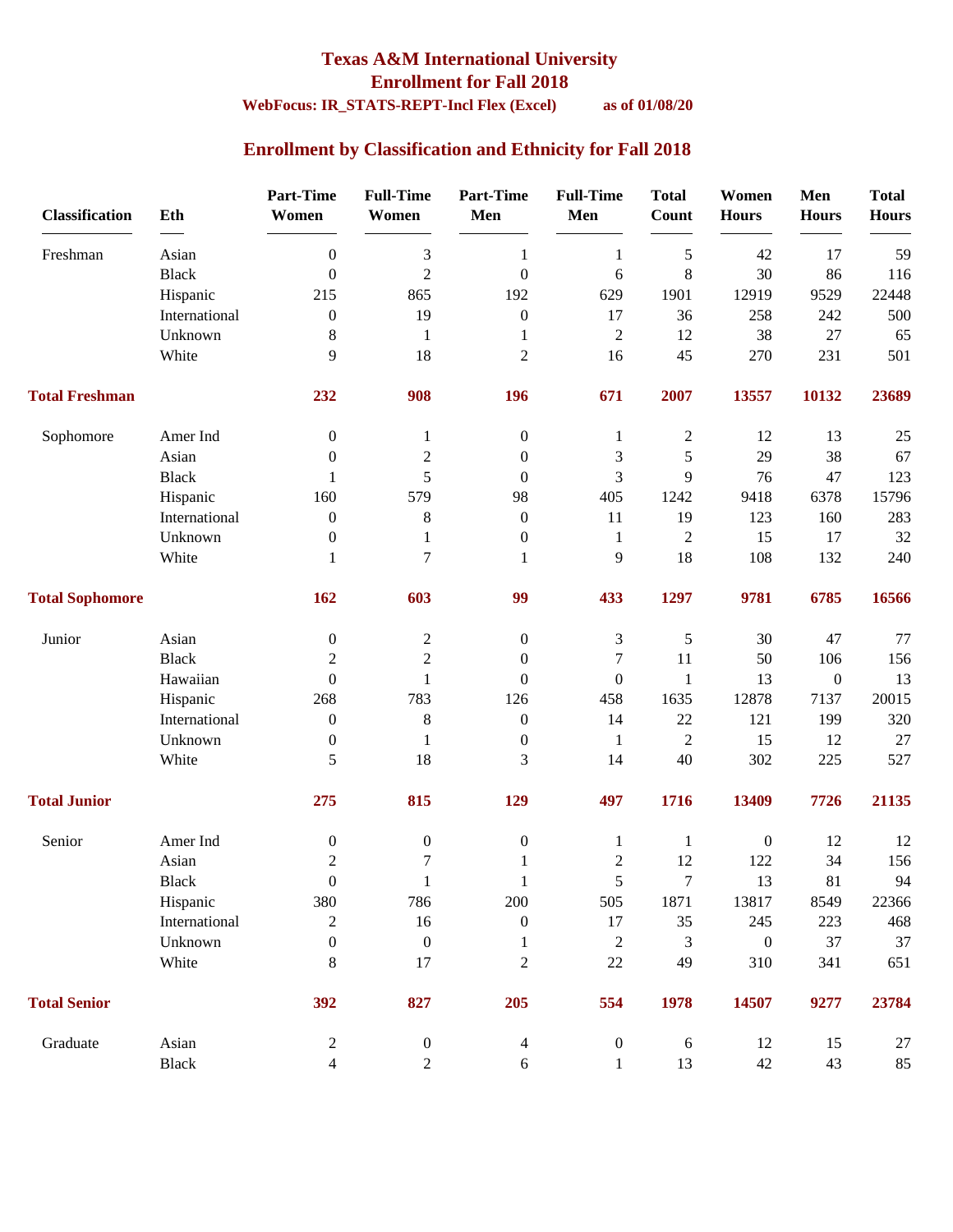## **Texas A&M International University Enrollment for Fall 2018**

### **WebFocus: IR\_STATS-REPT-Incl Flex (Excel) as of 01/08/20**

### **Enrollment by Classification and Ethnicity for Fall 2018**

| <b>Classification</b> | Eth           | <b>Part-Time</b><br>Women | <b>Full-Time</b><br>Women | <b>Part-Time</b><br>Men | <b>Full-Time</b><br>Men | <b>Total</b><br>Count | Women<br><b>Hours</b> | Men<br><b>Hours</b> | <b>Total</b><br><b>Hours</b> |
|-----------------------|---------------|---------------------------|---------------------------|-------------------------|-------------------------|-----------------------|-----------------------|---------------------|------------------------------|
| Graduate              | Hispanic      | 441                       | 143                       | 207                     | 49                      | 840                   | 3713                  | 1523                | 5236                         |
|                       | International | 12                        | 9                         | 18                      | 9                       | 48                    | 150                   | 183                 | 333                          |
|                       | Unknown       | $\overline{4}$            | $\mathbf{0}$              | 3                       | $\overline{0}$          | $\overline{7}$        | 22                    | 18                  | 40                           |
|                       | White         | 18                        | 8                         | 14                      | 1                       | 41                    | 168                   | 76                  | 244                          |
| <b>Total Graduate</b> |               | 481                       | 162                       | 252                     | 60                      | 955                   | 4107                  | 1858                | 5965                         |
| Doctoral              | Asian         |                           | $\mathbf{0}$              |                         | $\overline{0}$          | $\overline{c}$        | 3                     | 3                   | 6                            |
|                       | <b>Black</b>  | 0                         | $\Omega$                  | 0                       |                         |                       | $\overline{0}$        | 12                  | 12                           |
|                       | Hispanic      | 3                         |                           |                         | 2                       |                       | 21                    | 24                  | 45                           |
|                       | International | $\Omega$                  |                           |                         |                         | 9                     | 9                     | 75                  | 84                           |
|                       | Unknown       |                           | $\Omega$                  | $\Omega$                | $\Omega$                |                       | 3                     | $\boldsymbol{0}$    | 3                            |
|                       | White         | $\Omega$                  | $\mathbf{0}$              |                         | 1                       | $\mathbf{2}$          | $\boldsymbol{0}$      | 12                  | 12                           |
| <b>Total Doctoral</b> |               | 5                         | $\overline{2}$            | 4                       | 11                      | 22                    | 36                    | 126                 | 162                          |
| <b>Total</b>          |               | 1547                      | 3317                      | 885                     | 2226                    | 7975                  | 55397                 | 35904               | 91301                        |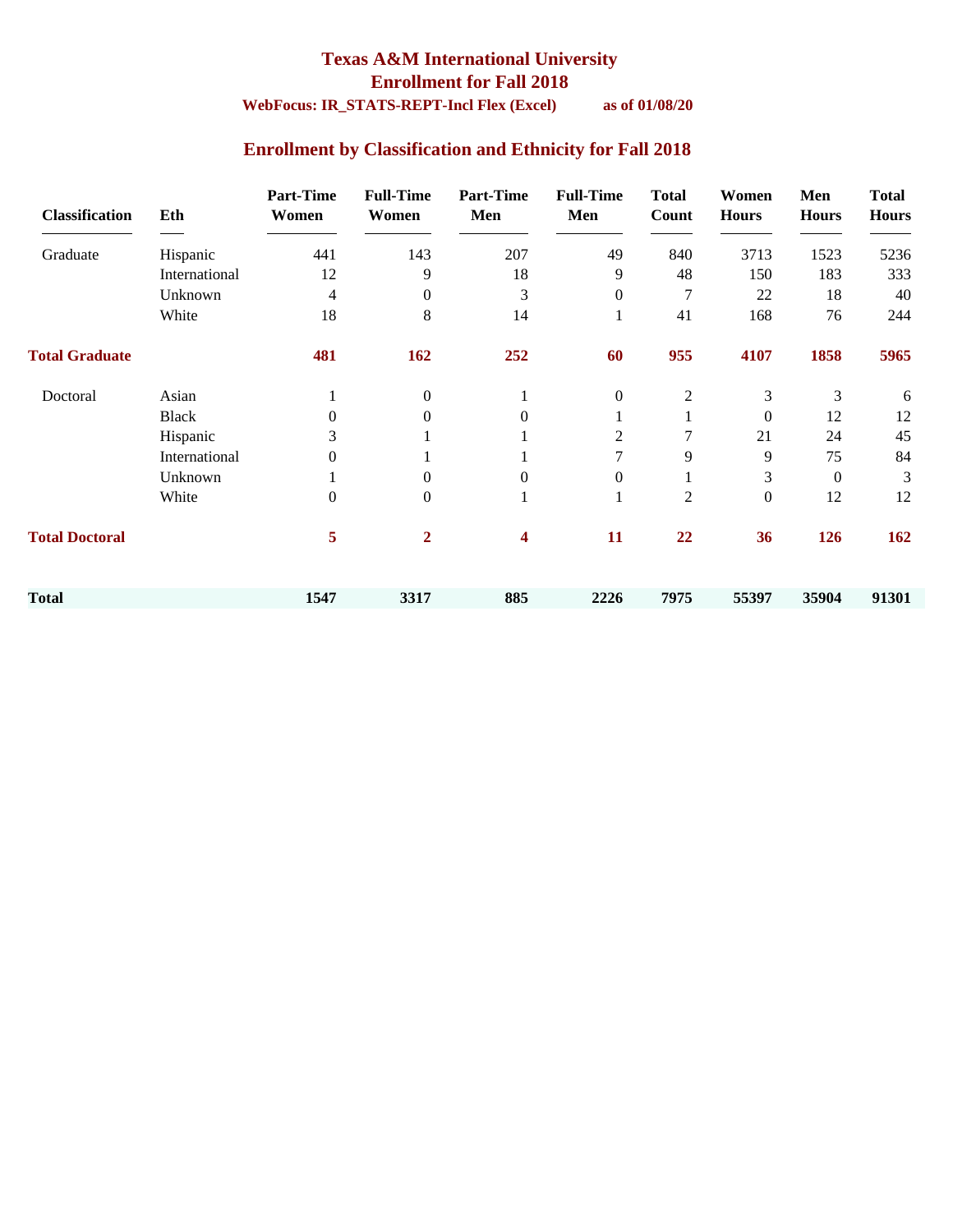### **Texas A&M International University Enrollment for Fall 2018 WebFocus: IR\_STATS-REPT-Incl Flex (Excel) as of 01/08/20 Enrollment and Credit Hours by Texas Counties**

| County          | Women            | Men                      | <b>UG</b><br>Enr | GR<br>Enr                | <b>DR</b><br>Enr | <b>Tot</b><br>Enr | <b>UG</b><br><b>Hrs</b> | GR<br><b>Hrs</b> | <b>DR</b><br><b>Hrs</b> | <b>Total</b><br><b>Hours</b> |
|-----------------|------------------|--------------------------|------------------|--------------------------|------------------|-------------------|-------------------------|------------------|-------------------------|------------------------------|
| Aransas         | $\overline{c}$   | $\boldsymbol{0}$         | 1                | 1                        | $\boldsymbol{0}$ | $\overline{2}$    | 17                      | 3                | $\boldsymbol{0}$        | 20                           |
| Atascosa        | $\boldsymbol{0}$ | 1                        | 1                | $\boldsymbol{0}$         | $\boldsymbol{0}$ | 1                 | 12                      | $\boldsymbol{0}$ | $\boldsymbol{0}$        | 12                           |
| Austin          | $\mathbf{0}$     | 1                        | $\mathbf{1}$     | $\boldsymbol{0}$         | $\boldsymbol{0}$ | $\mathbf{1}$      | 13                      | $\boldsymbol{0}$ | $\mathbf{0}$            | 13                           |
| Bandera         | 1                | $\boldsymbol{0}$         | 1                | $\boldsymbol{0}$         | $\boldsymbol{0}$ | $\mathbf{1}$      | 16                      | $\boldsymbol{0}$ | $\boldsymbol{0}$        | 16                           |
| <b>Bastrop</b>  | 1                | $\boldsymbol{0}$         | 1                | $\boldsymbol{0}$         | $\boldsymbol{0}$ | $\mathbf{1}$      | 17                      | $\boldsymbol{0}$ | $\boldsymbol{0}$        | 17                           |
| Bee             | 1                | 1                        | 1                | 1                        | $\boldsymbol{0}$ | $\overline{2}$    | 12                      | 6                | $\boldsymbol{0}$        | 18                           |
| Bell            | 4                | $\boldsymbol{0}$         | $\overline{2}$   | $\sqrt{2}$               | $\boldsymbol{0}$ | $\overline{4}$    | 30                      | 18               | $\boldsymbol{0}$        | 48                           |
| Bexar           | 45               | 46                       | 74               | 17                       | $\boldsymbol{0}$ | 91                | 1005                    | 115              | $\boldsymbol{0}$        | 1120                         |
| <b>Brazoria</b> | 3                | 1                        | $\overline{c}$   | $\overline{2}$           | $\boldsymbol{0}$ | 4                 | 27                      | 6                | $\boldsymbol{0}$        | 33                           |
| <b>Brazos</b>   | $\overline{c}$   | 3                        | $\overline{c}$   | $\overline{c}$           | 1                | 5                 | 30                      | 9                | 3                       | 42                           |
| <b>Brewster</b> | $\boldsymbol{0}$ | 1                        | 1                | $\boldsymbol{0}$         | $\boldsymbol{0}$ | 1                 | 12                      | $\boldsymbol{0}$ | $\boldsymbol{0}$        | 12                           |
| Caldwell        | 1                | $\boldsymbol{0}$         | 1                | $\boldsymbol{0}$         | $\mathbf{0}$     | $\mathbf{1}$      | 15                      | $\boldsymbol{0}$ | $\mathbf{0}$            | 15                           |
| Cameron         | 34               | 16                       | 47               | 3                        | $\mathbf{0}$     | 50                | 637                     | 21               | $\boldsymbol{0}$        | 658                          |
| Collin          | $\overline{c}$   | $\overline{2}$           | 3                | $\mathbf{1}$             | $\boldsymbol{0}$ | $\overline{4}$    | 45                      | 6                | $\boldsymbol{0}$        | 51                           |
| Comal           | 5                | 1                        | $\overline{4}$   | $\overline{2}$           | $\boldsymbol{0}$ | 6                 | 48                      | 18               | $\boldsymbol{0}$        | 66                           |
| Dallas          | 8                | 3                        | $8\,$            | 3                        | $\boldsymbol{0}$ | 11                | 106                     | 15               | $\boldsymbol{0}$        | 121                          |
| De Witt         | $\boldsymbol{0}$ | 1                        | $\boldsymbol{0}$ | $\mathbf{1}$             | $\boldsymbol{0}$ | $\mathbf{1}$      | $\boldsymbol{0}$        | 3                | $\boldsymbol{0}$        | 3                            |
| Denton          | 1                | $\overline{\mathcal{L}}$ | $\overline{2}$   | 3                        | $\boldsymbol{0}$ | 5                 | 28                      | 13               | $\boldsymbol{0}$        | 41                           |
| Dimmitt         | 21               | 20                       | 39               | $\overline{c}$           | $\theta$         | 41                | 531                     | 15               | $\boldsymbol{0}$        | 546                          |
| Duval           | 8                | 3                        | 10               | $\mathbf{1}$             | $\boldsymbol{0}$ | 11                | 132                     | 9                | $\boldsymbol{0}$        | 141                          |
| El Paso         | 4                | 4                        | 5                | 3                        | $\boldsymbol{0}$ | $8\,$             | 62                      | 18               | $\boldsymbol{0}$        | 80                           |
| Fayette         | $\boldsymbol{0}$ | 1                        | 1                | $\boldsymbol{0}$         | $\boldsymbol{0}$ | 1                 | 13                      | $\boldsymbol{0}$ | $\boldsymbol{0}$        | 13                           |
| Fort Bend       | 4                | $\overline{4}$           | $\overline{4}$   | 4                        | $\boldsymbol{0}$ | $\,8\,$           | 52                      | 26               | $\boldsymbol{0}$        | 78                           |
| Frio            | $\overline{c}$   | $\boldsymbol{0}$         | $\mathfrak 2$    | $\boldsymbol{0}$         | $\mathbf{0}$     | $\overline{2}$    | 21                      | $\boldsymbol{0}$ | $\boldsymbol{0}$        | 21                           |
| Galveston       | 3                | 1                        | 4                | $\boldsymbol{0}$         | $\mathbf{0}$     | $\overline{4}$    | 39                      | $\boldsymbol{0}$ | $\boldsymbol{0}$        | 39                           |
| Gregg           | $\boldsymbol{0}$ | 1                        | $\boldsymbol{0}$ | 1                        | $\boldsymbol{0}$ | 1                 | $\boldsymbol{0}$        | 7                | $\boldsymbol{0}$        | $\overline{7}$               |
| Guadalupe       | 2                | $\boldsymbol{0}$         | 1                | $\mathbf{1}$             | $\mathbf{0}$     | $\overline{2}$    | 15                      | 5                | $\boldsymbol{0}$        | 20                           |
| Hale            | 1                | $\boldsymbol{0}$         | 1                | $\boldsymbol{0}$         | $\boldsymbol{0}$ | $\mathbf{1}$      | 16                      | $\boldsymbol{0}$ | $\boldsymbol{0}$        | 16                           |
| Harris          | 18               | 17                       | 24               | 10                       | 1                | 35                | 301                     | 64               | 3                       | 368                          |
| Haskell         | $\boldsymbol{0}$ | 1                        | $\boldsymbol{0}$ | 1                        | $\boldsymbol{0}$ | $\mathbf{1}$      | $\boldsymbol{0}$        | 6                | $\boldsymbol{0}$        | 6                            |
| Hays            | 3                | 1                        | 4                | $\boldsymbol{0}$         | $\theta$         | $\overline{4}$    | 51                      | $\boldsymbol{0}$ | $\boldsymbol{0}$        | 51                           |
| Hidalgo         | 76               | 40                       | 110              | 6                        | $\Omega$         | 116               | 1472                    | 36               | $\Omega$                | 1508                         |
| Jefferson       | $\mathbf{1}$     | $\boldsymbol{0}$         | $\mathbf{1}$     | $\boldsymbol{0}$         | $\boldsymbol{0}$ | $\mathbf{1}$      | 17                      | $\boldsymbol{0}$ | $\boldsymbol{0}$        | 17                           |
| Jim Hogg        | 13               | 6                        | 15               | $\overline{\mathcal{L}}$ | $\boldsymbol{0}$ | 19                | 172                     | 30               | $\boldsymbol{0}$        | 202                          |
| Jim Wells       | 1                | $\boldsymbol{0}$         | 1                | $\boldsymbol{0}$         | $\boldsymbol{0}$ | $\mathbf{1}$      | 15                      | $\boldsymbol{0}$ | $\boldsymbol{0}$        | 15                           |
| Kaufman         | 1                | 1                        | $\sqrt{2}$       | $\boldsymbol{0}$         | $\mathbf{0}$     | $\overline{2}$    | 28                      | $\mathbf{0}$     | 0                       | 28                           |
| Kendall         | 1                | $\boldsymbol{0}$         | 1                | $\boldsymbol{0}$         | $\mathbf{0}$     | $\mathbf{1}$      | 16                      | $\mathbf{0}$     | $\boldsymbol{0}$        | 16                           |
| Kerr            | 3                | $\boldsymbol{0}$         | $\sqrt{2}$       | 1                        | $\boldsymbol{0}$ | $\mathfrak{Z}$    | 22                      | 6                | $\boldsymbol{0}$        | 28                           |
| Kleberg         | 1                | $\overline{c}$           | $\overline{2}$   | $\boldsymbol{0}$         | 1                | 3                 | 29                      | $\boldsymbol{0}$ | 12                      | 41                           |
| LaSalle         | 14               | $\overline{c}$           | 11               | 5                        | $\boldsymbol{0}$ | 16                | 122                     | 36               | $\boldsymbol{0}$        | 158                          |
| Lamar           | 1                | $\boldsymbol{0}$         | $\mathbf{1}$     | $\boldsymbol{0}$         | $\boldsymbol{0}$ | $\mathbf{1}$      | $\sqrt{6}$              | $\boldsymbol{0}$ | $\boldsymbol{0}$        | 6                            |
| Lubbock         | $\overline{2}$   | $\boldsymbol{0}$         | $\mathbf{1}$     | 1                        | $\boldsymbol{0}$ | $\overline{2}$    | 13                      | 12               | $\boldsymbol{0}$        | 25                           |
| Maverick        | 88               | 52                       | 136              | $\overline{\mathcal{L}}$ | $\mathbf{0}$     | 140               | 1820                    | 22               | $\boldsymbol{0}$        | 1842                         |
| Mc Lennan       | $\mathbf{1}$     | $\boldsymbol{0}$         | 1                | $\boldsymbol{0}$         | $\boldsymbol{0}$ | 1                 | 15                      | $\boldsymbol{0}$ | $\boldsymbol{0}$        | 15                           |
| Medina          | $\overline{2}$   | $\mathbf{1}$             | $\sqrt{2}$       | $\mathbf{1}$             | $\boldsymbol{0}$ | $\mathfrak{Z}$    | $26\,$                  | 6                | $\boldsymbol{0}$        | 32                           |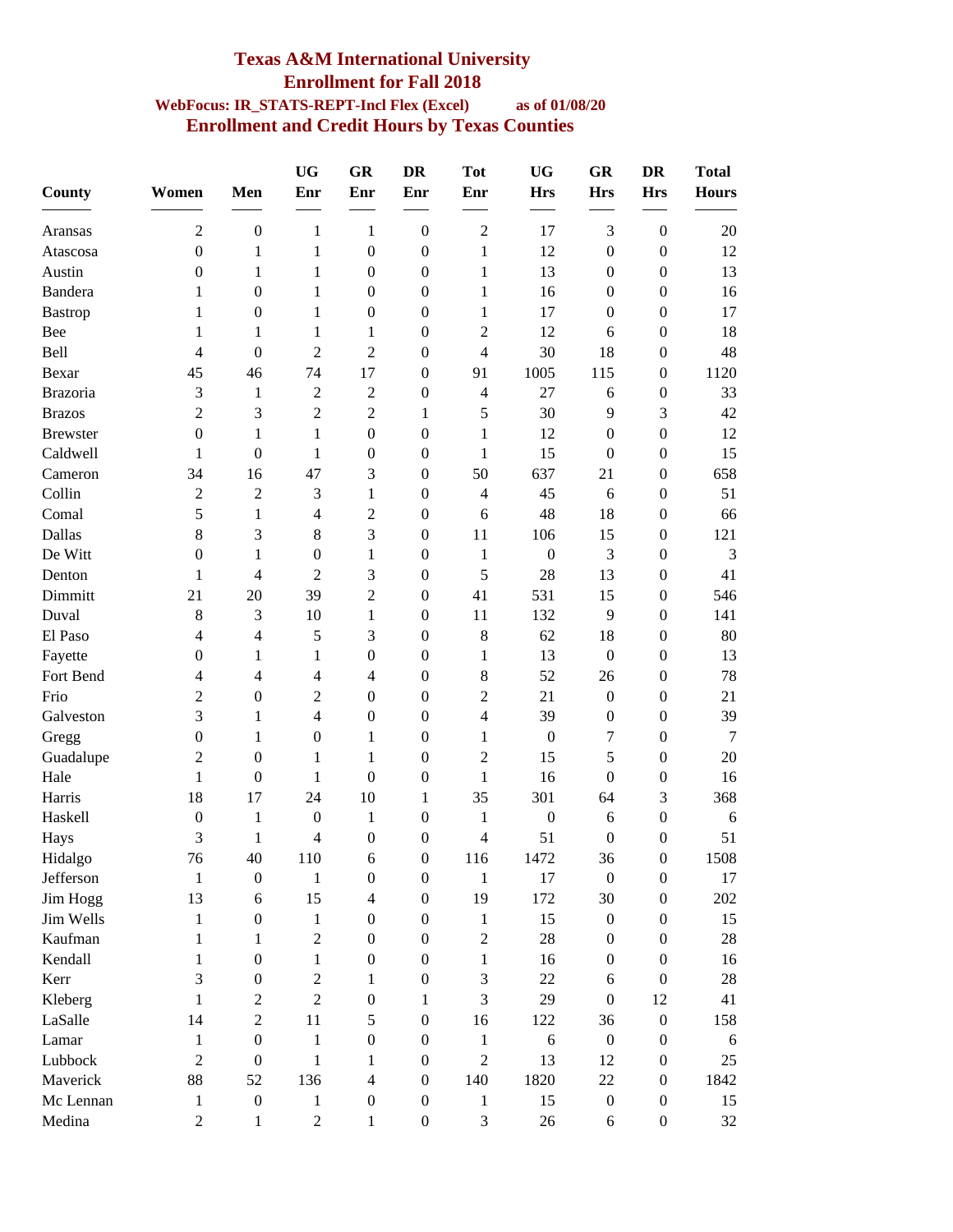### **Texas A&M International University Enrollment for Fall 2018 WebFocus: IR\_STATS-REPT-Incl Flex (Excel) as of 01/08/20 Enrollment and Credit Hours by Texas Counties**

| <b>County</b> | Women            | Men              | <b>UG</b><br>Enr | <b>GR</b><br>Enr | <b>DR</b><br>Enr | <b>Tot</b><br>Enr | <b>UG</b><br><b>Hrs</b> | <b>GR</b><br><b>Hrs</b> | <b>DR</b><br><b>Hrs</b> | <b>Total</b><br><b>Hours</b> |
|---------------|------------------|------------------|------------------|------------------|------------------|-------------------|-------------------------|-------------------------|-------------------------|------------------------------|
| Montgomery    | $\overline{2}$   | $\boldsymbol{0}$ | 1                | $\mathbf{1}$     | $\mathbf{0}$     | $\overline{2}$    | 16                      | $\overline{2}$          | $\mathbf{0}$            | 18                           |
| <b>Nueces</b> | 11               | 13               | 23               | 1                | $\boldsymbol{0}$ | 24                | 326                     | 6                       | $\boldsymbol{0}$        | 332                          |
| Parker        | 1                | $\mathbf{0}$     | 1                | $\boldsymbol{0}$ | $\boldsymbol{0}$ | 1                 | 3                       | $\boldsymbol{0}$        | $\boldsymbol{0}$        | 3                            |
| San Patricio  | 2                | 1                | 3                | $\mathbf{0}$     | $\theta$         | 3                 | 44                      | $\theta$                | $\boldsymbol{0}$        | 44                           |
| Scurry        | $\boldsymbol{0}$ | 1                | 1                | $\boldsymbol{0}$ | $\boldsymbol{0}$ | 1                 | 15                      | $\theta$                | $\boldsymbol{0}$        | 15                           |
| Smith         | 1                | $\boldsymbol{0}$ | 1                | $\boldsymbol{0}$ | $\theta$         | 1                 | 14                      | $\theta$                | $\boldsymbol{0}$        | 14                           |
| Somervell     | $\Omega$         | 1                | $\theta$         | 1                | $\Omega$         | 1                 | $\Omega$                | 6                       | $\boldsymbol{0}$        | 6                            |
| <b>Starr</b>  | 89               | 46               | 125              | 10               | $\boldsymbol{0}$ | 135               | 1683                    | 58                      | $\boldsymbol{0}$        | 1741                         |
| Tarrant       | 5                | 9                | 9                | 5                | $\Omega$         | 14                | 130                     | 27                      | $\mathbf{0}$            | 157                          |
| Travis        | 7                | 3                | 5                | 5                | $\boldsymbol{0}$ | 10                | 69                      | 25                      | $\boldsymbol{0}$        | 94                           |
| Upshur        | 1                | $\boldsymbol{0}$ | 1                | $\overline{0}$   | $\boldsymbol{0}$ | 1                 | 1                       | $\boldsymbol{0}$        | $\boldsymbol{0}$        | 1                            |
| Uvalde        | 1                | 1                | $\overline{c}$   | $\boldsymbol{0}$ | $\boldsymbol{0}$ | $\mathbf{2}$      | 24                      | $\theta$                | $\boldsymbol{0}$        | 24                           |
| Val Verde     | $\overline{4}$   | 4                | 8                | $\boldsymbol{0}$ | $\mathbf{0}$     | 8                 | 113                     | $\boldsymbol{0}$        | $\boldsymbol{0}$        | 113                          |
| Victoria      | $\Omega$         | 2                | 1                | 1                | $\mathbf{0}$     | $\overline{2}$    | 16                      | 6                       | $\boldsymbol{0}$        | 22                           |
| Waller        | $\overline{0}$   | 1                | 1                | $\overline{0}$   | $\boldsymbol{0}$ | 1                 | 12                      | $\boldsymbol{0}$        | $\boldsymbol{0}$        | 12                           |
| Webb          | 4121             | 2580             | 5924             | 770              | 7                | 6701              | 70789                   | 4771                    | 36                      | 75596                        |
| Willacy       | 3                | 1                | 4                | $\boldsymbol{0}$ | $\boldsymbol{0}$ | $\overline{4}$    | 57                      | $\boldsymbol{0}$        | $\boldsymbol{0}$        | 57                           |
| Williamson    | 12               | 7                | 16               | 3                | $\boldsymbol{0}$ | 19                | 234                     | 18                      | $\boldsymbol{0}$        | 252                          |
| Wilson        | 1                | $\overline{0}$   | $\mathbf{0}$     | 1                | $\boldsymbol{0}$ | $\mathbf{1}$      | $\boldsymbol{0}$        | 6                       | $\boldsymbol{0}$        | 6                            |
| Zapata        | 106              | 59               | 141              | 23               | $\mathbf{1}$     | 165               | 1754                    | 159                     | 9                       | 1922                         |
| Zavala        | 2                | $\overline{4}$   | 6                | $\boldsymbol{0}$ | $\boldsymbol{0}$ | 6                 | 82                      | $\boldsymbol{0}$        | $\boldsymbol{0}$        | 82                           |
| Total         | 4750             | 2971             | 6806             | 904              | 11               | 7721              | 82458                   | 5615                    | 63                      | 88136                        |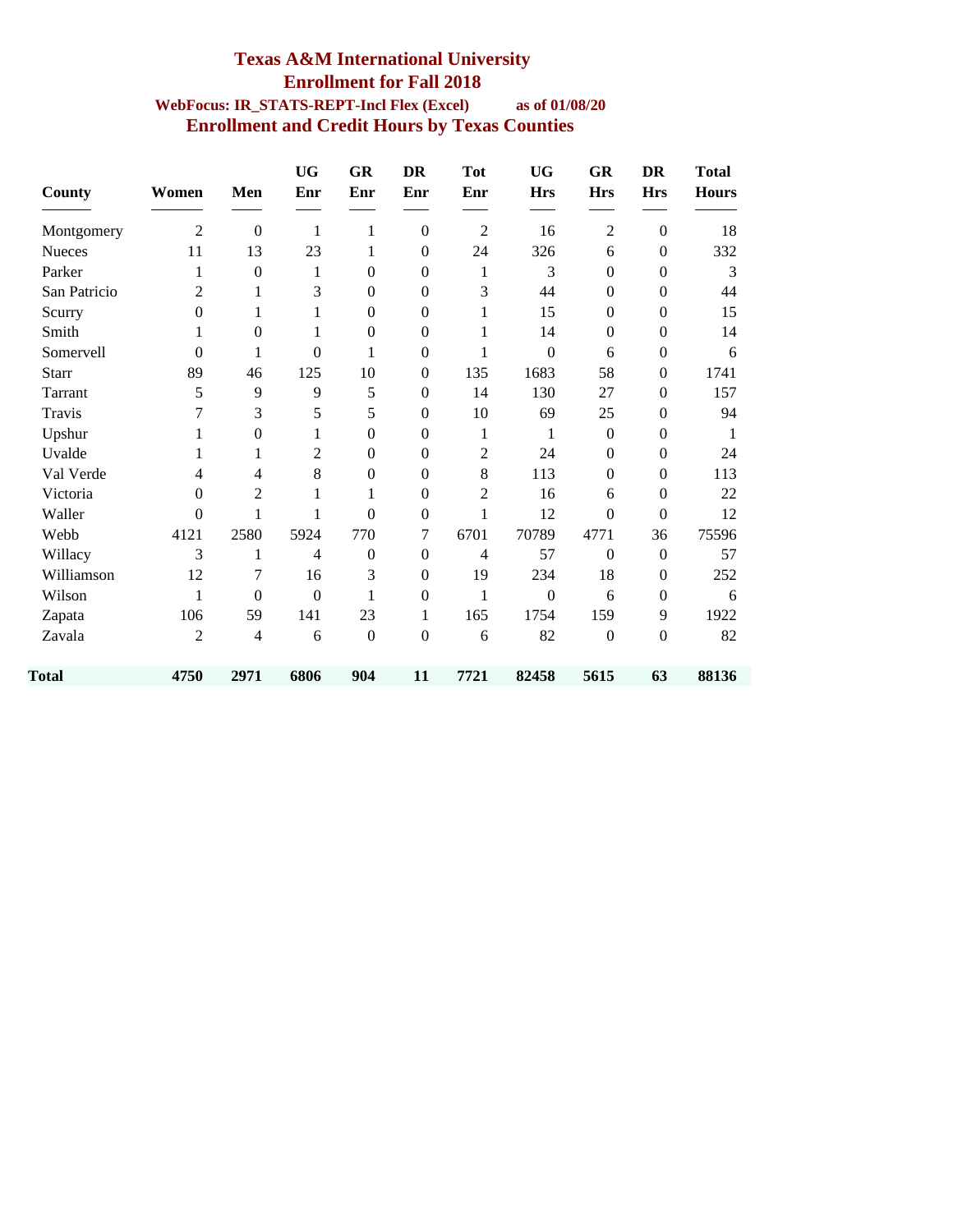# **Enrollment and Credit Hours by Other States for Fall 2018**

| <b>State</b>   | Women            | Men              | <b>UG</b><br>Enr | GR<br>Enr        | <b>DR</b><br>Enr | <b>Tot</b><br>Enr | <b>UG</b><br><b>Hrs</b> | <b>GR</b><br><b>Hrs</b> | <b>DR</b><br><b>Hrs</b> | <b>Total</b><br><b>Hours</b> |
|----------------|------------------|------------------|------------------|------------------|------------------|-------------------|-------------------------|-------------------------|-------------------------|------------------------------|
| Arizona        | 10               | $\overline{2}$   | 11               | 1                | $\boldsymbol{0}$ | 12                | 164                     | 6                       | $\boldsymbol{0}$        | 170                          |
| California     | 14               | 10               | 22               | 1                | 1                | 24                | 336                     | 6                       | 3                       | 345                          |
| Colorado       | 1                | $\boldsymbol{0}$ | $\mathbf{1}$     | $\boldsymbol{0}$ | $\boldsymbol{0}$ | $\,1$             | 12                      | $\boldsymbol{0}$        | $\boldsymbol{0}$        | 12                           |
| Florida        | $\boldsymbol{0}$ | 3                | $\overline{2}$   | 1                | $\boldsymbol{0}$ | 3                 | 29                      | 9                       | $\mathbf{0}$            | 38                           |
| Georgia        | $\boldsymbol{0}$ | $\mathbf{1}$     | 1                | $\boldsymbol{0}$ | $\boldsymbol{0}$ | $\mathbf{1}$      | 13                      | $\boldsymbol{0}$        | $\boldsymbol{0}$        | 13                           |
| Idaho          | $\boldsymbol{0}$ | 1                | $\mathbf{1}$     | $\boldsymbol{0}$ | $\boldsymbol{0}$ | $\mathbf{1}$      | 16                      | $\boldsymbol{0}$        | $\boldsymbol{0}$        | 16                           |
| Illinois       | 3                | $\overline{c}$   | 5                | $\boldsymbol{0}$ | $\boldsymbol{0}$ | 5                 | 70                      | $\boldsymbol{0}$        | $\mathbf{0}$            | 70                           |
| Iowa           | $\overline{0}$   | $\mathbf{1}$     | $\mathbf{1}$     | $\mathbf{0}$     | $\boldsymbol{0}$ | $\mathbf{1}$      | 15                      | $\boldsymbol{0}$        | $\boldsymbol{0}$        | 15                           |
| Massachusetts  | $\boldsymbol{0}$ | 1                | $\mathbf{1}$     | $\boldsymbol{0}$ | $\boldsymbol{0}$ | $\mathbf{1}$      | 12                      | $\boldsymbol{0}$        | $\boldsymbol{0}$        | 12                           |
| Minnesota      | $\boldsymbol{0}$ | 1                | $\boldsymbol{0}$ | 1                | $\boldsymbol{0}$ | $\mathbf{1}$      | $\boldsymbol{0}$        | 6                       | $\boldsymbol{0}$        | 6                            |
| Missouri       | $\theta$         | 1                | 1                | $\boldsymbol{0}$ | $\mathbf{0}$     | 1                 | 16                      | $\boldsymbol{0}$        | $\mathbf{0}$            | 16                           |
| Montana        | $\boldsymbol{0}$ | 1                | $\mathbf{1}$     | $\boldsymbol{0}$ | $\boldsymbol{0}$ | $\mathbf{1}$      | 15                      | $\boldsymbol{0}$        | $\boldsymbol{0}$        | 15                           |
| Nebraska       | 1                | $\mathbf{0}$     | $\mathbf{1}$     | $\mathbf{0}$     | $\boldsymbol{0}$ | 1                 | 13                      | $\boldsymbol{0}$        | $\mathbf{0}$            | 13                           |
| Nevada         | $\boldsymbol{0}$ | 1                | $\mathbf{1}$     | $\boldsymbol{0}$ | $\boldsymbol{0}$ | $\mathbf{1}$      | 14                      | $\boldsymbol{0}$        | $\boldsymbol{0}$        | 14                           |
| New Jersey     | 1                | $\mathbf{0}$     | $\mathbf{1}$     | $\boldsymbol{0}$ | $\boldsymbol{0}$ | 1                 | 14                      | $\boldsymbol{0}$        | $\mathbf{0}$            | 14                           |
| New Mexico     | 1                | $\boldsymbol{0}$ | $\mathbf{1}$     | $\boldsymbol{0}$ | $\boldsymbol{0}$ | $\mathbf{1}$      | 15                      | $\boldsymbol{0}$        | $\boldsymbol{0}$        | 15                           |
| New York       | $\overline{2}$   | 1                | $\overline{2}$   | 1                | $\theta$         | 3                 | 27                      | 6                       | $\mathbf{0}$            | 33                           |
| North Carolina | 1                | $\overline{0}$   | $\mathbf{1}$     | $\mathbf{0}$     | $\mathbf{0}$     | $\mathbf{1}$      | 10                      | $\boldsymbol{0}$        | $\boldsymbol{0}$        | 10                           |
| Ohio           | $\overline{c}$   | 1                | $\overline{c}$   | 1                | $\boldsymbol{0}$ | 3                 | 33                      | 9                       | $\boldsymbol{0}$        | 42                           |
| Oklahoma       | 1                | $\overline{c}$   | $\mathbf{1}$     | 1                | 1                | 3                 | 16                      | $\overline{2}$          | 9                       | 27                           |
| Pennsylvania   | 1                | $\mathbf{1}$     | $\overline{2}$   | $\boldsymbol{0}$ | $\mathbf{0}$     | $\overline{2}$    | 31                      | $\overline{0}$          | $\boldsymbol{0}$        | 31                           |
| Puerto Rico    | 1                | $\mathbf{1}$     | $\overline{2}$   | $\mathbf{0}$     | $\boldsymbol{0}$ | $\overline{c}$    | 20                      | $\boldsymbol{0}$        | $\boldsymbol{0}$        | 20                           |
| South Carolina | $\boldsymbol{0}$ | 1                | $\mathbf{1}$     | $\boldsymbol{0}$ | $\boldsymbol{0}$ | $\mathbf{1}$      | 16                      | $\boldsymbol{0}$        | $\boldsymbol{0}$        | 16                           |
| Tennessee      | $\boldsymbol{0}$ | 3                | 3                | $\boldsymbol{0}$ | $\mathbf{0}$     | 3                 | 44                      | $\boldsymbol{0}$        | $\overline{0}$          | 44                           |
| Utah           | 1                | 1                | $\overline{2}$   | $\boldsymbol{0}$ | $\boldsymbol{0}$ | $\overline{2}$    | 30                      | $\boldsymbol{0}$        | $\mathbf{0}$            | 30                           |
| Virginia       | $\boldsymbol{0}$ | $\overline{c}$   | 1                | $\boldsymbol{0}$ | 1                | $\overline{2}$    | 13                      | $\boldsymbol{0}$        | 12                      | 25                           |
| Washington     | 1                | $\overline{2}$   | $\mathbf{1}$     | $\overline{2}$   | $\mathbf{0}$     | 3                 | 14                      | 12                      | $\overline{0}$          | 26                           |
| <b>Total</b>   | 41               | 40               | 69               | $\boldsymbol{9}$ | 3                | 81                | 1008                    | 56                      | 24                      | 1088                         |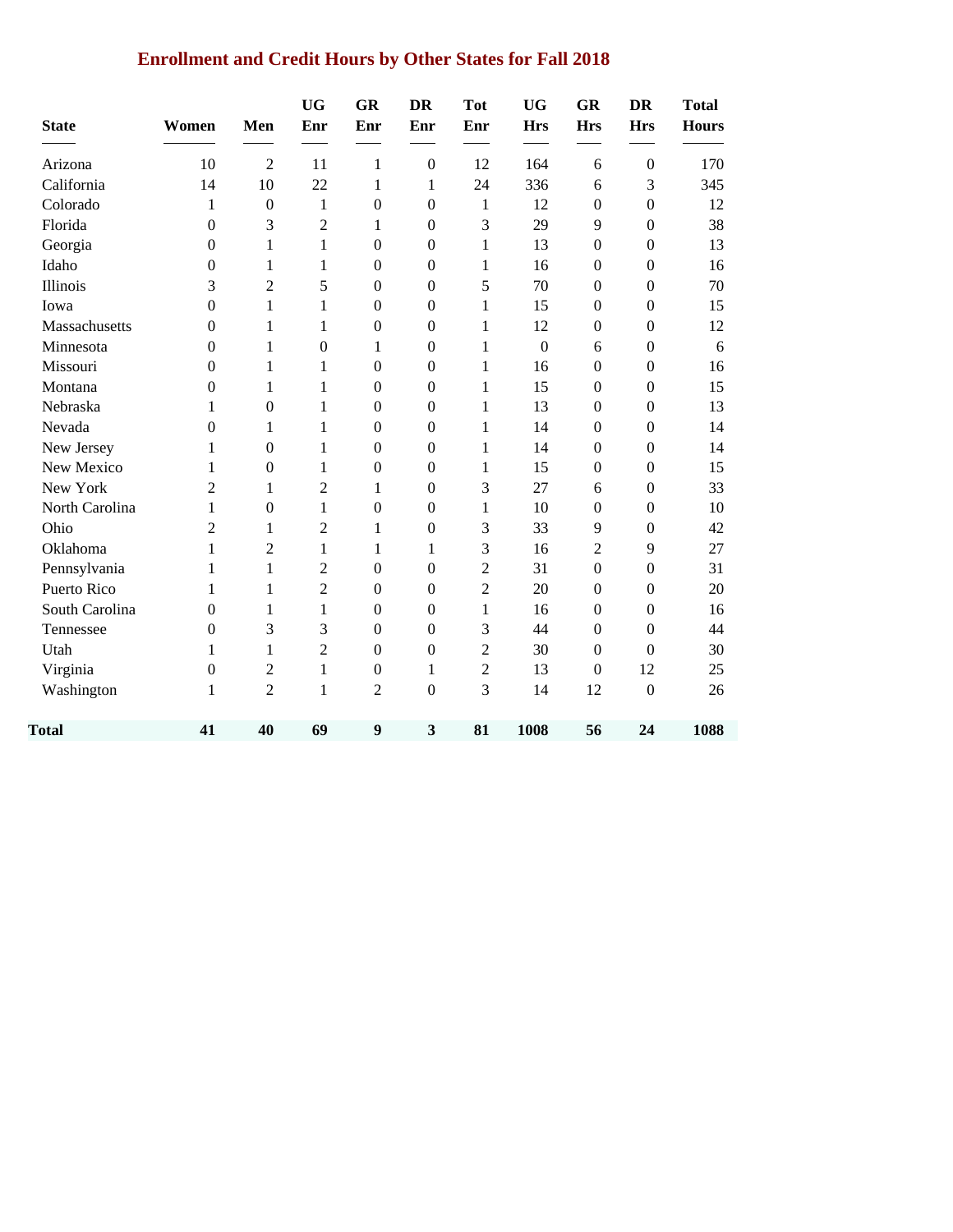# **Enrollment and Credit Hours by Foreign Countries for Fall 2018**

| Country               | Women            | Men              | <b>UG</b><br>Enr | GR<br>Enr        | <b>DR</b><br>Enr | <b>Tot</b><br>Enr       | <b>UG</b><br><b>Hrs</b> | <b>GR</b><br><b>Hrs</b> | <b>DR</b><br><b>Hrs</b> | <b>Total</b><br><b>Hours</b> |
|-----------------------|------------------|------------------|------------------|------------------|------------------|-------------------------|-------------------------|-------------------------|-------------------------|------------------------------|
| Albania               | $\boldsymbol{0}$ | $\mathbf{1}$     | $\boldsymbol{0}$ | $\boldsymbol{0}$ | $\mathbf{1}$     | $\mathbf{1}$            | $\boldsymbol{0}$        | $\boldsymbol{0}$        | 9                       | 9                            |
| Australia             | 3                | $\mathbf{1}$     | 3                | $\mathbf{1}$     | $\boldsymbol{0}$ | $\overline{\mathbf{4}}$ | 44                      | 9                       | $\boldsymbol{0}$        | 53                           |
| Austria               | $\mathbf{1}$     | $\overline{c}$   | 3                | $\mathbf{0}$     | $\boldsymbol{0}$ | 3                       | 37                      | $\boldsymbol{0}$        | $\boldsymbol{0}$        | 37                           |
| <b>Bahamas</b>        | 1                | $\boldsymbol{0}$ | $\mathbf{1}$     | $\mathbf{0}$     | $\boldsymbol{0}$ | $\mathbf{1}$            | 17                      | $\boldsymbol{0}$        | $\overline{0}$          | 17                           |
| Bangladesh            | $\boldsymbol{0}$ | $\mathbf{1}$     | $\boldsymbol{0}$ | $\boldsymbol{0}$ | 1                | 1                       | $\boldsymbol{0}$        | $\boldsymbol{0}$        | 12                      | 12                           |
| <b>Brazil</b>         | 0                | $\mathbf{1}$     | $\mathbf{1}$     | $\mathbf{0}$     | $\mathbf{0}$     | 1                       | 12                      | $\boldsymbol{0}$        | $\boldsymbol{0}$        | 12                           |
| Canada                | $\overline{2}$   | $\boldsymbol{0}$ | $\overline{2}$   | $\boldsymbol{0}$ | $\boldsymbol{0}$ | $\overline{2}$          | 25                      | $\boldsymbol{0}$        | $\overline{0}$          | 25                           |
| China                 | $\sqrt{2}$       | 3                | 1                | $\overline{c}$   | $\overline{2}$   | 5                       | 12                      | 18                      | 12                      | 42                           |
| Colombia              | $\boldsymbol{0}$ | 1                | $\boldsymbol{0}$ | $\mathbf{1}$     | $\mathbf{0}$     | $\mathbf{1}$            | $\mathbf{0}$            | 9                       | $\boldsymbol{0}$        | 9                            |
| Croatia               | 1                | $\boldsymbol{0}$ | 1                | $\boldsymbol{0}$ | $\boldsymbol{0}$ | $\mathbf{1}$            | 15                      | $\boldsymbol{0}$        | $\boldsymbol{0}$        | 15                           |
| Czech Republic        | $\boldsymbol{0}$ | $\mathbf{1}$     | 1                | $\mathbf{0}$     | $\boldsymbol{0}$ | 1                       | 12                      | $\boldsymbol{0}$        | $\boldsymbol{0}$        | 12                           |
| Denmark               | $\boldsymbol{0}$ | $\mathbf{1}$     | $\mathbf{1}$     | $\boldsymbol{0}$ | $\boldsymbol{0}$ | 1                       | 12                      | $\boldsymbol{0}$        | $\boldsymbol{0}$        | 12                           |
| Germany               | 5                | 5                | 9                | $\boldsymbol{0}$ | 1                | 10                      | 125                     | $\boldsymbol{0}$        | 9                       | 134                          |
| Hong Kong             | $\boldsymbol{0}$ | 1                | $\mathbf{1}$     | $\mathbf{0}$     | $\mathbf{0}$     | $\mathbf{1}$            | 15                      | $\boldsymbol{0}$        | $\boldsymbol{0}$        | 15                           |
| India                 | 1                | 4                | $\boldsymbol{0}$ | $\overline{4}$   | 1                | 5                       | $\boldsymbol{0}$        | 33                      | 12                      | 45                           |
| Japan                 | $\boldsymbol{0}$ | 1                | $\mathbf{0}$     | $\boldsymbol{0}$ | 1                | 1                       | $\boldsymbol{0}$        | $\boldsymbol{0}$        | 12                      | 12                           |
| Mexico                | 43               | 56               | 69               | 30               | $\overline{0}$   | 99                      | 931                     | 195                     | $\boldsymbol{0}$        | 1126                         |
| Mongolia              | $\boldsymbol{0}$ | $\mathbf{1}$     | $\boldsymbol{0}$ | $\boldsymbol{0}$ | 1                | $\mathbf{1}$            | $\boldsymbol{0}$        | $\boldsymbol{0}$        | 9                       | 9                            |
| Nepal                 | 1                | 8                | 9                | $\boldsymbol{0}$ | $\theta$         | 9                       | 141                     | $\boldsymbol{0}$        | $\boldsymbol{0}$        | 141                          |
| Netherlands           | 1                | 1                | $\overline{c}$   | $\mathbf{0}$     | $\theta$         | $\overline{2}$          | 30                      | $\overline{0}$          | $\boldsymbol{0}$        | 30                           |
| Nigeria               | 3                | 3                | $\overline{4}$   | $\overline{2}$   | $\boldsymbol{0}$ | 6                       | 65                      | 12                      | $\boldsymbol{0}$        | 77                           |
| Poland                | $\mathbf{1}$     | $\mathbf{1}$     | $\overline{c}$   | $\boldsymbol{0}$ | $\boldsymbol{0}$ | $\overline{c}$          | 24                      | $\boldsymbol{0}$        | $\boldsymbol{0}$        | 24                           |
| Spain                 | $\mathbf{1}$     | 4                | 5                | $\boldsymbol{0}$ | $\mathbf{0}$     | 5                       | 70                      | $\boldsymbol{0}$        | $\boldsymbol{0}$        | 70                           |
| Sweden                | $\overline{c}$   | $\boldsymbol{0}$ | $\overline{c}$   | $\boldsymbol{0}$ | $\boldsymbol{0}$ | $\overline{2}$          | 30                      | $\boldsymbol{0}$        | $\boldsymbol{0}$        | 30                           |
| Switzerland           | $\mathbf{1}$     | $\boldsymbol{0}$ | $\boldsymbol{0}$ | 1                | $\boldsymbol{0}$ | $\mathbf{1}$            | $\boldsymbol{0}$        | 9                       | $\boldsymbol{0}$        | 9                            |
| Thailand              | 3                | $\boldsymbol{0}$ | 3                | $\mathbf{0}$     | $\boldsymbol{0}$ | 3                       | 45                      | $\boldsymbol{0}$        | $\boldsymbol{0}$        | 45                           |
| Turkey                | 1                | $\boldsymbol{0}$ | 1                | $\boldsymbol{0}$ | $\boldsymbol{0}$ | 1                       | 15                      | $\boldsymbol{0}$        | $\boldsymbol{0}$        | 15                           |
| <b>United Kingdom</b> | $\boldsymbol{0}$ | $\overline{2}$   | $\mathbf{1}$     | $\mathbf{1}$     | $\boldsymbol{0}$ | $\overline{c}$          | 15                      | 9                       | $\boldsymbol{0}$        | 24                           |
| Venezuela             | $\boldsymbol{0}$ | $\mathbf{1}$     | $\mathbf{1}$     | $\overline{0}$   | $\mathbf{0}$     | $\mathbf{1}$            | 16                      | $\overline{0}$          | $\overline{0}$          | 16                           |
| <b>Total</b>          | 73               | 100              | 123              | 42               | 8                | 173                     | 1708                    | 294                     | 75                      | 2077                         |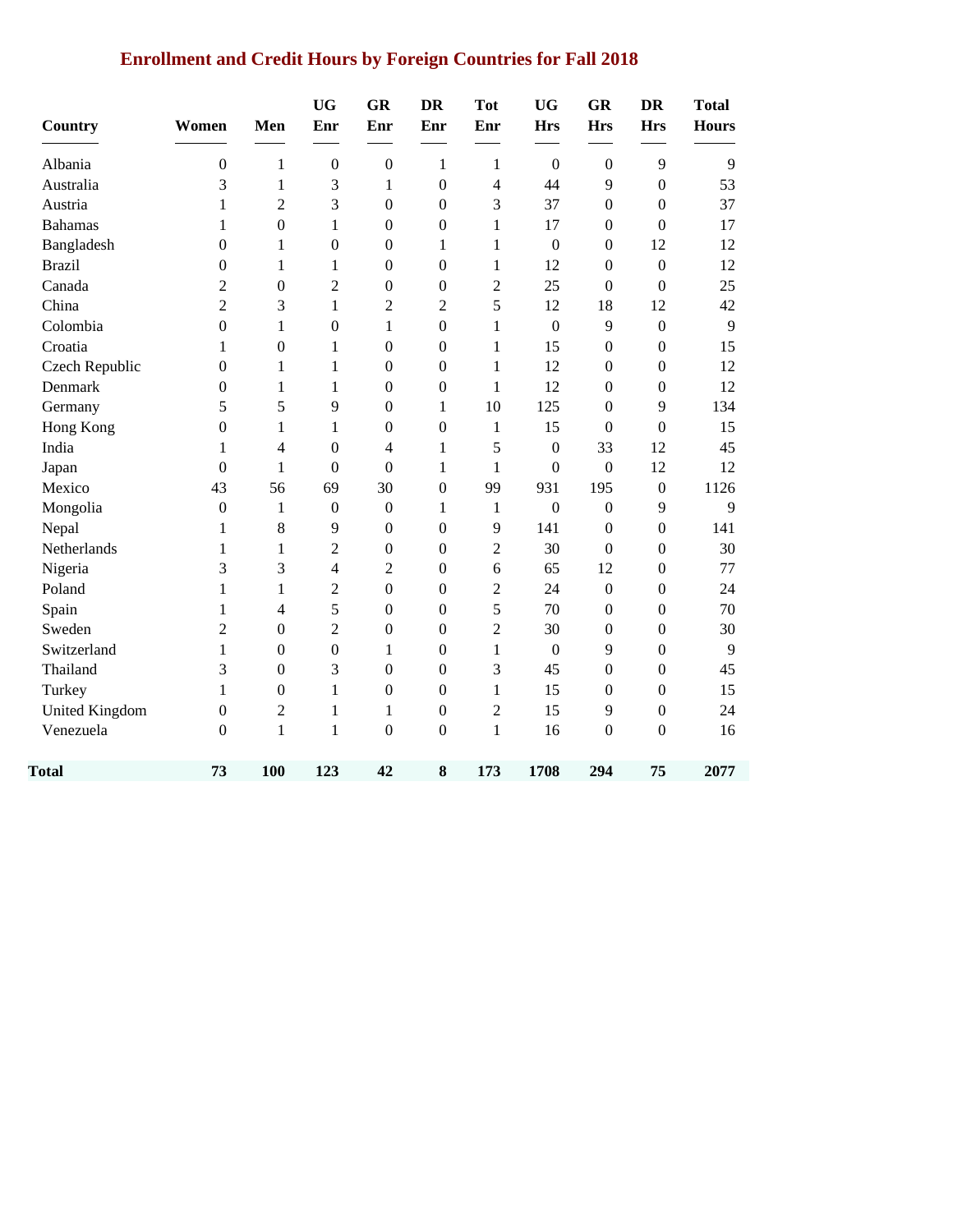### **Texas A&M International University Enrollment for Fall 2018**

#### **WebFocus: IR\_STATS-REPT-Incl Flex (Excel) as of 01/08/20 Enrollment by Age Across Classification for Fall 2018**

|          | <b>FR</b>                        | SO <sub>1</sub>                  | <b>JR</b>        | $S_{\mathbf{R}}$        | <b>GR</b>        | <b>PHD</b>                       | <b>Total</b><br><b>Students</b> | <b>Total</b><br><b>Hours</b> |
|----------|----------------------------------|----------------------------------|------------------|-------------------------|------------------|----------------------------------|---------------------------------|------------------------------|
| Age      |                                  |                                  |                  |                         |                  |                                  |                                 |                              |
| 13       | 5                                | $\boldsymbol{0}$                 | $\boldsymbol{0}$ | $\boldsymbol{0}$        | $\boldsymbol{0}$ | $\boldsymbol{0}$                 | 5                               | 5                            |
| 14       | 94                               | $\boldsymbol{0}$                 | $\boldsymbol{0}$ | $\boldsymbol{0}$        | $\boldsymbol{0}$ | $\boldsymbol{0}$                 | 94                              | 102                          |
| 15       | 115                              | $\boldsymbol{0}$                 | $\boldsymbol{0}$ | $\boldsymbol{0}$        | $\boldsymbol{0}$ | $\boldsymbol{0}$                 | 115                             | 484                          |
| 16       | 148                              | $\overline{4}$                   | $\boldsymbol{0}$ | $\boldsymbol{0}$        | $\boldsymbol{0}$ | $\boldsymbol{0}$                 | 152                             | 1399                         |
| 17       | 97                               | 132                              | $\overline{2}$   | $\boldsymbol{0}$        | $\boldsymbol{0}$ | $\boldsymbol{0}$                 | 231                             | 2632                         |
| 18       | 1021                             | 123                              | 102              | $\overline{c}$          | $\boldsymbol{0}$ | $\boldsymbol{0}$                 | 1248                            | 16981                        |
| 19       | 356                              | 489                              | 124              | 50                      | $\boldsymbol{0}$ | $\boldsymbol{0}$                 | 1019                            | 13867                        |
| 20       | 95                               | 300                              | 413              | 138                     | $\overline{2}$   | $\boldsymbol{0}$                 | 948                             | 12730                        |
| 21       | 18                               | 99                               | 391              | 368                     | 12               | $\boldsymbol{0}$                 | 888                             | 11486                        |
| 22       | 16                               | 56                               | 232              | 408                     | 69               | $\boldsymbol{0}$                 | 781                             | 9008                         |
| 23       | 13                               | 29                               | 102              | 239                     | 87               | $\boldsymbol{0}$                 | 470                             | 5087                         |
| 24       | 10                               | 20                               | 83               | 165                     | 96               | $\boldsymbol{0}$                 | 374                             | 3582                         |
| 25       | $\mathbf 1$                      | 11                               | 49               | 135                     | 79               | $\mathbf{1}$                     | 276                             | 2675                         |
| 26       | $\overline{c}$                   | 6                                | 23               | 63                      | 73               | $\mathbf{1}$                     | 168                             | 1394                         |
| 27<br>28 | $\overline{c}$<br>$\overline{c}$ | $\overline{c}$<br>$\overline{c}$ | 33<br>19         | 54<br>56                | 52<br>55         | $\boldsymbol{0}$<br>$\mathbf{1}$ | 143<br>135                      | 1293<br>1219                 |
| 29       | $\overline{c}$                   | 5                                | 23               | 32                      | 41               | $\mathbf{1}$                     | 104                             | 843                          |
| 30       | 3                                | $\mathbf{1}$                     | 18               | 30                      | 32               | $\mathbf{1}$                     | 85                              | 779                          |
| 31       | 3                                | $\overline{4}$                   | 13               | 29                      | 31               | 3                                | 83                              | 709                          |
| 32       | $\boldsymbol{0}$                 | $\mathbf{1}$                     | 24               | 25                      | 26               | $\boldsymbol{0}$                 | 76                              | 597                          |
| 33       | $\boldsymbol{0}$                 | $\overline{c}$                   | 10               | 23                      | 31               | $\overline{\mathcal{L}}$         | 70                              | 527                          |
| 34       | $\mathbf{1}$                     | $\overline{4}$                   | 6                | 17                      | 30               | $\mathbf{1}$                     | 59                              | 445                          |
| 35       | $\mathbf{1}$                     | $\overline{c}$                   | $\overline{4}$   | 16                      | 28               | $\mathbf{1}$                     | 52                              | 402                          |
| 36       | $\mathbf{1}$                     | $\boldsymbol{0}$                 | 6                | 16                      | 21               | $\mathbf{1}$                     | 45                              | 359                          |
| 37       | $\boldsymbol{0}$                 | $\mathbf{1}$                     | 6                | 11                      | 24               | $\mathbf{1}$                     | 43                              | 362                          |
| 38       | $\boldsymbol{0}$                 | $\mathbf{1}$                     | 5                | 16                      | 16               | $\boldsymbol{0}$                 | 38                              | 326                          |
| 39       | $\boldsymbol{0}$                 | $\boldsymbol{0}$                 | 3                | 16                      | 23               | $\boldsymbol{0}$                 | 42                              | 329                          |
| 40       | $\boldsymbol{0}$                 | $\boldsymbol{0}$                 | 3                | $\overline{7}$          | $\,8\,$          | $\boldsymbol{0}$                 | 18                              | 155                          |
| 41       | $\mathbf{1}$                     | $\overline{2}$                   | 3                | $\boldsymbol{7}$        | 11               | $\mathbf{1}$                     | 25                              | 199                          |
| 42       | $\boldsymbol{0}$                 | $\boldsymbol{0}$                 | 3                | $\boldsymbol{6}$        | 11               | $\boldsymbol{0}$                 | 20                              | 147                          |
| 43       | $\boldsymbol{0}$                 | $\boldsymbol{0}$                 | $\overline{c}$   | 8                       | 13               | $\boldsymbol{0}$                 | 23                              | 191                          |
| 44       | $\boldsymbol{0}$                 | $\boldsymbol{0}$                 | $\overline{c}$   | 5                       | 8                | $\boldsymbol{0}$                 | 15                              | 99                           |
| 45       | $\boldsymbol{0}$                 | $\boldsymbol{0}$                 | $\overline{c}$   | 9                       | 13               | $\boldsymbol{0}$                 | 24                              | 165                          |
| 46       | $\boldsymbol{0}$                 | $\boldsymbol{0}$                 | 3                | $\overline{\mathbf{c}}$ | $\boldsymbol{6}$ | $\overline{c}$                   | 13                              | 101                          |
| 47       | $\boldsymbol{0}$                 | $\boldsymbol{0}$                 | $\overline{c}$   | $\mathbf 1$             | 9                | $\boldsymbol{0}$                 | 12                              | 81                           |
| 48       | $\boldsymbol{0}$                 | $\boldsymbol{0}$                 | $\mathbf 1$      | 3                       | $\overline{4}$   | $\boldsymbol{0}$                 | $\,8$                           | 59                           |
| 49       | $\boldsymbol{0}$                 | $\boldsymbol{0}$                 | $\boldsymbol{0}$ | $\overline{4}$          | $\,$ 8 $\,$      | $\boldsymbol{0}$                 | 12                              | 82                           |
| 50       | $\boldsymbol{0}$                 | $\boldsymbol{0}$                 | $\boldsymbol{0}$ | $\overline{4}$          | $\overline{4}$   | $\boldsymbol{0}$                 | 8                               | 60                           |
| 51       | $\boldsymbol{0}$                 | $\mathbf 1$                      | $\,1$            | $\overline{\mathbf{c}}$ | $\overline{4}$   | $\,1$                            | 9                               | 51                           |
| 52       | $\boldsymbol{0}$                 | $\boldsymbol{0}$                 | $\,1$            | 3                       | $\sqrt{ }$       | $\boldsymbol{0}$                 | $11\,$                          | 81                           |
| 53       | $\boldsymbol{0}$                 | $\boldsymbol{0}$                 | $\,1$            | $\boldsymbol{0}$        | 5                | $\boldsymbol{0}$                 | 6                               | 34                           |
| 54       | $\boldsymbol{0}$                 | $\boldsymbol{0}$                 | $\boldsymbol{0}$ | $\boldsymbol{0}$        | 5                | $\boldsymbol{0}$                 | 5                               | 25                           |
| 55       | $\boldsymbol{0}$                 | $\boldsymbol{0}$                 | $\boldsymbol{0}$ | $\boldsymbol{0}$        | $\overline{c}$   | $\overline{c}$                   | $\overline{4}$                  | 27                           |
| 56       | $\boldsymbol{0}$                 | $\boldsymbol{0}$                 | $\boldsymbol{0}$ | $\overline{\mathbf{c}}$ | $\mathbf{1}$     | $\boldsymbol{0}$                 | $\mathfrak{Z}$                  | 18                           |
| 57       | $\boldsymbol{0}$                 | $\boldsymbol{0}$                 | $\boldsymbol{0}$ | $\boldsymbol{0}$        | $\mathbf{1}$     | $\boldsymbol{0}$                 | $\mathbf{1}$                    | 12                           |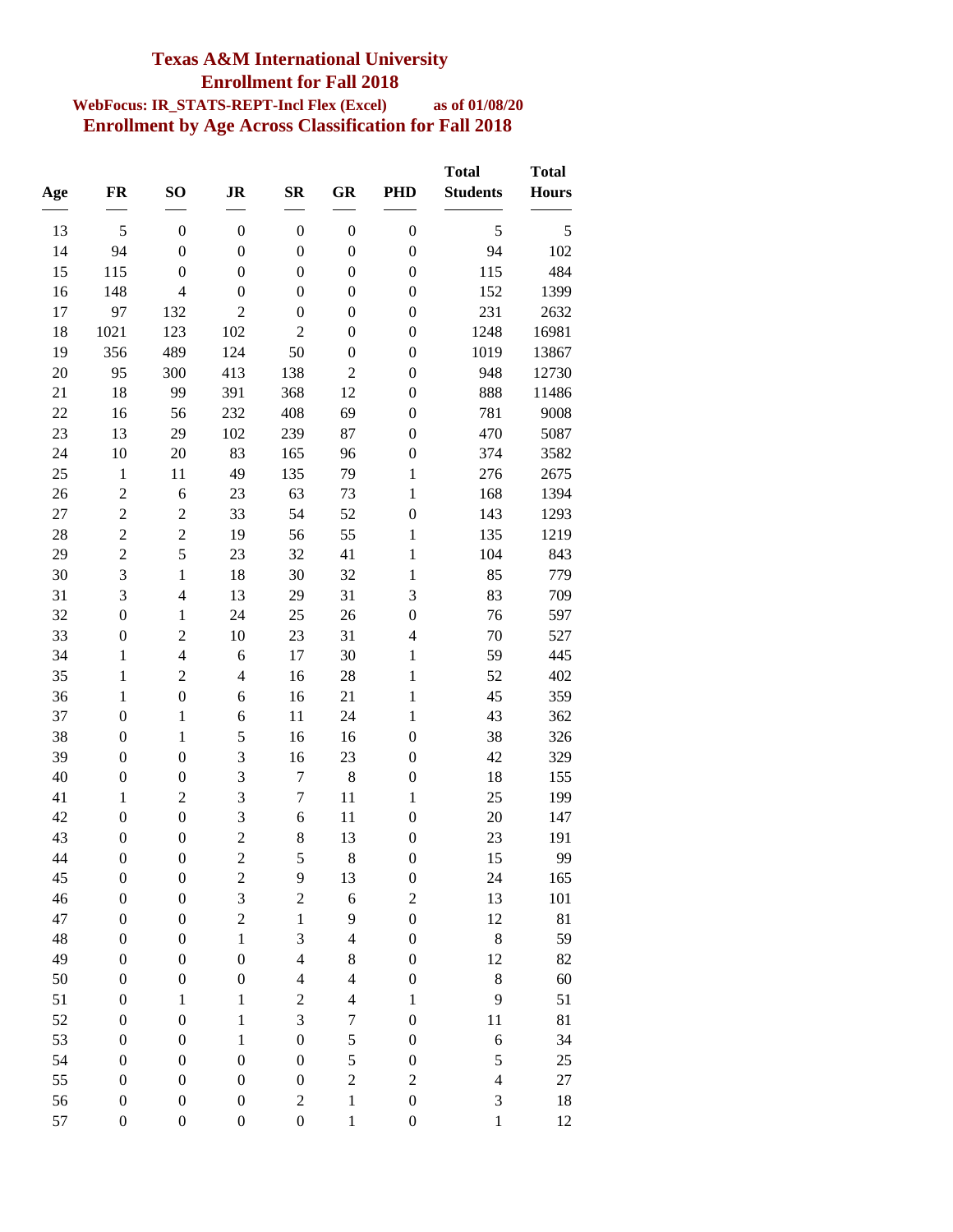### **Texas A&M International University Enrollment for Fall 2018 WebFocus: IR\_STATS-REPT-Incl Flex (Excel) as of 01/08/20 Enrollment by Age Across Classification for Fall 2018**

| Age   | FR       | SO <sub>1</sub> | <b>JR</b> | <b>SR</b> | <b>GR</b> | <b>PHD</b> | <b>Total</b><br><b>Students</b> | <b>Total</b><br><b>Hours</b> |
|-------|----------|-----------------|-----------|-----------|-----------|------------|---------------------------------|------------------------------|
| 58    | $\Omega$ | $\Omega$        | $\Omega$  | 2         |           | $\theta$   | 3                               | 18                           |
| 59    | $\Omega$ | 0               | 0         | 0         |           | 0          |                                 | 6                            |
| 60    | $\Omega$ | $\Omega$        | 0         | 0         |           | $\Omega$   |                                 | 6                            |
| 61    | 0        | 0               | 0         |           | 3         | 0          | 4                               | 21                           |
| 63    | 0        | $\Omega$        |           | 0         |           | 0          |                                 | 9                            |
| 64    | $\Omega$ | 0               | 0         |           | 0         | 0          |                                 | 4                            |
| 65    | $\Omega$ | $\Omega$        | 0         |           | 0         | $\Omega$   |                                 | 9                            |
| 66    | $\Omega$ | $\Omega$        | 0         |           | 0         | $\theta$   |                                 |                              |
| 76    | $\Omega$ | $\Omega$        |           | 0         | 0         | $\theta$   |                                 | 12                           |
| Total | 2007     | 1297            | 1716      | 1978      | 955       | 22         | 7975                            | 91301                        |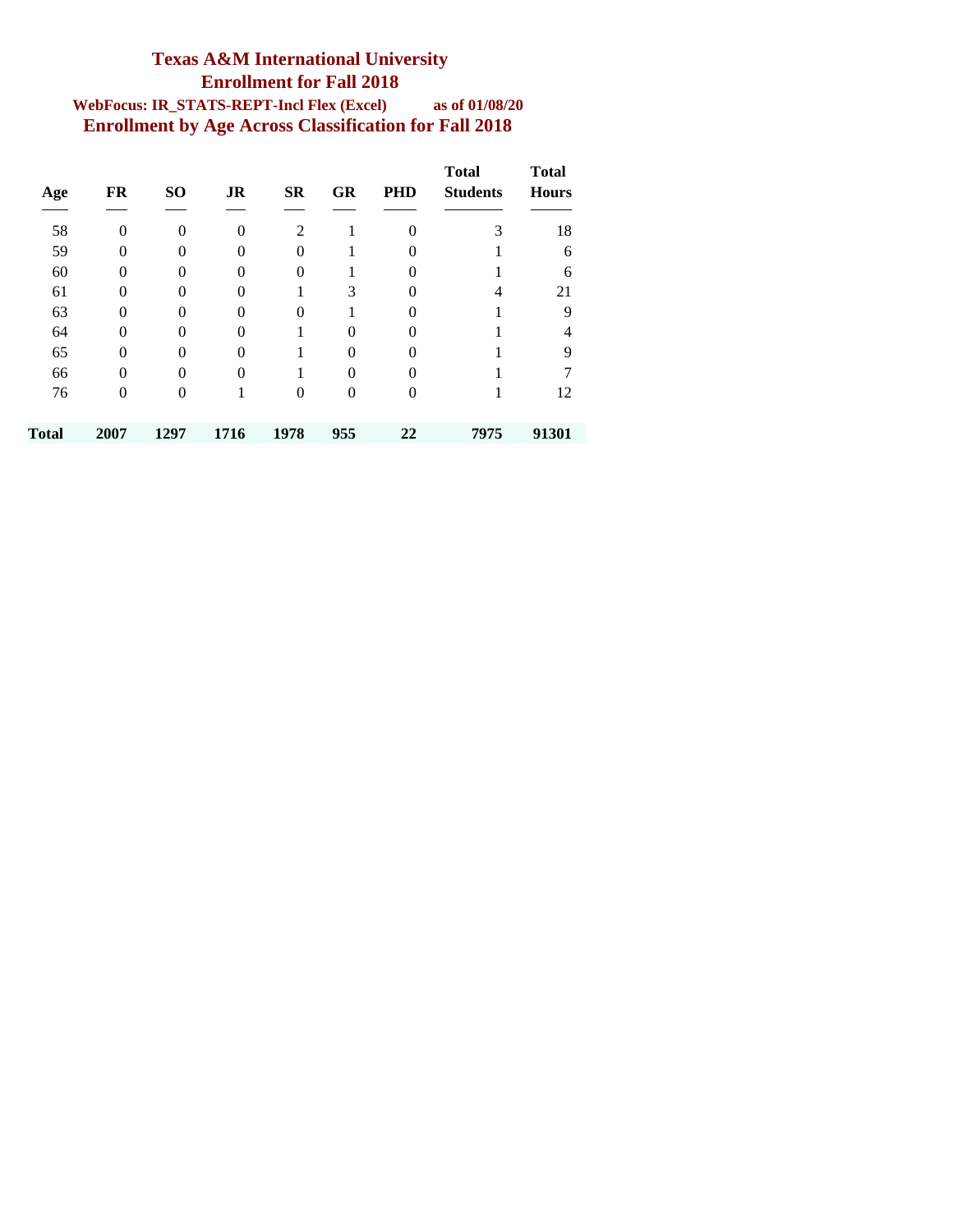#### **Texas A&M International University Enrollment for Fall 2018 WebFocus: IR\_STATS-REPT-Incl Flex (Excel) as of 01/08/20 Average Hour Load Overall for Fall 2018**

|       |      | Avg  |              |       |
|-------|------|------|--------------|-------|
| Women | Men  | Enr  | <b>Hours</b> | Load  |
|       |      |      |              |       |
| 4864  | 3111 | 7975 | 91301        | 11.45 |

#### **Average Hour Load by Level**

| Level         | Women | Men  | <b>Tot</b><br>Enr | <b>Hours</b> | Avg<br>Load |
|---------------|-------|------|-------------------|--------------|-------------|
| Undergraduate | 4214  | 2784 | 6998              | 85174        | 12.17       |
| Graduate      | 643   | 312  | 955               | 5965         | 6.25        |
| Doctoral      | 7     | 15   | 22                | 162          | 7.36        |
| Total         | 4864  | 3111 | 7975              | 91301        |             |

#### **Average Hour Load by Ethnicity**

| Eth           | Women | Men  | Tot<br>Enr | <b>Hours</b> | Avg<br>Load |
|---------------|-------|------|------------|--------------|-------------|
| Amer Ind      | 1     | 2    | 3          | 37           | 12.33       |
| Asian         | 19    | 16   | 35         | 392          | 11.20       |
| <b>Black</b>  | 19    | 30   | 49         | 586          | 11.96       |
| Hawaiian      | 1     | 0    | 1          | 13           | 13.00       |
| Hispanic      | 4624  | 2872 | 7496       | 85906        | 11.46       |
| International | 75    | 94   | 169        | 1988         | 11.76       |
| Unknown       | 16    | 11   | 27         | 204          | 7.56        |
| White         | 109   | 86   | 195        | 2175         | 11.15       |
| Total         | 4864  | 3111 | 7975       | 91301        |             |

#### **Average Hour Load by Classification**

| <b>Classification</b> | Women | Men  | <b>Tot</b><br>Enr | <b>Hours</b> | Avg<br>Load |
|-----------------------|-------|------|-------------------|--------------|-------------|
| Freshman              | 1140  | 867  | 2007              | 23689        | 11.80       |
| Sophomore             | 765   | 532  | 1297              | 16566        | 12.77       |
| Junior                | 1090  | 626  | 1716              | 21135        | 12.32       |
| Senior                | 1219  | 759  | 1978              | 23784        | 12.02       |
| Graduate              | 643   | 312  | 955               | 5965         | 6.25        |
| Doctoral              | 7     | 15   | 22                | 162          | 7.36        |
| Total                 | 4864  | 3111 | 7975              | 91301        |             |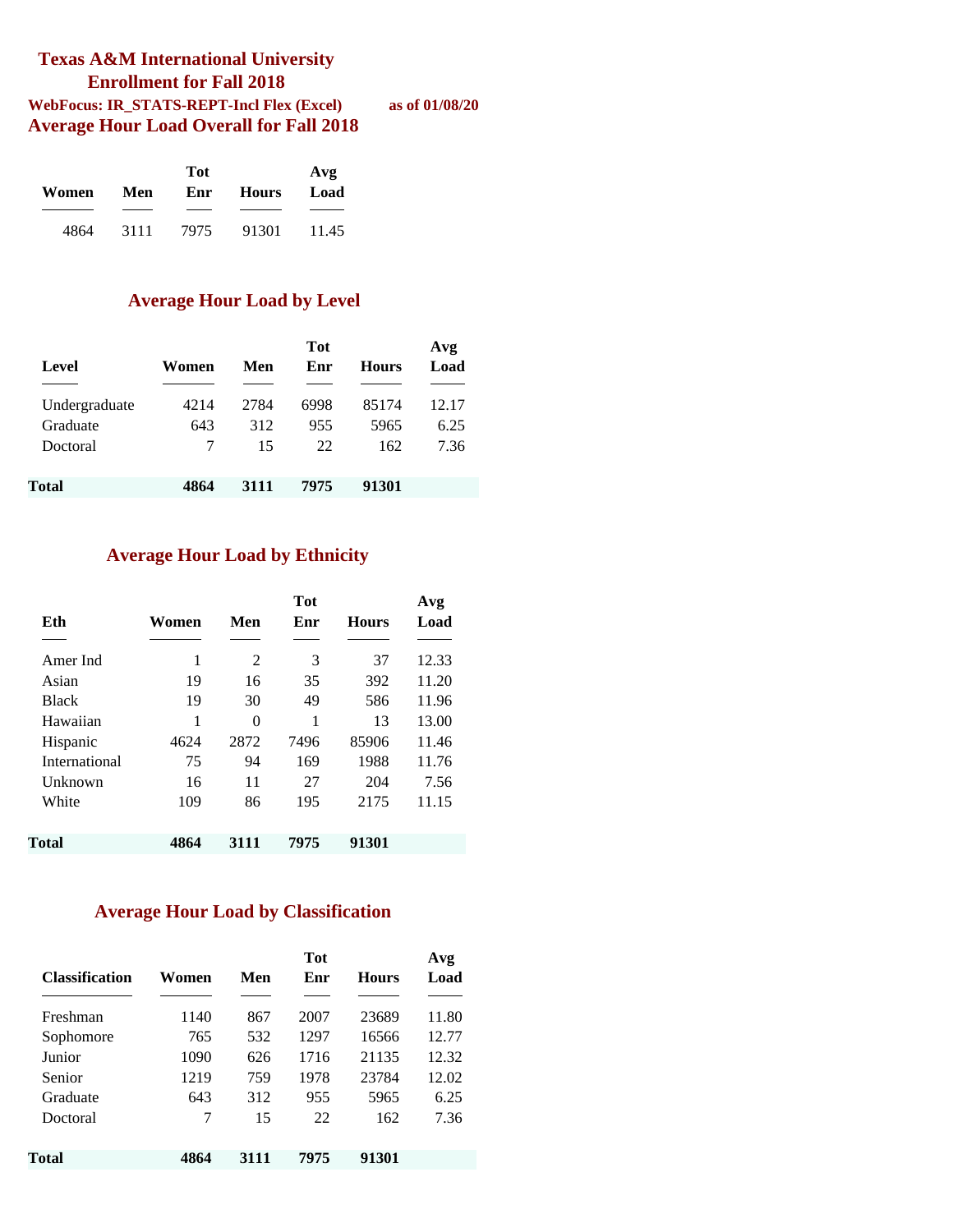## **Total Hours by Student College and Level**

| College                       | <b>Total</b><br><b>Students</b> | <b>Undergrad</b><br><b>Hours</b> | <b>Graduate</b><br><b>Hours</b> | <b>Doctoral</b><br><b>Hours</b> | Total<br><b>Hours</b> |
|-------------------------------|---------------------------------|----------------------------------|---------------------------------|---------------------------------|-----------------------|
| College of Arts & Sciences    | 4160                            | 47647                            | 2410                            | 9                               | 50066                 |
| College of Education          | 1026                            | 9131                             | 1811                            | $\Omega$                        | 10942                 |
| College of Nursing&Health Sci | 820                             | 9746                             | 158                             | $\Omega$                        | 9904                  |
| Sanchez School of Business    | 1414                            | 14022                            | 1586                            | 153                             | 15761                 |
| University College            | 555                             | 4628                             | $\theta$                        | $\Omega$                        | 4628                  |
| Total                         | 7975                            | 85174                            | 5965                            | 162                             | 91301                 |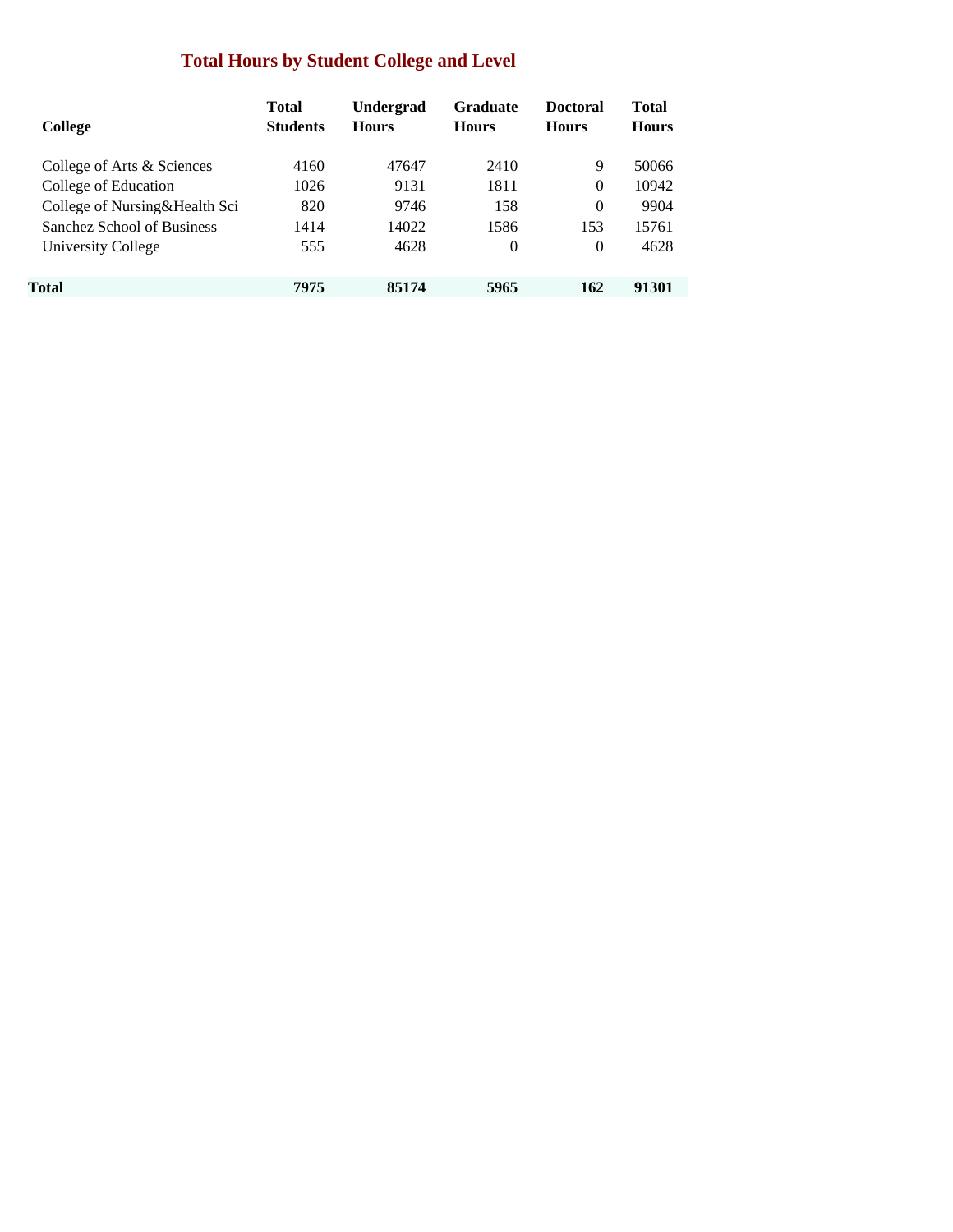### **Texas A&M International University CBM001 Enrollment for Fall 2018 WebFocus: IR\_CB-STATS as of 01/08/20 Average Hour Load by Level and Ethnicity**

|               |               |                |                | <b>Tot</b>     |              | Avg   |
|---------------|---------------|----------------|----------------|----------------|--------------|-------|
| <b>Level</b>  | Eth           | Women          | Men            | Enr            | <b>Hours</b> | Load  |
|               |               |                |                |                |              |       |
| Undergraduate | Amer Ind      | 1              | $\overline{c}$ | 3              | 37           | 12.33 |
|               | Asian         | 16             | 11             | 27             | 359          | 13.30 |
|               | <b>Black</b>  | 13             | 22             | 35             | 489          | 13.97 |
|               | Hawaiian      | $\mathbf{1}$   | $\theta$       | 1              | 13           | 13.00 |
|               | Hispanic      | 4036           | 2613           | 6649           | 80625        | 12.13 |
|               | International | 53             | 59             | 112            | 1571         | 14.03 |
|               | Unknown       | 11             | 8              | 19             | 161          | 8.47  |
|               | White         | 83             | 69             | 152            | 1919         | 12.63 |
|               |               |                |                |                |              |       |
| Graduate      | Asian         | $\overline{c}$ | 4              | 6              | 27           | 4.50  |
|               | <b>Black</b>  | 6              | 7              | 13             | 85           | 6.54  |
|               | Hispanic      | 584            | 256            | 840            | 5236         | 6.23  |
|               | International | 21             | 27             | 48             | 333          | 6.94  |
|               | Unknown       | 4              | 3              | 7              | 40           | 5.71  |
|               | White         | 26             | 15             | 41             | 244          | 5.95  |
| Doctoral      | Asian         | 1              | $\mathbf{1}$   | $\overline{2}$ | 6            | 3.00  |
|               | <b>Black</b>  | $\overline{0}$ | 1              | $\mathbf{1}$   | 12           | 12.00 |
|               | Hispanic      | 4              | 3              | 7              | 45           | 6.43  |
|               | International | $\mathbf{1}$   | 8              | 9              | 84           | 9.33  |
|               | Unknown       | 1              | $\theta$       | $\mathbf{1}$   | 3            | 3.00  |
|               | White         | $\mathbf{0}$   | $\overline{2}$ | $\overline{2}$ | 12           | 6.00  |
|               |               |                |                |                |              |       |
| Total         |               | 4864           | 3111           | 7975           | 91301        |       |

## **Semester Credit Hours by Level and Ethnicity**

|                               |               | <b>Part-Time</b> | <b>Full-Time</b> | <b>Part-Time</b> | <b>Full-Time</b> | Women        | Men          | <b>Total</b> |  |
|-------------------------------|---------------|------------------|------------------|------------------|------------------|--------------|--------------|--------------|--|
| Level                         | Eth           | Women            | Women            | Men              | Men              | <b>Hours</b> | <b>Hours</b> | <b>Hours</b> |  |
|                               |               |                  |                  |                  |                  |              |              |              |  |
| A. Undergraduate              | Amer Ind      | $\theta$         | 12               | $\boldsymbol{0}$ | 25               | 12           | 25           | 37           |  |
|                               | Asian         | 19               | 204              | 9                | 127              | 223          | 136          | 359          |  |
|                               | <b>Black</b>  | 21               | 148              | 9                | 311              | 169          | 320          | 489          |  |
|                               | Hawaiian      | $\overline{0}$   | 13               | $\mathbf{0}$     | $\overline{0}$   | 13           | $\theta$     | 13           |  |
|                               | Hispanic      | 7373             | 41659            | 4231             | 27362            | 49032        | 31593        | 80625        |  |
|                               | International | 18               | 729              | $\overline{0}$   | 824              | 747          | 824          | 1571         |  |
|                               | Unknown       | 22               | 46               | 7                | 86               | 68           | 93           | 161          |  |
|                               | White         | 127              | 863              | 57               | 872              | 990          | 929          | 1919         |  |
| <b>Total A. Undergraduate</b> |               | 7580             | 43674            | 4313             | 29607            | 51254        | 33920        | 85174        |  |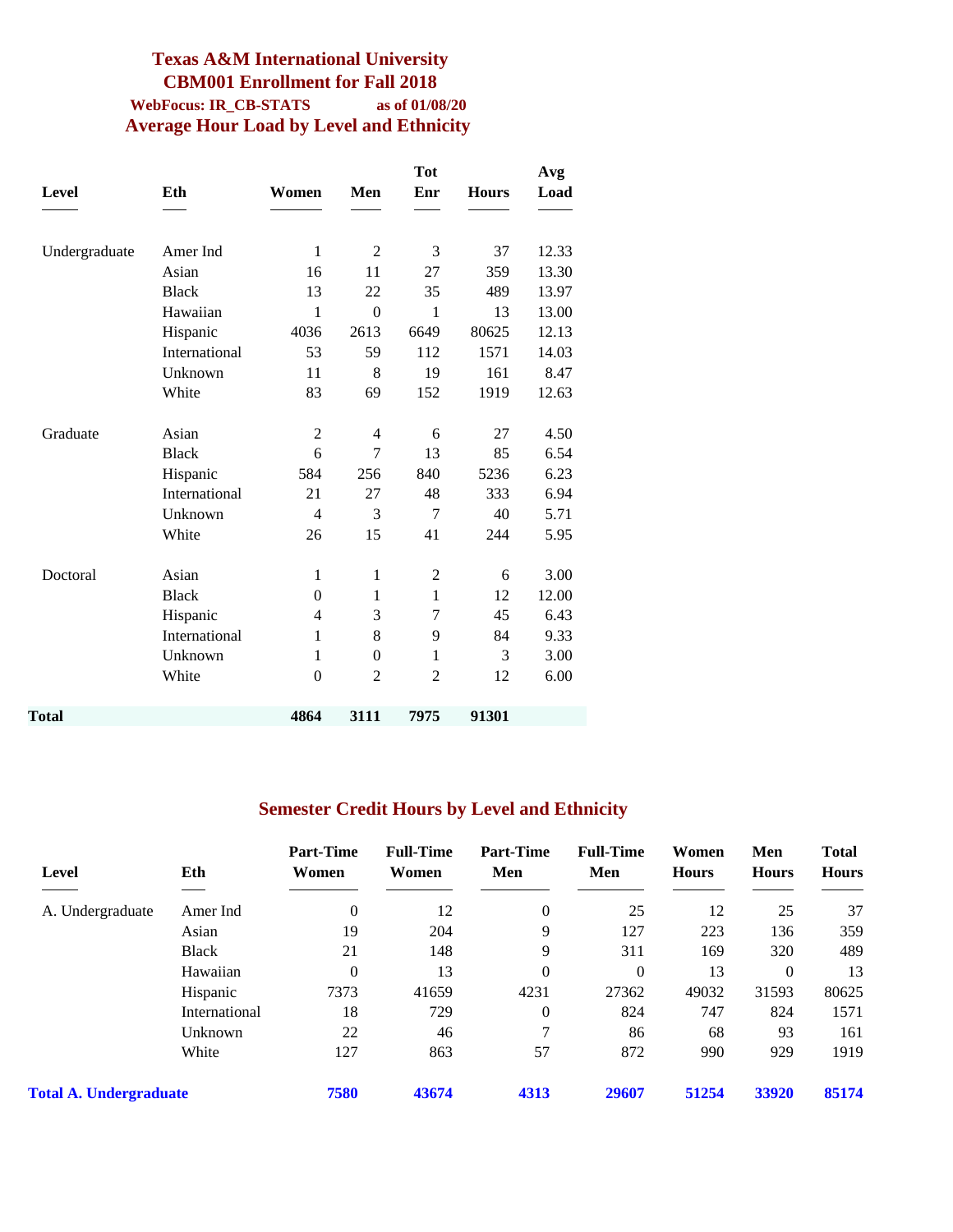| Level                    | Eth           | <b>Part-Time</b><br>Women | <b>Full-Time</b><br>Women | <b>Part-Time</b><br>Men | <b>Full-Time</b><br>Men | Women<br><b>Hours</b> | Men<br><b>Hours</b> | <b>Total</b><br><b>Hours</b> |
|--------------------------|---------------|---------------------------|---------------------------|-------------------------|-------------------------|-----------------------|---------------------|------------------------------|
| <b>B.</b> Graduate       | Asian         | 12                        | $\mathbf{0}$              | 15                      | $\boldsymbol{0}$        | 12                    | 15                  | 27                           |
|                          | <b>Black</b>  | 21                        | 21                        | 34                      | 9                       | 42                    | 43                  | 85                           |
|                          | Hispanic      | 2343                      | 1370                      | 1054                    | 469                     | 3713                  | 1523                | 5236                         |
|                          | International | 69                        | 81                        | 99                      | 84                      | 150                   | 183                 | 333                          |
|                          | Unknown       | 22                        | $\mathbf{0}$              | 18                      | $\boldsymbol{0}$        | 22                    | 18                  | 40                           |
|                          | White         | 90                        | 78                        | 67                      | 9                       | 168                   | 76                  | 244                          |
| <b>Total B. Graduate</b> |               | 2557                      | 1550                      | 1287                    | 571                     | 4107                  | 1858                | 5965                         |
| C. Doctoral              | Asian         | 3                         | $\mathbf{0}$              | 3                       | $\boldsymbol{0}$        | 3                     | 3                   | 6                            |
|                          | <b>Black</b>  | $\Omega$                  | $\mathbf{0}$              | $\boldsymbol{0}$        | 12                      | $\mathbf{0}$          | 12                  | 12                           |
|                          | Hispanic      | 9                         | 12                        | 3                       | 21                      | 21                    | 24                  | 45                           |
|                          | International | $\mathbf{0}$              | 9                         | 3                       | 72                      | 9                     | 75                  | 84                           |
|                          | Unknown       | 3                         | $\mathbf{0}$              | $\boldsymbol{0}$        | $\boldsymbol{0}$        | 3                     | $\mathbf{0}$        | $\mathfrak{Z}$               |
|                          | White         | $\Omega$                  | $\mathbf{0}$              | 3                       | 9                       | $\boldsymbol{0}$      | 12                  | 12                           |
| <b>Total C. Doctoral</b> |               | 15                        | 21                        | 12                      | 114                     | 36                    | 126                 | 162                          |
| <b>Total</b>             |               | 10152                     | 45245                     | 5612                    | 30292                   | 55397                 | 35904               | 91301                        |

# **Semester Credit Hours by Level and Ethnicity**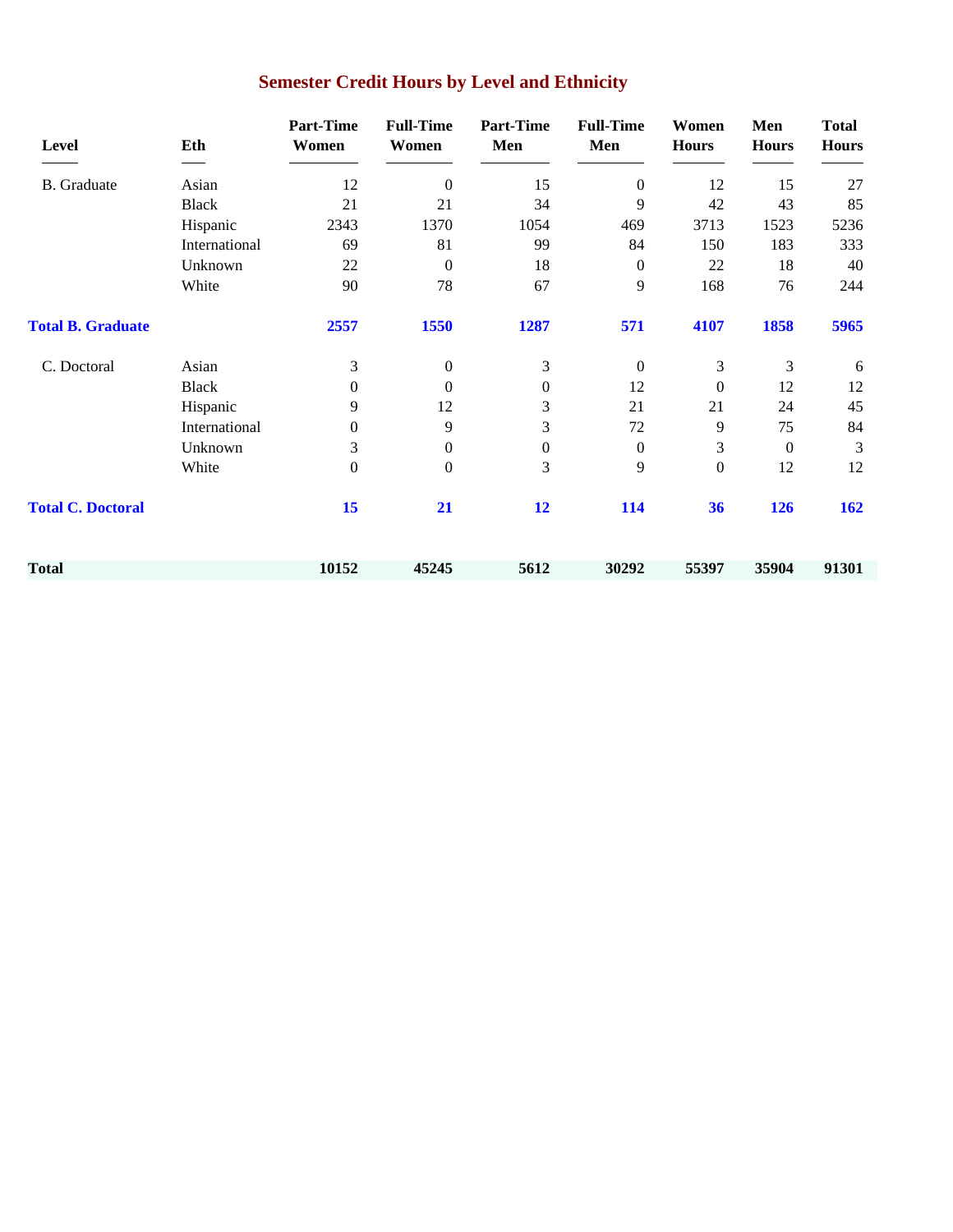## **Enrollment by Credit Hour Load for Fall 2018**

| <b>Semester</b><br><b>Hours</b> | Women          | Men            | <b>UG</b>      | GR               | <b>DR</b>        | <b>Tot</b><br>Enr | <b>UG</b><br><b>Hrs</b> | GR<br><b>Hrs</b> | DR<br><b>Hrs</b> | <b>Total</b><br><b>Hours</b> |
|---------------------------------|----------------|----------------|----------------|------------------|------------------|-------------------|-------------------------|------------------|------------------|------------------------------|
| 1                               | 66             | 43             | 107            | $\overline{2}$   | $\theta$         | 109               | 107                     | $\overline{2}$   | $\mathbf{0}$     | 109                          |
| $\overline{c}$                  | 7              | $\overline{4}$ | 6              | 5                | $\theta$         | 11                | 12                      | 10               | $\boldsymbol{0}$ | 22                           |
| 3                               | 215            | 163            | 207            | 162              | 9                | 378               | 621                     | 486              | 27               | 1134                         |
| 4                               | 43             | 24             | 38             | 29               | $\boldsymbol{0}$ | 67                | 152                     | 116              | $\boldsymbol{0}$ | 268                          |
| 5                               | $\,8\,$        | $\overline{2}$ | 9              | $\mathbf{1}$     | $\boldsymbol{0}$ | 10                | 45                      | $\mathfrak s$    | $\boldsymbol{0}$ | 50                           |
| 6                               | 564            | 289            | 333            | 520              | $\boldsymbol{0}$ | 853               | 1998                    | 3120             | $\boldsymbol{0}$ | 5118                         |
| 7                               | 124            | 80             | 197            | 7                | $\mathbf{0}$     | 204               | 1379                    | 49               | $\mathbf{0}$     | 1428                         |
| 8                               | 38             | 28             | 59             | $\tau$           | $\boldsymbol{0}$ | 66                | 472                     | 56               | $\boldsymbol{0}$ | 528                          |
| 9                               | 399            | 187            | 398            | 181              | 7                | 586               | 3582                    | 1629             | 63               | 5274                         |
| 10                              | 109            | 63             | 171            | 1                | $\mathbf{0}$     | 172               | 1710                    | 10               | $\boldsymbol{0}$ | 1720                         |
| 11                              | 107            | 59             | 165            | $\mathbf{1}$     | $\boldsymbol{0}$ | 166               | 1815                    | 11               | $\boldsymbol{0}$ | 1826                         |
| 12                              | 867            | 645            | 1468           | 38               | 6                | 1512              | 17616                   | 456              | 72               | 18144                        |
| 13                              | 713            | 503            | 1216           | $\boldsymbol{0}$ | $\boldsymbol{0}$ | 1216              | 15808                   | $\boldsymbol{0}$ | $\boldsymbol{0}$ | 15808                        |
| 14                              | 539            | 306            | 845            | $\boldsymbol{0}$ | $\theta$         | 845               | 11830                   | $\boldsymbol{0}$ | $\mathbf{0}$     | 11830                        |
| 15                              | 552            | 413            | 964            | 1                | $\mathbf{0}$     | 965               | 14460                   | 15               | $\boldsymbol{0}$ | 14475                        |
| 16                              | 319            | 203            | 522            | $\boldsymbol{0}$ | $\mathbf{0}$     | 522               | 8352                    | $\boldsymbol{0}$ | $\mathbf{0}$     | 8352                         |
| 17                              | 62             | 26             | 88             | $\mathbf{0}$     | $\mathbf{0}$     | 88                | 1496                    | $\mathbf{0}$     | $\mathbf{0}$     | 1496                         |
| 18                              | 125            | 66             | 191            | $\boldsymbol{0}$ | $\boldsymbol{0}$ | 191               | 3438                    | $\boldsymbol{0}$ | $\boldsymbol{0}$ | 3438                         |
| 19                              | 3              | 1              | $\overline{4}$ | $\mathbf{0}$     | $\mathbf{0}$     | $\overline{4}$    | 76                      | $\mathbf{0}$     | $\boldsymbol{0}$ | 76                           |
| 20                              | $\overline{2}$ | 3              | 5              | $\boldsymbol{0}$ | $\boldsymbol{0}$ | 5                 | 100                     | $\boldsymbol{0}$ | $\boldsymbol{0}$ | 100                          |
| 21                              | $\overline{2}$ | 3              | 5              | $\boldsymbol{0}$ | $\boldsymbol{0}$ | 5                 | 105                     | $\boldsymbol{0}$ | $\boldsymbol{0}$ | 105                          |
| <b>Total</b>                    | 4864           | 3111           | 6998           | 955              | 22               | 7975              | 85174                   | 5965             | 162              | 91301                        |

### **Enrollment and Credit Hour Load**

| Load             | <b>Semester</b><br><b>Hours</b> | Women          | Men              | <b>UG</b><br>$\mathbf{Cnt}$ | GR<br>$\mathbf{Cnt}$ | DR<br>Cnt        | <b>Tot</b><br>Enr | UG<br><b>Hrs</b> | GR<br><b>Hrs</b> | DR<br><b>Hrs</b> | <b>Total</b><br><b>Hours</b> |
|------------------|---------------------------------|----------------|------------------|-----------------------------|----------------------|------------------|-------------------|------------------|------------------|------------------|------------------------------|
| Full-Time        | 9                               | 132            | 56               | $\boldsymbol{0}$            | 181                  | 7                | 188               | $\boldsymbol{0}$ | 1629             | 63               | 1692                         |
|                  | 10                              | $\theta$       | 1                | $\boldsymbol{0}$            |                      | $\boldsymbol{0}$ |                   | $\overline{0}$   | 10               | $\overline{0}$   | 10                           |
|                  | 11                              |                | $\boldsymbol{0}$ | $\boldsymbol{0}$            |                      | $\boldsymbol{0}$ |                   | $\boldsymbol{0}$ | 11               | $\boldsymbol{0}$ | 11                           |
|                  | 12                              | 867            | 645              | 1468                        | 38                   | 6                | 1512              | 17616            | 456              | 72               | 18144                        |
|                  | 13                              | 713            | 503              | 1216                        | $\theta$             | $\mathbf{0}$     | 1216              | 15808            | $\boldsymbol{0}$ | $\mathbf{0}$     | 15808                        |
|                  | 14                              | 539            | 306              | 845                         | $\theta$             | $\boldsymbol{0}$ | 845               | 11830            | $\boldsymbol{0}$ | $\mathbf{0}$     | 11830                        |
|                  | 15                              | 552            | 413              | 964                         |                      | $\boldsymbol{0}$ | 965               | 14460            | 15               | $\overline{0}$   | 14475                        |
|                  | 16                              | 319            | 203              | 522                         | $\overline{0}$       | $\boldsymbol{0}$ | 522               | 8352             | $\boldsymbol{0}$ | $\boldsymbol{0}$ | 8352                         |
|                  | 17                              | 62             | 26               | 88                          | $\mathbf{0}$         | $\boldsymbol{0}$ | 88                | 1496             | $\boldsymbol{0}$ | $\overline{0}$   | 1496                         |
|                  | 18                              | 125            | 66               | 191                         | $\overline{0}$       | $\boldsymbol{0}$ | 191               | 3438             | $\boldsymbol{0}$ | $\mathbf{0}$     | 3438                         |
|                  | 19                              | 3              | 1                | 4                           | $\overline{0}$       | $\overline{0}$   | 4                 | 76               | $\boldsymbol{0}$ | $\overline{0}$   | 76                           |
|                  | 20                              | 2              | 3                | 5                           | $\theta$             | $\overline{0}$   | 5                 | 100              | $\overline{0}$   | $\overline{0}$   | 100                          |
|                  | 21                              | $\overline{2}$ | 3                | 5                           | $\mathbf{0}$         | $\boldsymbol{0}$ | 5                 | 105              | $\boldsymbol{0}$ | $\overline{0}$   | 105                          |
| *TOTAL Full-Time |                                 | 3317           | 2226             | 5308                        | 222                  | 13               | 5543              | 73281            | 2121             | 135              | 75537                        |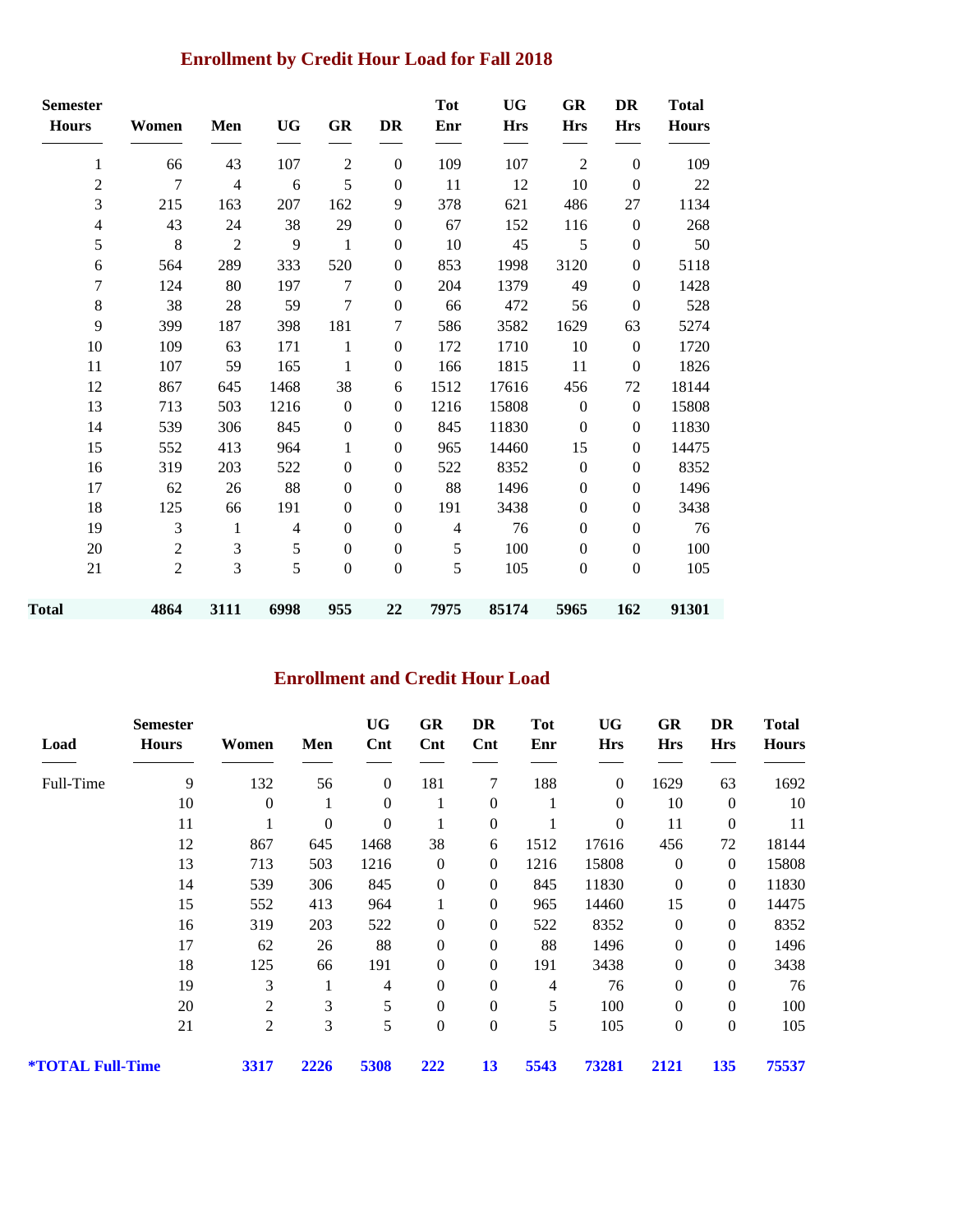### **Enrollment and Credit Hour Load**

| Load                           | <b>Semester</b><br><b>Hours</b> | Women | Men            | <b>UG</b><br>$\mathbf{Cnt}$ | <b>GR</b><br>$\mathbf{Cnt}$ | DR<br>$\mathbf{Cnt}$ | <b>Tot</b><br>Enr | <b>UG</b><br><b>Hrs</b> | GR<br><b>Hrs</b> | DR<br><b>Hrs</b> | <b>Total</b><br><b>Hours</b> |
|--------------------------------|---------------------------------|-------|----------------|-----------------------------|-----------------------------|----------------------|-------------------|-------------------------|------------------|------------------|------------------------------|
| Part-Time                      | 1                               | 66    | 43             | 107                         | 2                           | $\mathbf{0}$         | 109               | 107                     | $\overline{c}$   | $\boldsymbol{0}$ | 109                          |
|                                | 2                               | 7     | $\overline{4}$ | 6                           | 5                           | $\mathbf{0}$         | 11                | 12                      | 10               | $\boldsymbol{0}$ | 22                           |
|                                | 3                               | 215   | 163            | 207                         | 162                         | 9                    | 378               | 621                     | 486              | 27               | 1134                         |
|                                | 4                               | 43    | 24             | 38                          | 29                          | $\boldsymbol{0}$     | 67                | 152                     | 116              | $\theta$         | 268                          |
|                                | 5                               | 8     | $\overline{c}$ | 9                           | 1                           | $\boldsymbol{0}$     | 10                | 45                      | 5                | $\boldsymbol{0}$ | 50                           |
|                                | 6                               | 564   | 289            | 333                         | 520                         | $\boldsymbol{0}$     | 853               | 1998                    | 3120             | $\overline{0}$   | 5118                         |
|                                | 7                               | 124   | 80             | 197                         | 7                           | $\boldsymbol{0}$     | 204               | 1379                    | 49               | $\overline{0}$   | 1428                         |
|                                | 8                               | 38    | 28             | 59                          | 7                           | $\boldsymbol{0}$     | 66                | 472                     | 56               | $\theta$         | 528                          |
|                                | 9                               | 267   | 131            | 398                         | $\boldsymbol{0}$            | $\boldsymbol{0}$     | 398               | 3582                    | $\boldsymbol{0}$ | $\overline{0}$   | 3582                         |
|                                | 10                              | 109   | 62             | 171                         | $\boldsymbol{0}$            | $\mathbf{0}$         | 171               | 1710                    | $\boldsymbol{0}$ | $\overline{0}$   | 1710                         |
|                                | 11                              | 106   | 59             | 165                         | $\boldsymbol{0}$            | $\boldsymbol{0}$     | 165               | 1815                    | $\boldsymbol{0}$ | $\boldsymbol{0}$ | 1815                         |
| <b><i>*TOTAL Part-Time</i></b> |                                 | 1547  | 885            | 1690                        | 733                         | 9                    | 2432              | 11893                   | 3844             | 27               | 15764                        |
| Total                          |                                 | 4864  | 3111           | 6998                        | 955                         | 22                   | 7975              | 85174                   | 5965             | 162              | 91301                        |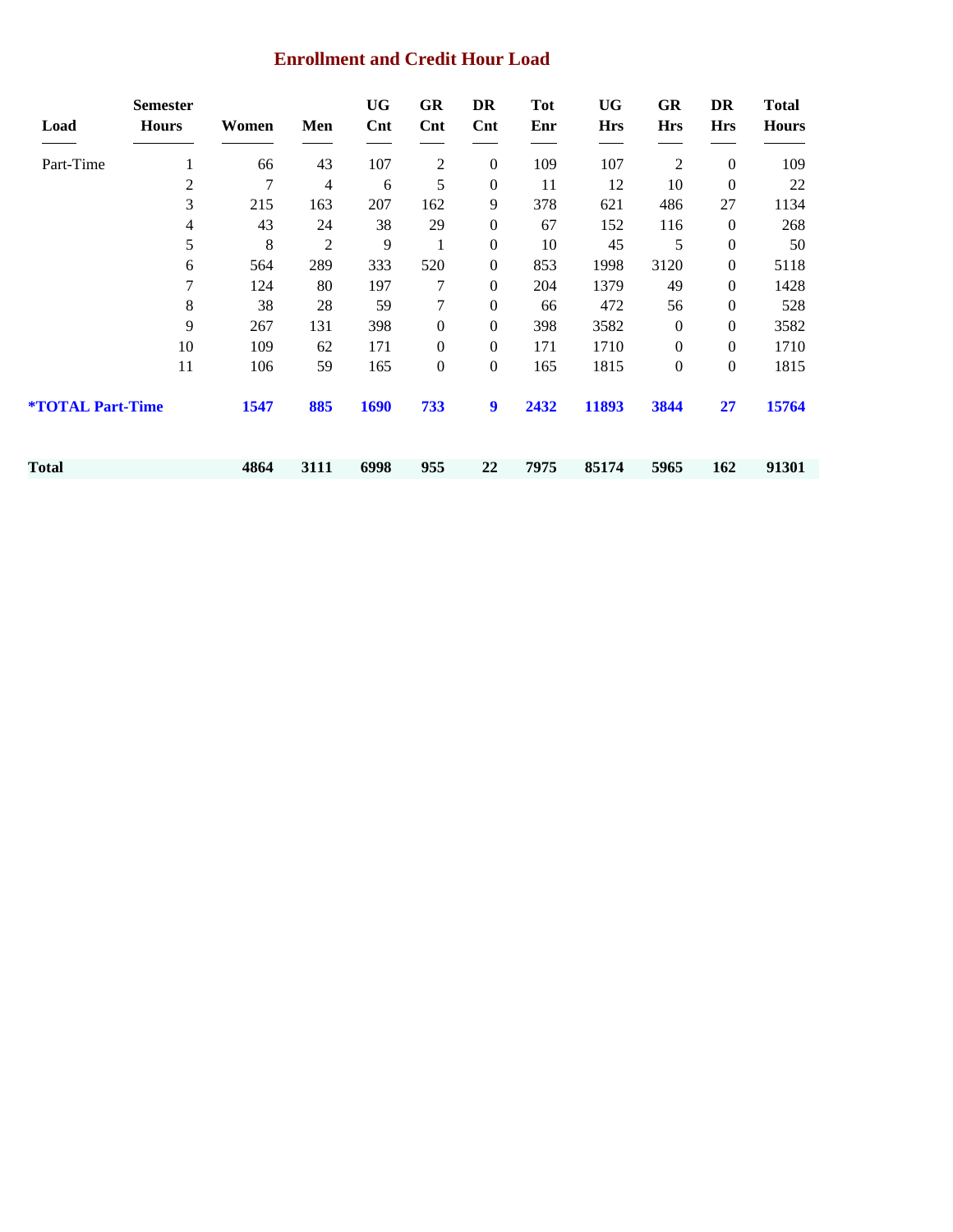# **Enrollment and Credit Hour Load Across Ethnicity for Fall 2018**

|                               | <b>Semester</b> |                  |                         |               |                                      | Amer                                 | <b>Non</b>                           |                                      | <b>Tot</b>       | <b>Total</b> |
|-------------------------------|-----------------|------------------|-------------------------|---------------|--------------------------------------|--------------------------------------|--------------------------------------|--------------------------------------|------------------|--------------|
| Load                          | <b>Hours</b>    | White            | <b>Black</b>            | <b>Hisp</b>   | <b>Asian</b>                         | Ind                                  | <b>Res</b>                           | Unk                                  | Enr              | <b>Hours</b> |
| FT-Men                        | 9               | $\sqrt{2}$       | $\mathbf{1}$            | 41            | $\boldsymbol{0}$                     | $\boldsymbol{0}$                     | 12                                   | $\boldsymbol{0}$                     | 56               | 504          |
|                               | 10              | $\boldsymbol{0}$ | $\boldsymbol{0}$        | $\mathbf{1}$  | $\boldsymbol{0}$                     | $\boldsymbol{0}$                     | $\boldsymbol{0}$                     | $\boldsymbol{0}$                     | $\mathbf{1}$     | 10           |
|                               | 12              | $\overline{9}$   | 4                       | 602           | $\overline{c}$                       | $\mathbf{1}$                         | 25                                   | $\boldsymbol{2}$                     | 645              | 7740         |
|                               | 13              | 12               | $\overline{c}$          | 481           | $\mathbf{1}$                         | $\mathbf{1}$                         | 6                                    | $\boldsymbol{0}$                     | 503              | 6539         |
|                               | 14              | 10               | 3                       | 287           | $\overline{c}$                       | $\boldsymbol{0}$                     | 3                                    | $\mathbf{1}$                         | 306              | 4284         |
|                               | 15              | 18               | 4                       | 369           | 3                                    | $\boldsymbol{0}$                     | 18                                   | $\mathbf{1}$                         | 413              | 6195         |
|                               | 16              | $\overline{9}$   | 7                       | 178           | $\boldsymbol{0}$                     | $\boldsymbol{0}$                     | 8                                    | $\mathbf{1}$                         | 203              | 3248         |
|                               | 17              | $\boldsymbol{0}$ | $\mathbf{1}$            | 23            | $\mathbf{1}$                         | $\boldsymbol{0}$                     | $\boldsymbol{0}$                     | $\mathbf{1}$                         | 26               | 442          |
|                               | 18              | 3                | $\mathbf{1}$            | 59            | $\boldsymbol{0}$                     | $\boldsymbol{0}$                     | 3                                    | $\boldsymbol{0}$                     | 66               | 1188         |
|                               | 19              | $\boldsymbol{0}$ | $\boldsymbol{0}$        | $\mathbf{1}$  | $\boldsymbol{0}$                     | $\boldsymbol{0}$                     | $\boldsymbol{0}$                     | $\boldsymbol{0}$                     | $\mathbf{1}$     | 19           |
|                               | 20              | $\boldsymbol{0}$ | $\boldsymbol{0}$        | $\mathfrak 3$ | $\boldsymbol{0}$                     | $\boldsymbol{0}$                     | $\boldsymbol{0}$                     | $\boldsymbol{0}$                     | $\mathfrak{Z}$   | 60           |
|                               | 21              | $\boldsymbol{0}$ | $\boldsymbol{0}$        | 3             | $\boldsymbol{0}$                     | $\boldsymbol{0}$                     | $\boldsymbol{0}$                     | $\boldsymbol{0}$                     | $\mathfrak{Z}$   | 63           |
| *TOTAL FT-Men                 |                 | 63               | 23                      | 2048          | $\boldsymbol{9}$                     | $\overline{\mathbf{2}}$              | 75                                   | 6                                    | 2226             | 30292        |
| FT-Women                      | $\overline{9}$  | 6                | $\mathbf{1}$            | 115           | $\boldsymbol{0}$                     | $\boldsymbol{0}$                     | 10                                   | $\boldsymbol{0}$                     | 132              | 1188         |
|                               | 11              | $\boldsymbol{0}$ | $\boldsymbol{0}$        | $\mathbf{1}$  | $\boldsymbol{0}$                     | $\boldsymbol{0}$                     | $\boldsymbol{0}$                     | $\boldsymbol{0}$                     | $\mathbf{1}$     | 11           |
|                               | 12              | 12               | 3                       | 841           | $\boldsymbol{0}$                     | $\mathbf{1}$                         | 10                                   | $\boldsymbol{0}$                     | 867              | 10404        |
|                               | 13              | $10\,$           | $\mathbf{1}$            | 690           | 3                                    | $\boldsymbol{0}$                     | $\,$ 8 $\,$                          | $\boldsymbol{0}$                     | 712              | 9269         |
|                               | 14              | 10               | $\overline{c}$          | 518           | 4                                    | $\boldsymbol{0}$                     | 5                                    | $\boldsymbol{0}$                     | 539              | 7546         |
|                               | 15              | 19               | $\boldsymbol{0}$        | 508           | 5                                    | $\boldsymbol{0}$                     | 18                                   | $\boldsymbol{2}$                     | 552              | 8280         |
|                               | 16              | $\overline{4}$   | 3                       | 304           | $\mathbf{1}$                         | $\boldsymbol{0}$                     | 6                                    | $\mathbf{1}$                         | 319              | 5104         |
|                               | 17              | $\overline{2}$   | $\mathbf{1}$            | 56            | $\boldsymbol{0}$                     | $\boldsymbol{0}$                     | 3                                    | $\boldsymbol{0}$                     | 62               | 1054         |
|                               | 18              | $\sqrt{5}$       | $\mathbf{1}$            | 117           | 1                                    | $\boldsymbol{0}$                     | $\mathbf{1}$                         | $\boldsymbol{0}$                     | 125              | 2250         |
|                               | 19              | $\boldsymbol{0}$ | $\boldsymbol{0}$        | $\mathfrak 3$ | $\boldsymbol{0}$                     | $\boldsymbol{0}$                     | $\boldsymbol{0}$                     | $\mathbf{0}$                         | $\mathfrak{Z}$   | 57           |
|                               | 20              | $\boldsymbol{0}$ | $\boldsymbol{0}$        | $\sqrt{2}$    | $\boldsymbol{0}$                     | $\boldsymbol{0}$                     | $\boldsymbol{0}$                     | $\boldsymbol{0}$                     | $\sqrt{2}$       | 40           |
|                               | 21              | $\boldsymbol{0}$ | $\boldsymbol{0}$        | $\sqrt{2}$    | $\boldsymbol{0}$                     | $\boldsymbol{0}$                     | $\boldsymbol{0}$                     | $\boldsymbol{0}$                     | $\sqrt{2}$       | $42\,$       |
| <b><i>*TOTAL FT-Women</i></b> |                 | 68               | 12                      | 3157          | 14                                   | $\mathbf{1}$                         | 61                                   | $\overline{\mathbf{3}}$              | 3316             | 45245        |
| PT-Men                        | $\mathbf{1}$    | $\mathbf{1}$     | $\boldsymbol{0}$        | 41            | $\boldsymbol{0}$                     | $\boldsymbol{0}$                     | $\boldsymbol{0}$                     | $\mathbf{1}$                         | 43               | 43           |
|                               | $\overline{c}$  | $\mathbf{1}$     | $\mathbf{1}$            | $\mathcal{D}$ | $\boldsymbol{0}$                     | $\boldsymbol{0}$                     | $\boldsymbol{0}$                     | $\overline{0}$                       | $\overline{4}$   | 8            |
|                               | 3               | $\sqrt{5}$       | $\boldsymbol{0}$        | 151           | 3                                    | $\boldsymbol{0}$                     | 4                                    | $\boldsymbol{0}$                     | 163              | 489          |
|                               | $\overline{4}$  | $\mathfrak{Z}$   | $\boldsymbol{0}$        | 18            | 3                                    | $\boldsymbol{0}$                     | $\boldsymbol{0}$                     | $\boldsymbol{0}$                     | 24               | 96           |
|                               | 5               | $\boldsymbol{0}$ | $\boldsymbol{0}$        | $\sqrt{2}$    | $\boldsymbol{0}$                     | $\boldsymbol{0}$                     | $\boldsymbol{0}$                     | $\boldsymbol{0}$                     | $\sqrt{2}$       | 10           |
|                               | $\sqrt{6}$      | 7                | 3                       | 259           | 1                                    | $\boldsymbol{0}$                     | 15                                   | $\overline{4}$                       | 289              | 1734         |
|                               | 7               | $\boldsymbol{0}$ | $\overline{2}$          | 78            | $\boldsymbol{0}$                     | $\boldsymbol{0}$                     | $\boldsymbol{0}$                     | $\boldsymbol{0}$                     | 80               | 560          |
|                               | $\,8\,$         | $\sqrt{2}$       | $\boldsymbol{0}$        | 26            | $\boldsymbol{0}$                     | $\boldsymbol{0}$                     | $\boldsymbol{0}$                     | $\boldsymbol{0}$                     | $28\,$           | 224          |
|                               | 9               | $\sqrt{2}$       | 1                       | 128           | $\boldsymbol{0}$                     | $\boldsymbol{0}$                     | $\boldsymbol{0}$                     | $\boldsymbol{0}$                     | 131              | 1179         |
|                               | $10\,$<br>11    | $\,1$            | $\boldsymbol{0}$        | 61<br>58      | $\boldsymbol{0}$<br>$\boldsymbol{0}$ | $\boldsymbol{0}$<br>$\boldsymbol{0}$ | $\boldsymbol{0}$<br>$\boldsymbol{0}$ | $\boldsymbol{0}$<br>$\boldsymbol{0}$ | 62<br>59         | 620<br>649   |
|                               |                 | $\mathbf{1}$     | $\boldsymbol{0}$        |               |                                      |                                      |                                      |                                      |                  |              |
| *TOTAL PT-Men                 |                 | 23               | $\overline{\mathbf{7}}$ | 824           | $\overline{7}$                       | $\boldsymbol{0}$                     | 19                                   | 5                                    | 885              | 5612         |
| PT-Women                      | $\mathbf{1}$    | $\sqrt{6}$       | $\boldsymbol{0}$        | 56            | $\boldsymbol{0}$                     | $\boldsymbol{0}$                     | $\boldsymbol{0}$                     | $\overline{4}$                       | 66               | 66           |
|                               | $\overline{2}$  | $\,1$            | $\boldsymbol{0}$        | $\sqrt{6}$    | $\boldsymbol{0}$                     | $\boldsymbol{0}$                     | $\boldsymbol{0}$                     | $\boldsymbol{0}$                     | $\boldsymbol{7}$ | 14           |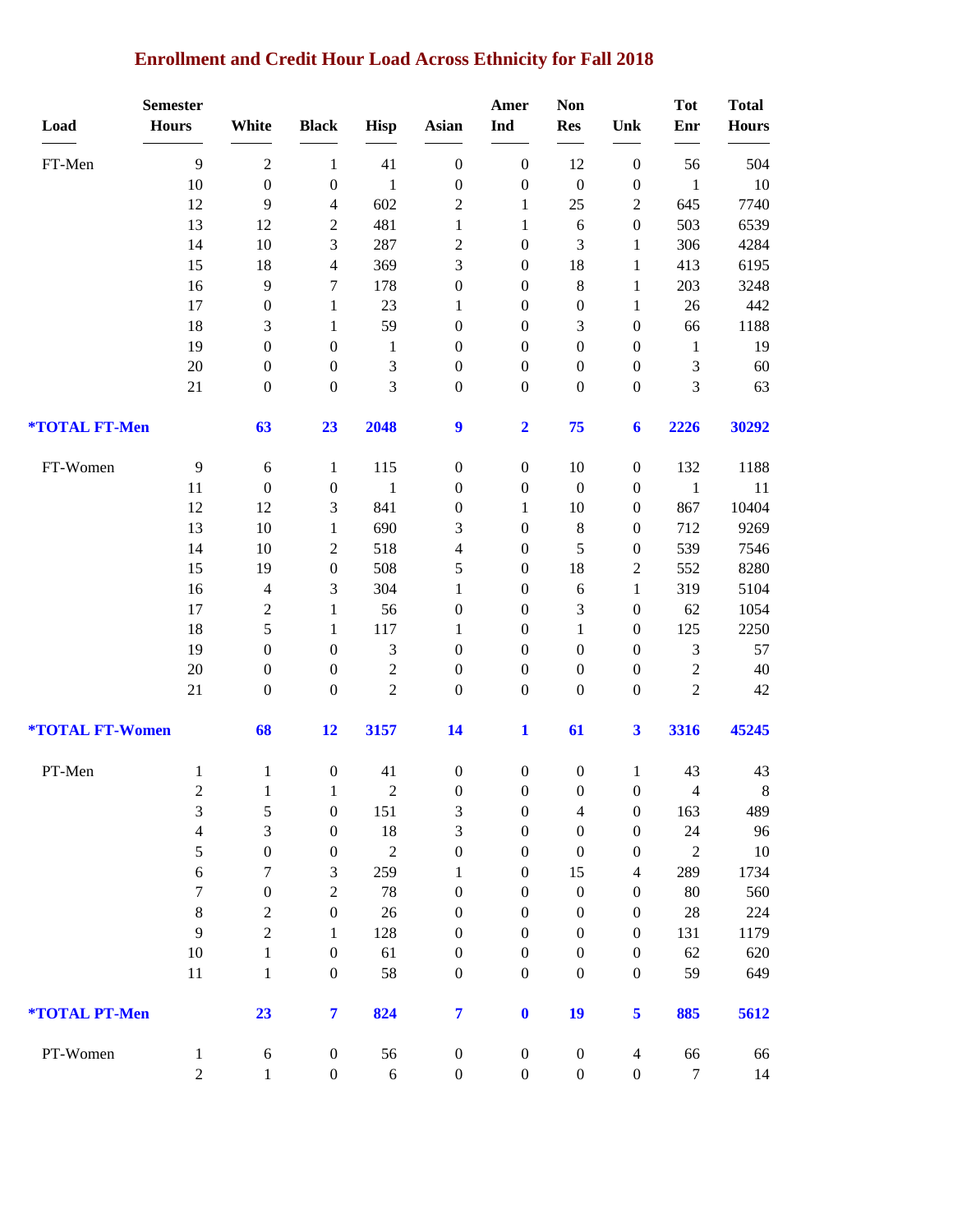| <b>Enrollment and Credit Hour Load Across Ethnicity for Fall 2018</b> |  |  |
|-----------------------------------------------------------------------|--|--|
|                                                                       |  |  |

| Load                          | <b>Semester</b><br><b>Hours</b> | White          | <b>Black</b>     | <b>Hisp</b> | <b>Asian</b>     | Amer<br>Ind      | <b>Non</b><br><b>Res</b> | Unk              | <b>Tot</b><br>Enr | <b>Total</b><br><b>Hours</b> |
|-------------------------------|---------------------------------|----------------|------------------|-------------|------------------|------------------|--------------------------|------------------|-------------------|------------------------------|
| PT-Women                      | 3                               | 6              | 1                | 203         | 1                | $\boldsymbol{0}$ | 1                        | 3                | 215               | 645                          |
|                               | $\overline{4}$                  | 4              | $\mathbf{0}$     | 38          | $\boldsymbol{0}$ | $\mathbf{0}$     | $\boldsymbol{0}$         | $\mathbf{1}$     | 43                | 172                          |
|                               | 5                               | $\mathbf{0}$   | 1                | 7           | $\boldsymbol{0}$ | $\boldsymbol{0}$ | $\boldsymbol{0}$         | $\boldsymbol{0}$ | 8                 | 40                           |
|                               | 6                               | 15             | 4                | 527         | $\overline{2}$   | $\boldsymbol{0}$ | 11                       | 5                | 564               | 3384                         |
|                               | 7                               | 1              | $\theta$         | 123         | $\boldsymbol{0}$ | $\boldsymbol{0}$ | $\boldsymbol{0}$         | $\boldsymbol{0}$ | 124               | 868                          |
|                               | 8                               | $\mathfrak{2}$ | $\boldsymbol{0}$ | 36          | $\boldsymbol{0}$ | $\boldsymbol{0}$ | $\boldsymbol{0}$         | $\boldsymbol{0}$ | 38                | 304                          |
|                               | 9                               |                | $\boldsymbol{0}$ | 263         | 1                | $\boldsymbol{0}$ | $\mathfrak{2}$           | $\boldsymbol{0}$ | 267               | 2403                         |
|                               | 10                              | 2              | 1                | 105         | 1                | $\boldsymbol{0}$ | $\boldsymbol{0}$         | $\boldsymbol{0}$ | 109               | 1090                         |
|                               | 11                              | 3              | $\boldsymbol{0}$ | 103         | $\boldsymbol{0}$ | $\boldsymbol{0}$ | $\mathbf{0}$             | $\boldsymbol{0}$ | 106               | 1166                         |
| <b><i>*TOTAL PT-Women</i></b> |                                 | 41             | 7                | 1467        | 5                | $\bf{0}$         | 14                       | 13               | 1547              | 10152                        |
| <b>Total</b>                  |                                 | 195            | 49               | 7496        | 35               | $\mathbf{3}$     | 169                      | 27               | 7974              | 91301                        |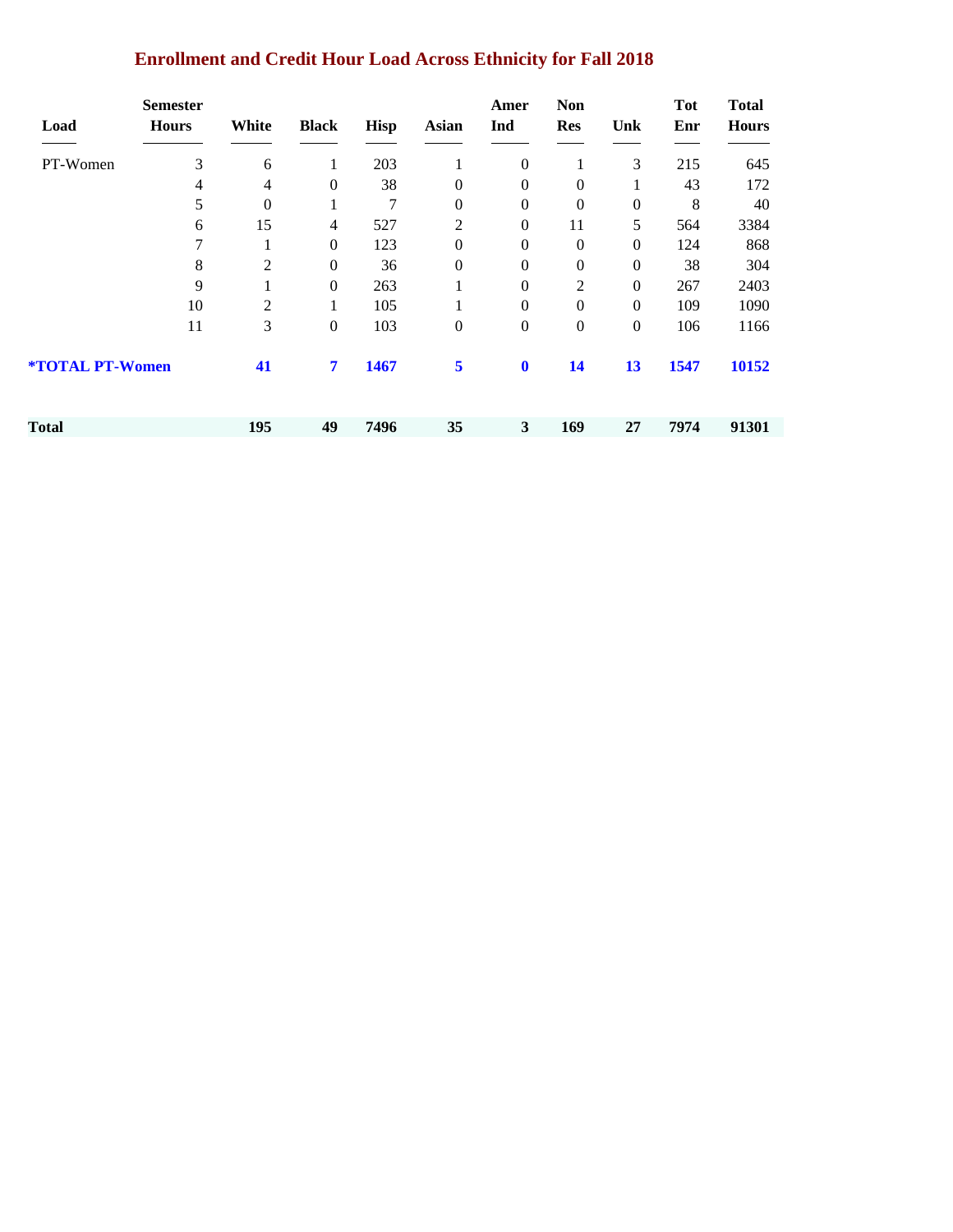# **Enrollment and Credit Hour Load - Excluding Student Type 'H' for Fall 2018**

| <b>Semester</b><br><b>Hours</b> | Women          | Men            | <b>UG</b><br>$\mathbf{Cnt}$ | GR<br>$\mathbf{Cnt}$ | DR<br>Cnt        | <b>Tot</b><br>Enr | <b>UG</b><br><b>Hrs</b> | GR<br><b>Hrs</b> | DR<br><b>Hrs</b> | <b>Total</b><br><b>Hours</b> |
|---------------------------------|----------------|----------------|-----------------------------|----------------------|------------------|-------------------|-------------------------|------------------|------------------|------------------------------|
| $\mathbf{1}$                    | $\mathfrak{Z}$ | 1              | $\mathbf{2}$                | $\mathfrak{2}$       | $\boldsymbol{0}$ | $\overline{4}$    | $\mathfrak{2}$          | $\overline{2}$   | $\overline{0}$   | $\overline{4}$               |
| $\overline{c}$                  | 7              | 4              | 6                           | 5                    | $\boldsymbol{0}$ | 11                | 12                      | 10               | $\mathbf{0}$     | 22                           |
| 3                               | 167            | 116            | 112                         | 162                  | 9                | 283               | 336                     | 486              | 27               | 849                          |
| 4                               | 41             | 23             | 35                          | 29                   | $\boldsymbol{0}$ | 64                | 140                     | 116              | $\boldsymbol{0}$ | 256                          |
| 5                               | $\,$ 8 $\,$    | $\mathfrak{2}$ | 9                           | 1                    | $\boldsymbol{0}$ | 10                | 45                      | 5                | $\boldsymbol{0}$ | 50                           |
| 6                               | 542            | 266            | 288                         | 520                  | $\boldsymbol{0}$ | 808               | 1728                    | 3120             | $\boldsymbol{0}$ | 4848                         |
| 7                               | 64             | 38             | 95                          | 7                    | $\boldsymbol{0}$ | 102               | 665                     | 49               | $\boldsymbol{0}$ | 714                          |
| $8\,$                           | 38             | 27             | 58                          | $\tau$               | $\boldsymbol{0}$ | 65                | 464                     | 56               | $\boldsymbol{0}$ | 520                          |
| 9                               | 399            | 187            | 398                         | 181                  | 7                | 586               | 3582                    | 1629             | 63               | 5274                         |
| 10                              | 104            | 54             | 157                         | $\mathbf{1}$         | $\mathbf{0}$     | 158               | 1570                    | 10               | $\boldsymbol{0}$ | 1580                         |
| 11                              | 63             | 28             | 90                          | 1                    | $\boldsymbol{0}$ | 91                | 990                     | 11               | $\boldsymbol{0}$ | 1001                         |
| 12                              | 866            | 644            | 1466                        | 38                   | 6                | 1510              | 17592                   | 456              | 72               | 18120                        |
| 13                              | 706            | 497            | 1203                        | $\boldsymbol{0}$     | $\boldsymbol{0}$ | 1203              | 15639                   | $\boldsymbol{0}$ | $\boldsymbol{0}$ | 15639                        |
| 14                              | 498            | 288            | 786                         | $\boldsymbol{0}$     | $\boldsymbol{0}$ | 786               | 11004                   | $\boldsymbol{0}$ | $\boldsymbol{0}$ | 11004                        |
| 15                              | 544            | 408            | 951                         | 1                    | $\mathbf{0}$     | 952               | 14265                   | 15               | $\mathbf{0}$     | 14280                        |
| 16                              | 315            | 195            | 510                         | $\mathbf{0}$         | $\boldsymbol{0}$ | 510               | 8160                    | $\boldsymbol{0}$ | $\boldsymbol{0}$ | 8160                         |
| 17                              | 54             | 23             | 77                          | $\mathbf{0}$         | $\boldsymbol{0}$ | 77                | 1309                    | $\boldsymbol{0}$ | $\boldsymbol{0}$ | 1309                         |
| 18                              | 123            | 66             | 189                         | $\boldsymbol{0}$     | $\boldsymbol{0}$ | 189               | 3402                    | $\boldsymbol{0}$ | $\boldsymbol{0}$ | 3402                         |
| 19                              | 3              | $\mathbf{1}$   | $\overline{4}$              | $\mathbf{0}$         | $\boldsymbol{0}$ | $\overline{4}$    | 76                      | $\boldsymbol{0}$ | $\boldsymbol{0}$ | 76                           |
| 20                              | $\overline{2}$ | 3              | 5                           | $\boldsymbol{0}$     | $\boldsymbol{0}$ | 5                 | 100                     | $\boldsymbol{0}$ | $\boldsymbol{0}$ | 100                          |
| 21                              | $\overline{2}$ | 3              | 5                           | $\boldsymbol{0}$     | $\boldsymbol{0}$ | 5                 | 105                     | $\boldsymbol{0}$ | $\boldsymbol{0}$ | 105                          |
| Total                           | 4549           | 2874           | 6446                        | 955                  | 22               | 7423              | 81186                   | 5965             | 162              | 87313                        |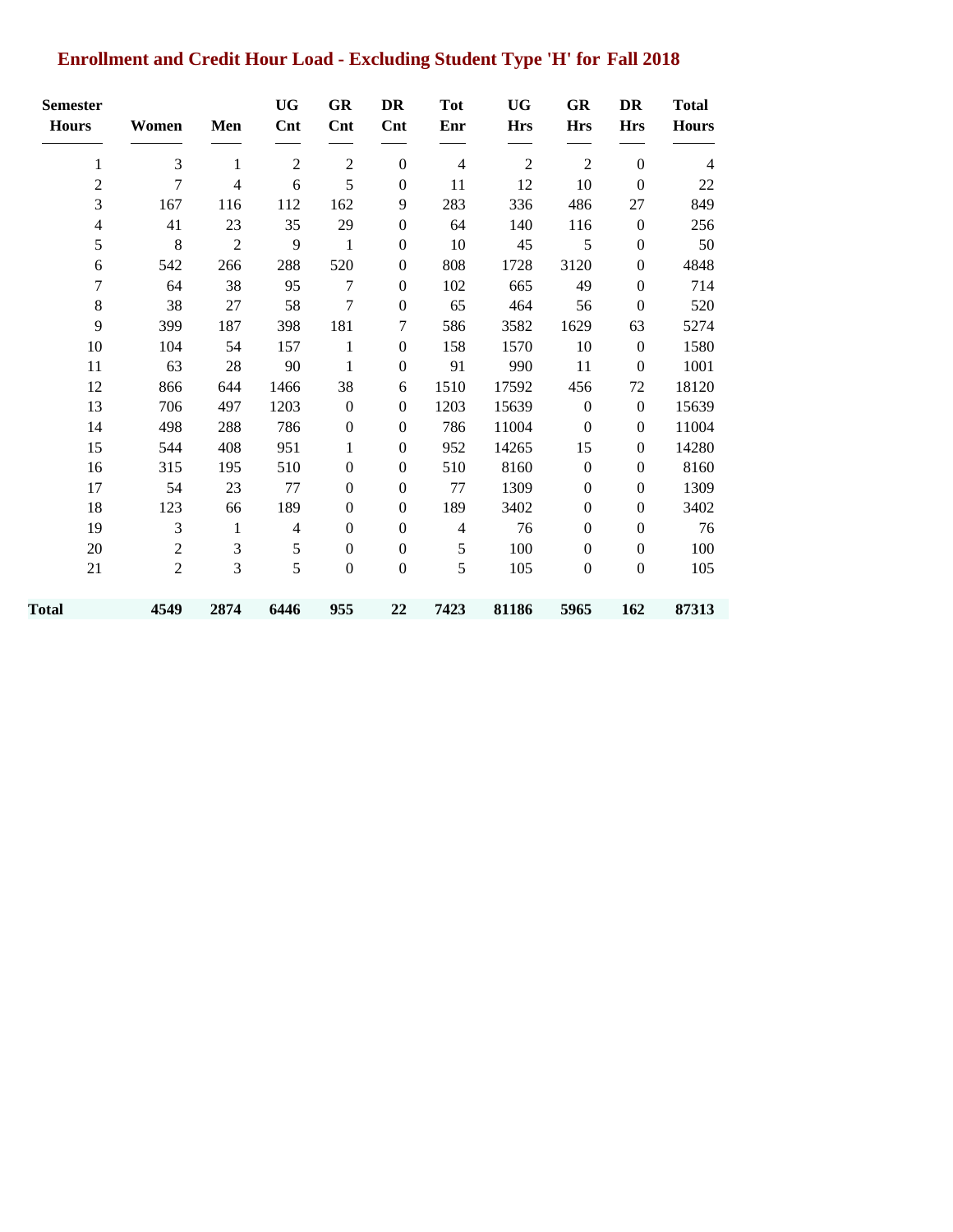## **Texas A&M International University Student Enrollment for Fall 2018**

**WebFocus: IR\_STATS-REPT-Incl Flex (Excel) as of 01/08/20** 

### **Enrollment by College Across Level for Fall 2018**

| College                       | FR   | SO.  | .IR  | SR   | GR       | <b>PHD</b> | <b>Total</b><br><b>Students</b> |
|-------------------------------|------|------|------|------|----------|------------|---------------------------------|
| College of Arts & Sciences    | 1008 | 750  | 905  | 1123 | 371      | 3          | 4160                            |
| College of Education          | 103  | 129  | 247  | 266  | 281      | $\Omega$   | 1026                            |
| College of Nursing&Health Sci | 261  | 175  | 202  | 150  | 32       | $\Omega$   | 820                             |
| Sanchez School of Business    | 258  | 181  | 328  | 357  | 271      | 19         | 1414                            |
| University College            | 377  | 62   | 34   | 82   | $\theta$ | $\Omega$   | 555                             |
| Total                         | 2007 | 1297 | 1716 | 1978 | 955      | 22         | 7975                            |

### **Enrollment by College Across Level**

| College                       | UG   | GR       | PHD | <b>Total</b><br><b>Students</b> |
|-------------------------------|------|----------|-----|---------------------------------|
|                               |      |          |     |                                 |
| College of Arts & Sciences    | 3786 | 371      | 3   | 4160                            |
| College of Education          | 745  | 281      | 0   | 1026                            |
| College of Nursing&Health Sci | 788  | 32       | 0   | 820                             |
| Sanchez School of Business    | 1124 | 271      | 19  | 1414                            |
| University College            | 555  | $\theta$ | 0   | 555                             |
| Total                         | 6998 | 955      | 22  | 7975                            |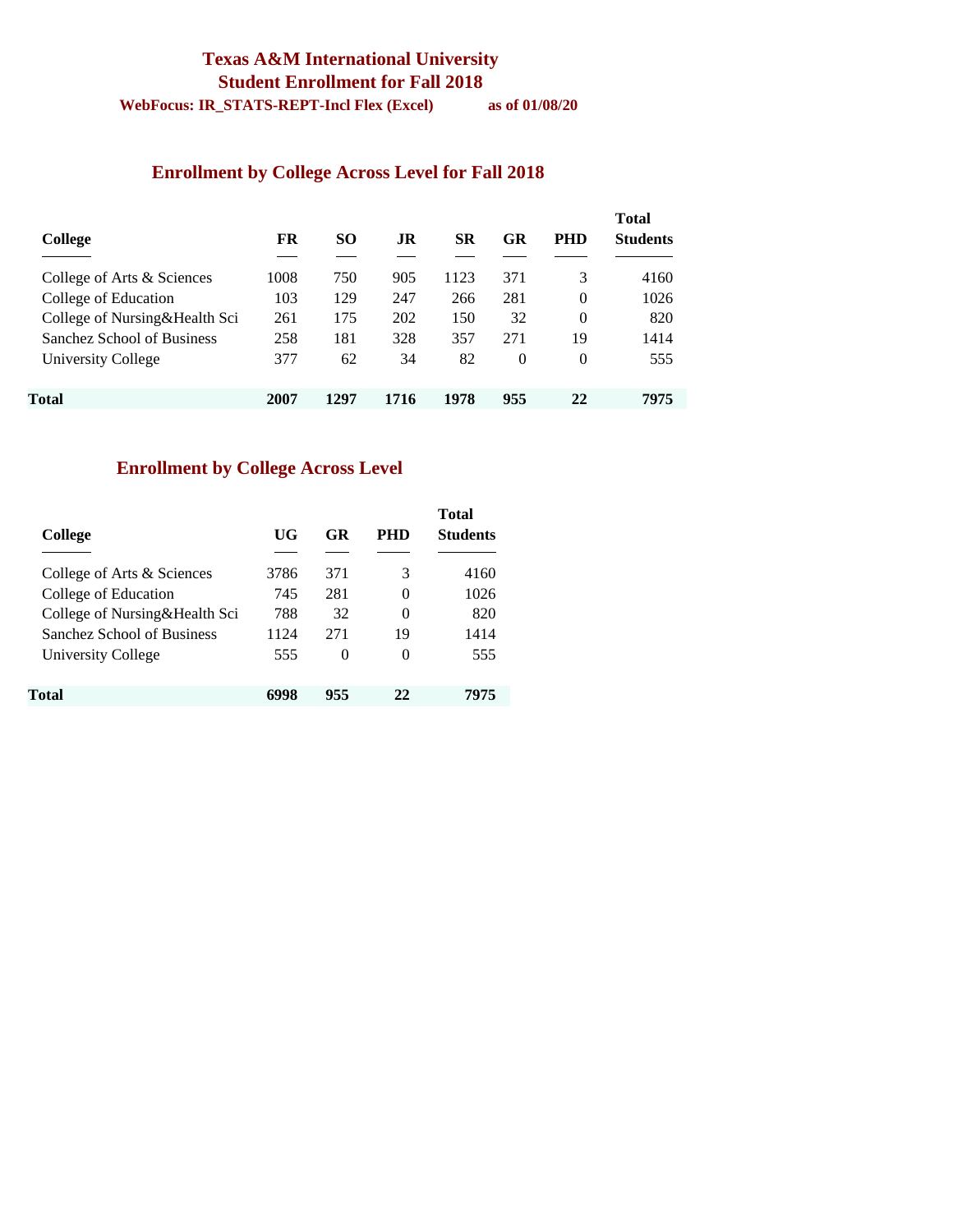# **Enrollment by College and Major Across Load and Gender for Fall 2018**

### **Level: Undergraduate**

| <b>College</b>             | Major                                 | PT<br>Women      | <b>FT</b><br>Women | Women          | PT<br>Men        | FT<br>Men        | Men                      | <b>Total</b><br>Count    | <b>Total</b><br><b>Hours</b> |
|----------------------------|---------------------------------------|------------------|--------------------|----------------|------------------|------------------|--------------------------|--------------------------|------------------------------|
| AS                         | Art                                   | 14               | 48                 | 62             | $\,8\,$          | 30               | 38                       | 100                      | 1194                         |
|                            | <b>Biology</b>                        | 54               | 417                | 471            | 30               | 209              | 239                      | 710                      | 9556                         |
|                            | Chemistry                             | 5                | 20                 | 25             | 3                | 25               | 28                       | 53                       | 693                          |
|                            | Communication                         | 16               | 75                 | 91             | 10               | 43               | 53                       | 144                      | 1806                         |
|                            | Composite                             | 11               | 8                  | 19             | 8                | 7                | 15                       | 34                       | 324                          |
|                            | Criminal Justice                      | 64               | 357                | 421            | 57               | 323              | 380                      | 801                      | 10150                        |
|                            | English                               | 25               | 86                 | 111            | 6                | 30               | 36                       | 147                      | 1825                         |
|                            | <b>Exchange Program</b>               | $\boldsymbol{0}$ | $\,8\,$            | 8              | $\boldsymbol{0}$ | 3                | 3                        | 11                       | 145                          |
|                            | Guitar                                | 1                | 1                  | $\overline{c}$ | 1                | $\overline{4}$   | 5                        | 7                        | 89                           |
|                            | History                               | 11               | 43                 | 54             | 13               | 57               | $70\,$                   | 124                      | 1538                         |
|                            | Keyboard                              | $\theta$         | $\boldsymbol{0}$   | $\overline{0}$ | $\boldsymbol{0}$ | 1                | $\mathbf{1}$             | 1                        | 12                           |
|                            | Mathematics                           | 13               | 64                 | 77             | 15               | 46               | 61                       | 138                      | 1723                         |
|                            | Music                                 | 1                | $\sqrt{2}$         | 3              | $\boldsymbol{0}$ | $\boldsymbol{0}$ | $\boldsymbol{0}$         | 3                        | 42                           |
|                            | Music All Level Certification         |                  | 3                  | 4              | 4                | 11               | 15                       | 19                       | 247                          |
|                            | Music Performance                     | 3                | 4                  | 7              | 4                | 11               | 15                       | 22                       | 271                          |
|                            | <b>Political Science</b>              | 5                | 52                 | 57             | 6                | 52               | 58                       | 115                      | 1503                         |
|                            | Pre-Engineering                       | 1                | 25                 | 26             | 6                | 93               | 99                       | 125                      | 1685                         |
|                            | Psychology                            | 104              | 376                | 480            | 26               | 104              | 130                      | 610                      | 7637                         |
|                            | Science                               | $\overline{c}$   | 10                 | 12             | $\mathbf{2}$     | $\,8\,$          | $10\,$                   | $22\,$                   | 266                          |
|                            | Sociology                             | 15               | 42                 | 57             | 4                | 9                | 13                       | $70\,$                   | 845                          |
|                            | Spanish                               | 6                | 22                 | 28             | 7                | 7                | 14                       | 42                       | 496                          |
|                            | <b>Systems Engineering</b>            | $\,8\,$          | 34                 | 42             | 18               | 164              | 182                      | 224                      | 3049                         |
|                            | Undeclared                            | 4                | 1                  | 5              | 6                | 3                | 9                        | 14                       | 107                          |
|                            | Undeclared-Dual Credit                | 111              | 9                  | 120            | 85               | 5                | 90                       | 210                      | 1901                         |
|                            | Violin, Viola, Cello, Bass            | $\boldsymbol{0}$ | 3                  | 3              | 1                | 4                | 5                        | $8\,$                    | 114                          |
|                            | Vocal                                 | $\overline{c}$   | $\mathbf{1}$       | 3              | 1                | 1                | $\mathbf{2}$             | 5                        | 51                           |
|                            | Woodwinds, Brass, Percussion          | 1                | 6                  | $\overline{7}$ | 3                | 17               | 20                       | 27                       | 378                          |
| <b>Total AS</b>            |                                       | 478              | 1717               | 2195           | 324              | 1267             | 1591                     | 3786                     | 47647                        |
| <b>BA</b>                  | Accounting                            | 34               | 106                | 140            | 17               | 121              | 138                      | 278                      | 3444                         |
|                            | <b>Business Administration</b>        | 59               | 282                | 341            | 74               | 346              | 420                      | 761                      | 9523                         |
|                            | <b>Exchange Program</b>               | $\mathbf{0}$     | 3                  | 3              | $\boldsymbol{0}$ | 5                | 5                        | 8                        | 111                          |
|                            | <b>Management Information Systems</b> | $\Omega$         | $\overline{2}$     | $\overline{2}$ | 5                | $\tau$           | 12                       | 14                       | 168                          |
|                            | Mgt Info Sys & Data Analytics         | 1                | 5                  | 6              | 11               | 42               | 53                       | 59                       | 738                          |
|                            | Undeclared                            | $\Omega$         | $\theta$           | $\overline{0}$ | 3                | $\mathbf{1}$     | $\overline{\mathcal{A}}$ | $\overline{\mathcal{A}}$ | 38                           |
| <b>Total BA</b>            |                                       | 94               | 398                | 492            | <b>110</b>       | 522              | 632                      | 1124                     | 14022                        |
| $\mathop{\rm ED}\nolimits$ | <b>Communication Disorders</b>        | 27               | 52                 | 79             | 3                | 3                | 6                        | 85                       | 989                          |
|                            | Elem Ed-Bilingual Emphasis            | 79               | 163                | 242            | 3                | 6                | 9                        | 251                      | 3145                         |
|                            | Elem Ed-ESL Emphasis                  | 7                | 20                 | 27             | $\boldsymbol{0}$ | 3                | 3                        | 30                       | 349                          |
|                            | Elem Ed-Early Lrning Emphasis         | 7                | 34                 | 41             | $\overline{2}$   | $\mathbf{1}$     | 3                        | 44                       | 556                          |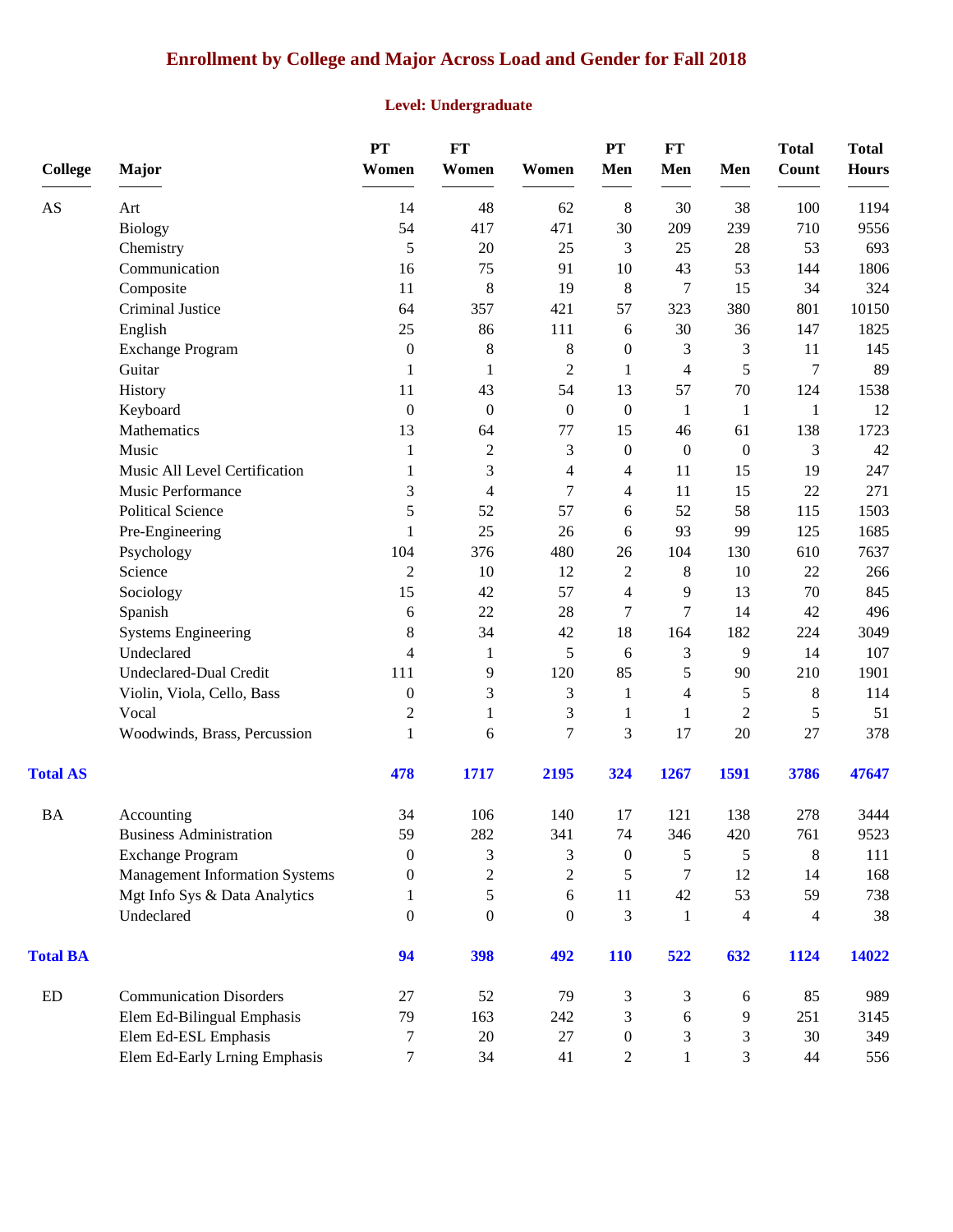## **Enrollment by College and Major Across Load and Gender for Fall 2018**

### **Level: Undergraduate**

| <b>College</b>  | Major                          | <b>PT</b><br>Women | <b>FT</b><br>Women | Women            | <b>PT</b><br>Men | <b>FT</b><br>Men | Men              | <b>Total</b><br>Count | <b>Total</b><br><b>Hours</b> |
|-----------------|--------------------------------|--------------------|--------------------|------------------|------------------|------------------|------------------|-----------------------|------------------------------|
| <b>ED</b>       | Elem Ed-Spec Ed Emphasis       | 1                  | $\overline{2}$     | 3                | $\mathbf{0}$     | -1               | 1                | $\overline{4}$        | 53                           |
|                 | Kinesiology                    | 29                 | 98                 | 127              | 30               | 99               | 129              | 256                   | 3140                         |
|                 | Special Ed-EC6 & All Lvl Cert  | 23                 | 49                 | 72               | $\mathbf{1}$     | $\overline{2}$   | 3                | 75                    | 899                          |
| <b>Total ED</b> |                                | 173                | 418                | 591              | 39               | 115              | 154              | 745                   | 9131                         |
| <b>NH</b>       | <b>Communication Disorders</b> | 5                  | 12                 | 17               | $\boldsymbol{0}$ | $\boldsymbol{0}$ | $\boldsymbol{0}$ | 17                    | 193                          |
|                 | Kinesiology                    | 3                  | 22                 | 25               | $\overline{2}$   | 14               | 16               | 41                    | 532                          |
|                 | Nursing                        | 12                 | 121                | 133              | 1                | 30               | 31               | 164                   | 2304                         |
|                 | <b>Online Nursing</b>          | $\overline{2}$     | -1                 | 3                | 3                | $\boldsymbol{0}$ | 3                | 6                     | 39                           |
|                 | Pre-Nursing                    | 115                | 309                | 424              | 29               | 106              | 135              | 559                   | 6674                         |
|                 | Undeclared                     | 1                  | $\boldsymbol{0}$   | 1                | $\boldsymbol{0}$ | $\boldsymbol{0}$ | $\boldsymbol{0}$ | 1                     | 4                            |
| <b>Total NH</b> |                                | 138                | 465                | 603              | 35               | 150              | 185              | 788                   | 9746                         |
| <b>UC</b>       | Ethical Leader. in Pol. & Law  | 1                  | 1                  | $\overline{c}$   | $\mathbf{0}$     | $\boldsymbol{0}$ | $\boldsymbol{0}$ | $\overline{c}$        | 20                           |
|                 | <b>Health Administration</b>   | $\overline{0}$     | 6                  | 6                | 1                | $\overline{4}$   | 5                | 11                    | 140                          |
|                 | Human Resource Development     | $\overline{0}$     | $\boldsymbol{0}$   | $\boldsymbol{0}$ | $\overline{0}$   | $\mathbf{1}$     | 1                | 1                     | 12                           |
|                 | Multdisc. Studies-Art&Business | $\theta$           | 5                  | 5                | $\Omega$         | 1                | 1                | 6                     | 79                           |
|                 | Multidisc. Studies-PreLaw      |                    | 6                  | 7                | $\Omega$         | $\overline{2}$   | 2                | 9                     | 112                          |
|                 | Multidisciplinary Studies      | 40                 | 46                 | 86               | 4                | 21               | 25               | 111                   | 1223                         |
|                 | Org. Psych. & Business         | $\theta$           | $\theta$           | $\Omega$         | $\Omega$         | $\mathbf{1}$     | 1                | $\mathbf{1}$          | 15                           |
|                 | Undeclared                     | 3                  | 29                 | 32               | 5                | 35               | 40               | 72                    | 940                          |
|                 | Undeclared-Dual Credit         | 133                | 62                 | 195              | 111              | 36               | 147              | 342                   | 2087                         |
| <b>Total UC</b> |                                | 178                | 155                | 333              | 121              | <b>101</b>       | 222              | 555                   | 4628                         |
| <b>Total</b>    |                                | 1061               | 3153               | 4214             | 629              | 2155             | 2784             | 6998                  | 85174                        |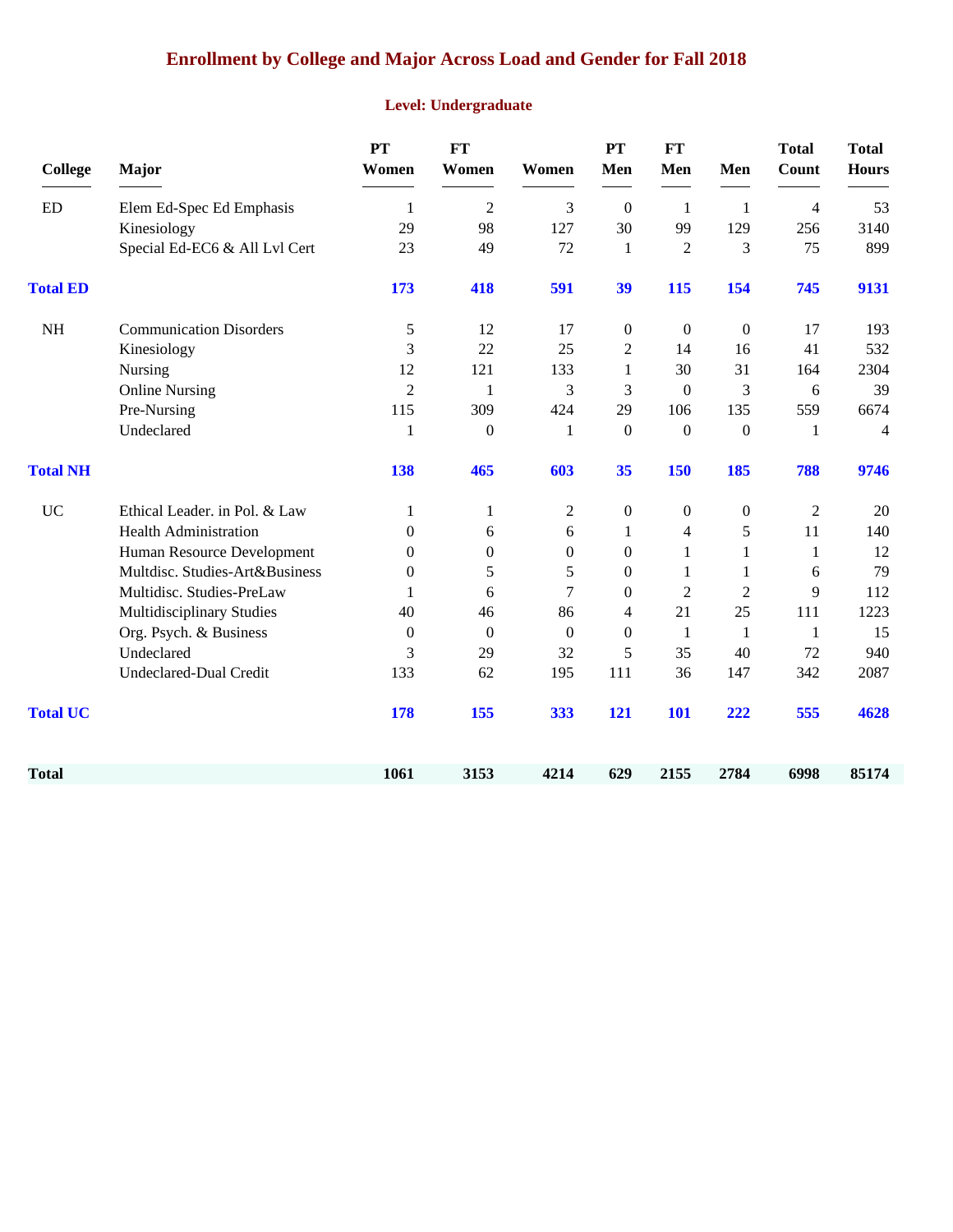# **Enrollment by College and Major Across Load and Gender for Fall 2018**

#### **Level: Graduate**

| <b>College</b>  | Major                                            | <b>PT</b><br>Women | <b>FT</b><br>Women       | Women            | PT<br>Men                                | <b>FT</b><br>Men                     | Men                 | <b>Total</b><br>Count | <b>Total</b><br><b>Hours</b> |
|-----------------|--------------------------------------------------|--------------------|--------------------------|------------------|------------------------------------------|--------------------------------------|---------------------|-----------------------|------------------------------|
|                 |                                                  |                    |                          |                  |                                          |                                      |                     |                       |                              |
| AS              | <b>Biology</b>                                   | 11                 | $\mathfrak s$            | 16               | 12                                       | 3                                    | 15                  | 31                    | 197                          |
|                 | Communication                                    | 10                 | $\mathbf{1}$             | 11               | $\overline{c}$<br>1                      | $\boldsymbol{0}$                     | $\overline{c}$<br>5 | 13<br>36              | 78                           |
|                 | <b>Counseling Psychology</b><br>Criminal Justice | $\mathbf{1}$<br>17 | 30<br>6                  | 31<br>23         | 14                                       | 4<br>3                               | 17                  | 40                    | 330<br>249                   |
|                 |                                                  | 21                 | 1                        | 22               | 10                                       | $\boldsymbol{0}$                     | 10                  | 32                    | 159                          |
|                 | English<br>History and Political Thought         | 12                 | 1                        | 13               | 14                                       | 4                                    | 18                  | 31                    | 174                          |
|                 | Lang, Lit & Translation                          | 12                 | 1                        | 13               | 1                                        | 0                                    | 1                   | 14                    | 75                           |
|                 | Mathematics                                      | 6                  | 6                        | 12               | 6                                        | 7                                    | 13                  | 25                    | 183                          |
|                 | <b>Online Criminal Justice</b>                   | 8                  | $\overline{\mathcal{A}}$ | 12               | 6                                        | 1                                    | 7                   | 19                    | 120                          |
|                 | Psychology                                       | 24                 | $\tau$                   | 31               | 8                                        | 1                                    | 9                   | 40                    | 247                          |
|                 | Public Administration                            | 28                 | 13                       | 41               | 18                                       | 5                                    | 23                  | 64                    | 442                          |
|                 | Sociology                                        | 13                 | 5                        | 18               | 4                                        | 1                                    | 5                   | 23                    | 147                          |
|                 | Undeclared                                       | $\overline{2}$     | $\boldsymbol{0}$         | $\overline{c}$   | 1                                        | $\mathbf{0}$                         | 1                   | 3                     | 9                            |
| <b>Total AS</b> |                                                  | 165                | 80                       | 245              | 97                                       | 29                                   | 126                 | 371                   | 2410                         |
| <b>BA</b>       | Accounting                                       | 18                 | 3                        | 21               | 15                                       | 5                                    | 20                  | 41                    | 228                          |
|                 | <b>Business Administration</b>                   | 70                 | 14                       | 84               | 74                                       | 16                                   | 90                  | 174                   | 1043                         |
|                 | <b>Exchange Program</b>                          | $\boldsymbol{0}$   | $\mathbf{1}$             | 1                | $\boldsymbol{0}$                         | $\boldsymbol{0}$                     | $\boldsymbol{0}$    | 1                     | 9                            |
|                 | <b>Information Science</b>                       | 4                  | 6                        | 10               | 11                                       | 4                                    | 15                  | 25                    | 165                          |
|                 | <b>Online Business Administration</b>            | 8                  | $\mathbf{1}$             | 9                | 17                                       | $\boldsymbol{0}$                     | 17                  | 26                    | 126                          |
|                 | Undeclared                                       | $\overline{2}$     | $\boldsymbol{0}$         | $\overline{2}$   | $\overline{2}$                           | $\boldsymbol{0}$                     | $\overline{2}$      | $\overline{4}$        | 15                           |
| <b>Total BA</b> |                                                  | <b>102</b>         | 25                       | 127              | 119                                      | 25                                   | 144                 | 271                   | 1586                         |
| ED              | Administration                                   | 12                 | $\mathbf{1}$             | 13               | 4                                        | $\boldsymbol{0}$                     | 4                   | 17                    | 84                           |
|                 | <b>Bilingual Education</b>                       | 7                  | 3                        | 10               | $\mathbf{1}$                             | $\boldsymbol{0}$                     | 1                   | 11                    | 72                           |
|                 | Curriculum and Instruction                       | 28                 | 15                       | 43               | 6                                        | 3                                    | 9                   | 52                    | 365                          |
|                 | Education                                        | 11                 | $\mathbf{1}$             | 12               | $\theta$                                 | $\boldsymbol{0}$                     | $\overline{0}$      | 12                    | 63                           |
|                 | <b>Educational Administration</b>                | 21                 | 7                        | 28               | 5                                        | 1                                    | 6                   | 34                    | 228                          |
|                 | <b>Educational Diagnostics</b>                   | $\mathbf{1}$       | $\boldsymbol{0}$         | $\mathbf{1}$     | 1                                        | $\boldsymbol{0}$                     | 1                   | $\overline{2}$        | 6                            |
|                 | Online Curriculum & Inst                         | 16                 | 5                        | 21               | 3                                        | $\mathbf{1}$                         | 4                   | 25                    | 180                          |
|                 | <b>Online Educational Admin</b>                  | 4                  | $\boldsymbol{2}$         | 6                | $\overline{c}$                           | 1                                    | 3                   | 9                     | 69                           |
|                 | School Counselor<br><b>Special Education</b>     | 62<br>29           | 12<br>11                 | 74<br>40         | $\overline{\mathcal{L}}$<br>$\mathbf{1}$ | $\boldsymbol{0}$<br>$\boldsymbol{0}$ | $\overline{4}$<br>1 | $78\,$<br>41          | 477<br>267                   |
| <b>Total ED</b> |                                                  | 191                | 57                       | 248              | 27                                       | $\boldsymbol{6}$                     | 33                  | 281                   | 1811                         |
|                 |                                                  |                    |                          |                  |                                          |                                      |                     |                       |                              |
| $\rm NH$        | <b>Nurse Practitioner</b>                        | 17                 | $\boldsymbol{0}$         | 17               | 7                                        | $\boldsymbol{0}$                     | 7                   | 24                    | 116                          |
|                 | Nursing Administration                           | 4                  | $\boldsymbol{0}$         | $\overline{4}$   | $\overline{c}$                           | $\boldsymbol{0}$                     | $\mathbf{2}$        | 6                     | 30                           |
|                 | <b>Online Nursing Administration</b>             | $\overline{c}$     | $\boldsymbol{0}$         | $\boldsymbol{2}$ | $\boldsymbol{0}$                         | $\mathbf{0}$                         | $\boldsymbol{0}$    | 2                     | 12                           |
| <b>Total NH</b> |                                                  | 23                 | $\bf{0}$                 | 23               | 9                                        | $\boldsymbol{0}$                     | $\boldsymbol{9}$    | 32                    | 158                          |
| <b>Total</b>    |                                                  | 481                | 162                      | 643              | 252                                      | 60                                   | 312                 | 955                   | 5965                         |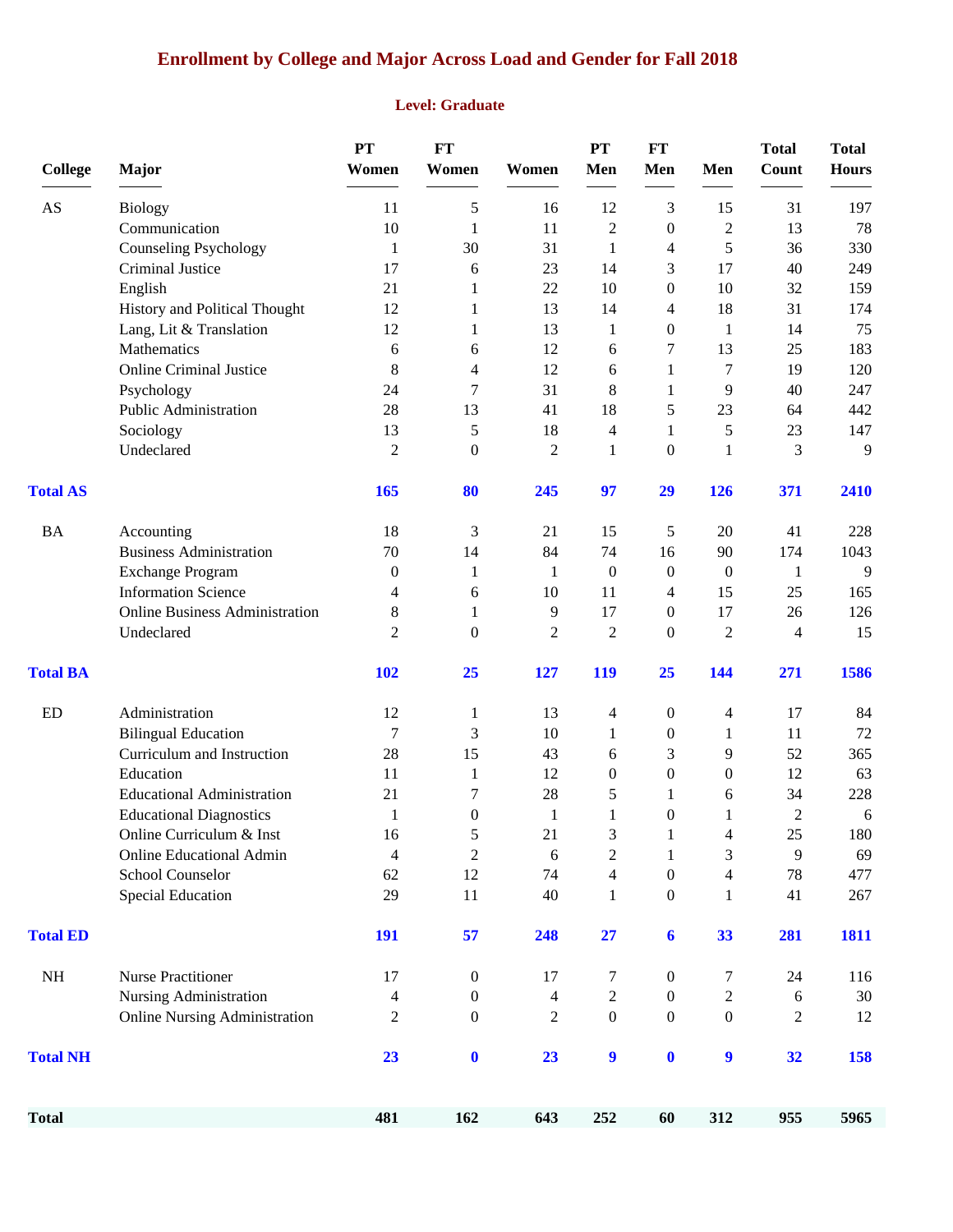# **Enrollment by Student College and Major Across Load and Gender for Fall 2018**

#### **Level: Doctoral**

| College         | <b>Major</b>                        | <b>PT</b><br>Women | <b>FT</b><br>Women | Women                   | <b>PT</b><br>Men        | FT<br>Men        | Men          | <b>Total</b><br>Count | <b>Total</b><br><b>Hours</b> |
|-----------------|-------------------------------------|--------------------|--------------------|-------------------------|-------------------------|------------------|--------------|-----------------------|------------------------------|
| AS              | <b>Hispanic Studies</b>             | 3                  | $\boldsymbol{0}$   | 3                       | $\boldsymbol{0}$        | $\boldsymbol{0}$ | $\mathbf{0}$ | 3                     | 9                            |
| <b>Total AS</b> |                                     | $\mathbf{3}$       | $\mathbf 0$        | $3^{\circ}$             | $\mathbf 0$             | $\mathbf 0$      | $\mathbf 0$  | $\mathbf{3}$          | $\boldsymbol{9}$             |
| BA              | <b>International Business Admin</b> | 2                  | 2                  | $\overline{4}$          | $\overline{4}$          | 11               | 15           | 19                    | 153                          |
| <b>Total BA</b> |                                     | $\mathbf{2}$       | $\mathbf{2}$       | $\overline{\mathbf{4}}$ | $\blacktriangleleft$    | 11               | 15           | 19                    | 153                          |
| <b>Total</b>    |                                     | 5                  | $\overline{2}$     | $\overline{7}$          | $\overline{\mathbf{4}}$ | 11               | 15           | 22                    | 162                          |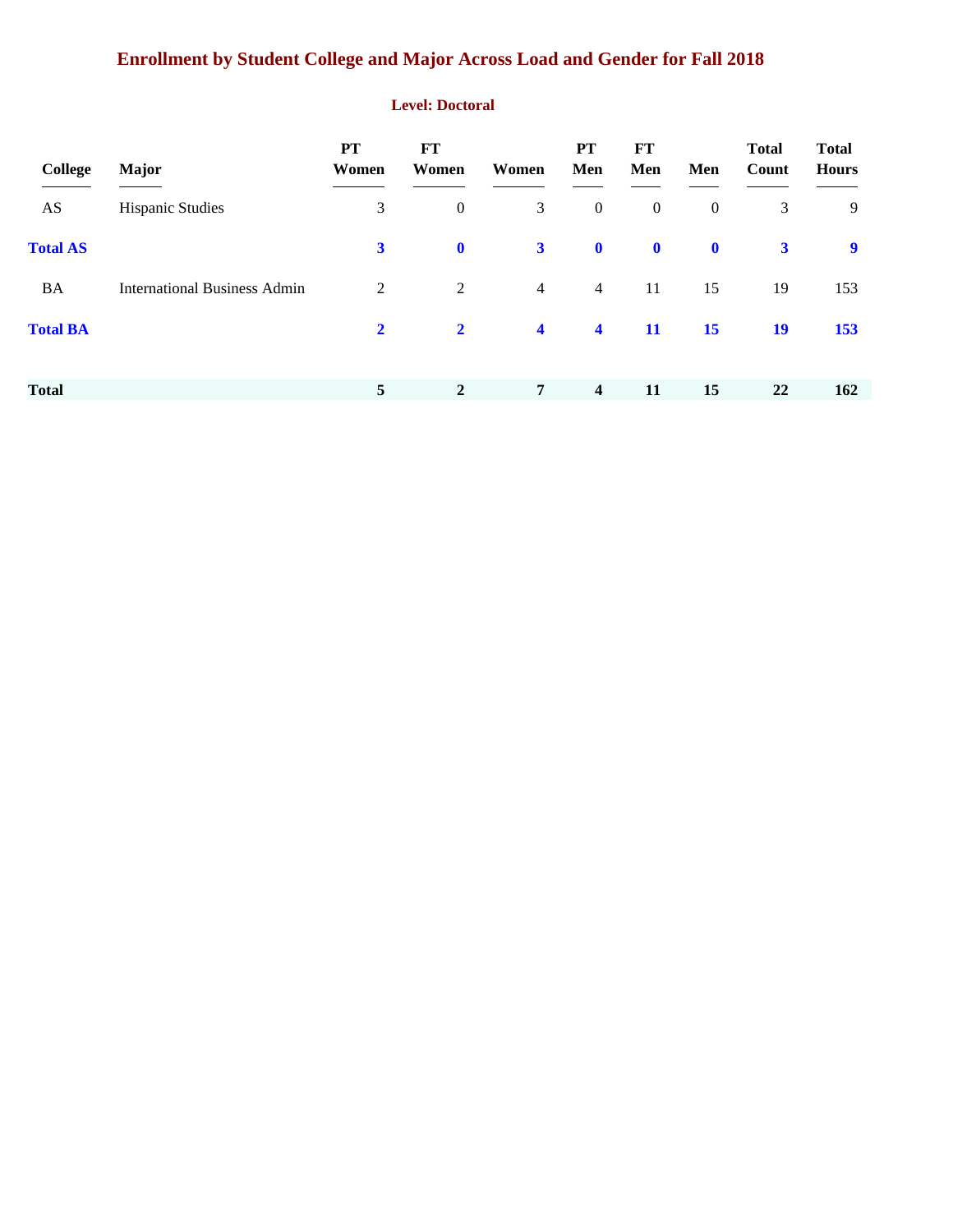# **Enrollment by College and Major Across Ethnicity for Fall 2018**

#### **Level: Undergraduate**

| <b>College</b>         | Major                                 | Wht              | <b>Blck</b>      | <b>Hisp</b>      | Asn                     | Amr<br>Ind       | <b>Non</b><br><b>Res</b> | Haw              | <b>Multi</b>     | Unk              | <b>Tot</b><br><b>Cnt</b> |
|------------------------|---------------------------------------|------------------|------------------|------------------|-------------------------|------------------|--------------------------|------------------|------------------|------------------|--------------------------|
| $\mathbf{A}\mathbf{S}$ | Art                                   | 3                | $\boldsymbol{0}$ | 93               | $\overline{c}$          | $\boldsymbol{0}$ | $\overline{c}$           | $\mathbf{0}$     | $\boldsymbol{0}$ | $\boldsymbol{0}$ | 100                      |
|                        | <b>Biology</b>                        | 22               | 1                | 678              | 5                       | $\mathbf{1}$     | $\overline{c}$           | $\boldsymbol{0}$ | $\boldsymbol{0}$ | 1                | 710                      |
|                        | Chemistry                             | $\boldsymbol{0}$ | $\boldsymbol{0}$ | 47               | 1                       | $\boldsymbol{0}$ | 5                        | $\mathbf{0}$     | $\boldsymbol{0}$ | $\boldsymbol{0}$ | 53                       |
|                        | Communication                         | $\overline{c}$   | 1                | 140              | $\boldsymbol{0}$        | $\boldsymbol{0}$ | 1                        | $\mathbf{0}$     | $\boldsymbol{0}$ | $\mathbf{0}$     | 144                      |
|                        | Composite                             | $\overline{2}$   | $\boldsymbol{0}$ | 32               | $\boldsymbol{0}$        | $\theta$         | 0                        | $\theta$         | $\boldsymbol{0}$ | $\theta$         | 34                       |
|                        | Criminal Justice                      | 16               | 2                | 780              | 1                       | $\boldsymbol{0}$ | $\overline{c}$           | $\mathbf{0}$     | $\boldsymbol{0}$ | $\theta$         | 801                      |
|                        | English                               | 3                | $\boldsymbol{0}$ | 142              | $\boldsymbol{0}$        | $\boldsymbol{0}$ | $\overline{c}$           | $\mathbf{0}$     | $\boldsymbol{0}$ | $\theta$         | 147                      |
|                        | <b>Exchange Program</b>               | $\theta$         | $\boldsymbol{0}$ | $\theta$         | $\boldsymbol{0}$        | $\theta$         | 11                       | $\boldsymbol{0}$ | $\mathbf{0}$     | $\theta$         | 11                       |
|                        | Guitar                                | 0                | $\boldsymbol{0}$ | 7                | $\boldsymbol{0}$        | $\boldsymbol{0}$ | $\boldsymbol{0}$         | $\boldsymbol{0}$ | $\boldsymbol{0}$ | $\boldsymbol{0}$ | 7                        |
|                        | History                               | 2                | $\boldsymbol{0}$ | 119              | $\boldsymbol{0}$        | $\boldsymbol{0}$ | 2                        | $\mathbf{0}$     | $\boldsymbol{0}$ | 1                | 124                      |
|                        | Keyboard                              | $\boldsymbol{0}$ | $\boldsymbol{0}$ | 1                | $\boldsymbol{0}$        | $\theta$         | $\boldsymbol{0}$         | $\theta$         | $\theta$         | $\theta$         | 1                        |
|                        | Mathematics                           | $\overline{c}$   | 1                | 133              | $\boldsymbol{0}$        | $\boldsymbol{0}$ |                          | $\mathbf{0}$     | $\boldsymbol{0}$ | 1                | 138                      |
|                        | Music                                 | $\boldsymbol{0}$ | $\boldsymbol{0}$ | 3                | $\boldsymbol{0}$        | $\overline{0}$   | 0                        | $\boldsymbol{0}$ | $\boldsymbol{0}$ | $\theta$         | 3                        |
|                        | Music All Level Certification         | $\boldsymbol{0}$ | $\boldsymbol{0}$ | 19               | $\boldsymbol{0}$        | $\overline{0}$   | 0                        | $\boldsymbol{0}$ | $\boldsymbol{0}$ | $\theta$         | 19                       |
|                        | Music Performance                     | 1                | $\boldsymbol{0}$ | 21               | $\boldsymbol{0}$        | $\boldsymbol{0}$ | 0                        | $\boldsymbol{0}$ | $\boldsymbol{0}$ | $\boldsymbol{0}$ | 22                       |
|                        | <b>Political Science</b>              | $\overline{c}$   | 1                | 109              | 1                       | $\boldsymbol{0}$ | 1                        | $\mathbf{0}$     | $\boldsymbol{0}$ | 1                | 115                      |
|                        | Pre-Engineering                       | $\overline{2}$   | 1                | 117              | 1                       | $\overline{0}$   | 4                        | $\theta$         | $\boldsymbol{0}$ | $\theta$         | 125                      |
|                        | Psychology                            | 16               | 5                | 582              | $\boldsymbol{0}$        | $\boldsymbol{0}$ | 7                        | $\mathbf{0}$     | $\boldsymbol{0}$ | $\theta$         | 610                      |
|                        | Science                               | $\boldsymbol{0}$ | $\boldsymbol{0}$ | 22               | $\boldsymbol{0}$        | $\boldsymbol{0}$ | 0                        | $\boldsymbol{0}$ | $\boldsymbol{0}$ | $\theta$         | 22                       |
|                        | Sociology                             | 1                | $\boldsymbol{0}$ | 67               | 1                       | $\overline{0}$   | 1                        | $\boldsymbol{0}$ | $\boldsymbol{0}$ | $\theta$         | 70                       |
|                        | Spanish                               | 0                | $\boldsymbol{0}$ | 42               | $\boldsymbol{0}$        | $\boldsymbol{0}$ | 0                        | $\boldsymbol{0}$ | $\boldsymbol{0}$ | $\boldsymbol{0}$ | 42                       |
|                        | <b>Systems Engineering</b>            | 6                | $\boldsymbol{0}$ | 207              | 1                       | $\boldsymbol{0}$ | 9                        | $\mathbf{0}$     | $\boldsymbol{0}$ | 1                | 224                      |
|                        | Undeclared                            | $\theta$         | $\boldsymbol{0}$ | 14               | $\boldsymbol{0}$        | $\overline{0}$   | $\boldsymbol{0}$         | $\theta$         | $\theta$         | $\overline{0}$   | 14                       |
|                        | Undeclared-Dual Credit                | $\overline{c}$   | $\theta$         | 208              | $\boldsymbol{0}$        | $\theta$         | 0                        | $\mathbf{0}$     | $\boldsymbol{0}$ | $\theta$         | 210                      |
|                        | Violin, Viola, Cello, Bass            | 1                | $\boldsymbol{0}$ | $\boldsymbol{7}$ | $\boldsymbol{0}$        | $\overline{0}$   | 0                        | $\boldsymbol{0}$ | $\boldsymbol{0}$ | $\theta$         | $\,8\,$                  |
|                        | Vocal                                 | $\theta$         | 1                | 4                | $\boldsymbol{0}$        | $\boldsymbol{0}$ | 0                        | $\boldsymbol{0}$ | $\boldsymbol{0}$ | $\boldsymbol{0}$ | 5                        |
|                        | Woodwinds, Brass, Percussion          | 1                | $\boldsymbol{0}$ | 26               | $\boldsymbol{0}$        | $\boldsymbol{0}$ | $\boldsymbol{0}$         | $\boldsymbol{0}$ | $\boldsymbol{0}$ | $\boldsymbol{0}$ | 27                       |
| <b>Total AS</b>        |                                       | 84               | 13               | 3620             | 13                      | $\mathbf{1}$     | 50                       | $\mathbf 0$      | $\mathbf 0$      | 5                | 3786                     |
| <b>BA</b>              | Accounting                            | 4                | 2                | 262              | 1                       | $\boldsymbol{0}$ | 9                        | $\boldsymbol{0}$ | $\boldsymbol{0}$ | $\boldsymbol{0}$ | 278                      |
|                        | <b>Business Administration</b>        | 12               | 3                | 717              | 3                       | $\mathbf{1}$     | 24                       | $\boldsymbol{0}$ | $\boldsymbol{0}$ | $\mathbf{1}$     | 761                      |
|                        | Exchange Program                      | $\boldsymbol{0}$ | $\boldsymbol{0}$ | $\boldsymbol{0}$ | $\boldsymbol{0}$        | $\boldsymbol{0}$ | 7                        | $\boldsymbol{0}$ | $\boldsymbol{0}$ | 1                | 8                        |
|                        | <b>Management Information Systems</b> | $\boldsymbol{0}$ | $\boldsymbol{0}$ | 14               | $\boldsymbol{0}$        | $\overline{0}$   | $\boldsymbol{0}$         | $\boldsymbol{0}$ | $\boldsymbol{0}$ | $\theta$         | 14                       |
|                        | Mgt Info Sys & Data Analytics         | $\theta$         | $\mathbf{0}$     | 56               | $\boldsymbol{0}$        | $\overline{0}$   | 3                        | $\mathbf{0}$     | $\overline{0}$   | $\Omega$         | 59                       |
|                        | Undeclared                            | $\theta$         | $\boldsymbol{0}$ | 4                | $\boldsymbol{0}$        | $\overline{0}$   | $\boldsymbol{0}$         | $\boldsymbol{0}$ | $\boldsymbol{0}$ | $\overline{0}$   | 4                        |
| <b>Total BA</b>        |                                       | 16               | 5                | 1053             | $\overline{\mathbf{4}}$ | $\mathbf{1}$     | 43                       | $\bf{0}$         | $\mathbf{0}$     | $\overline{2}$   | 1124                     |
| ED                     | <b>Communication Disorders</b>        | 1                | $\boldsymbol{0}$ | 84               | $\boldsymbol{0}$        | $\overline{0}$   | 0                        | $\boldsymbol{0}$ | $\boldsymbol{0}$ | $\boldsymbol{0}$ | 85                       |
|                        | Elem Ed-Bilingual Emphasis            | $\overline{c}$   | $\theta$         | 246              | $\overline{0}$          | $\overline{0}$   | 3                        | $\overline{0}$   | $\theta$         | $\Omega$         | 251                      |
|                        | Elem Ed-ESL Emphasis                  | 1                | $\boldsymbol{0}$ | 29               | $\boldsymbol{0}$        | $\overline{0}$   | $\boldsymbol{0}$         | $\boldsymbol{0}$ | $\boldsymbol{0}$ | $\theta$         | 30                       |
|                        | Elem Ed-Early Lrning Emphasis         | $\mathbf{1}$     | $\boldsymbol{0}$ | 42               | $\boldsymbol{0}$        | $\mathbf{1}$     | $\boldsymbol{0}$         | $\boldsymbol{0}$ | $\boldsymbol{0}$ | $\boldsymbol{0}$ | 44                       |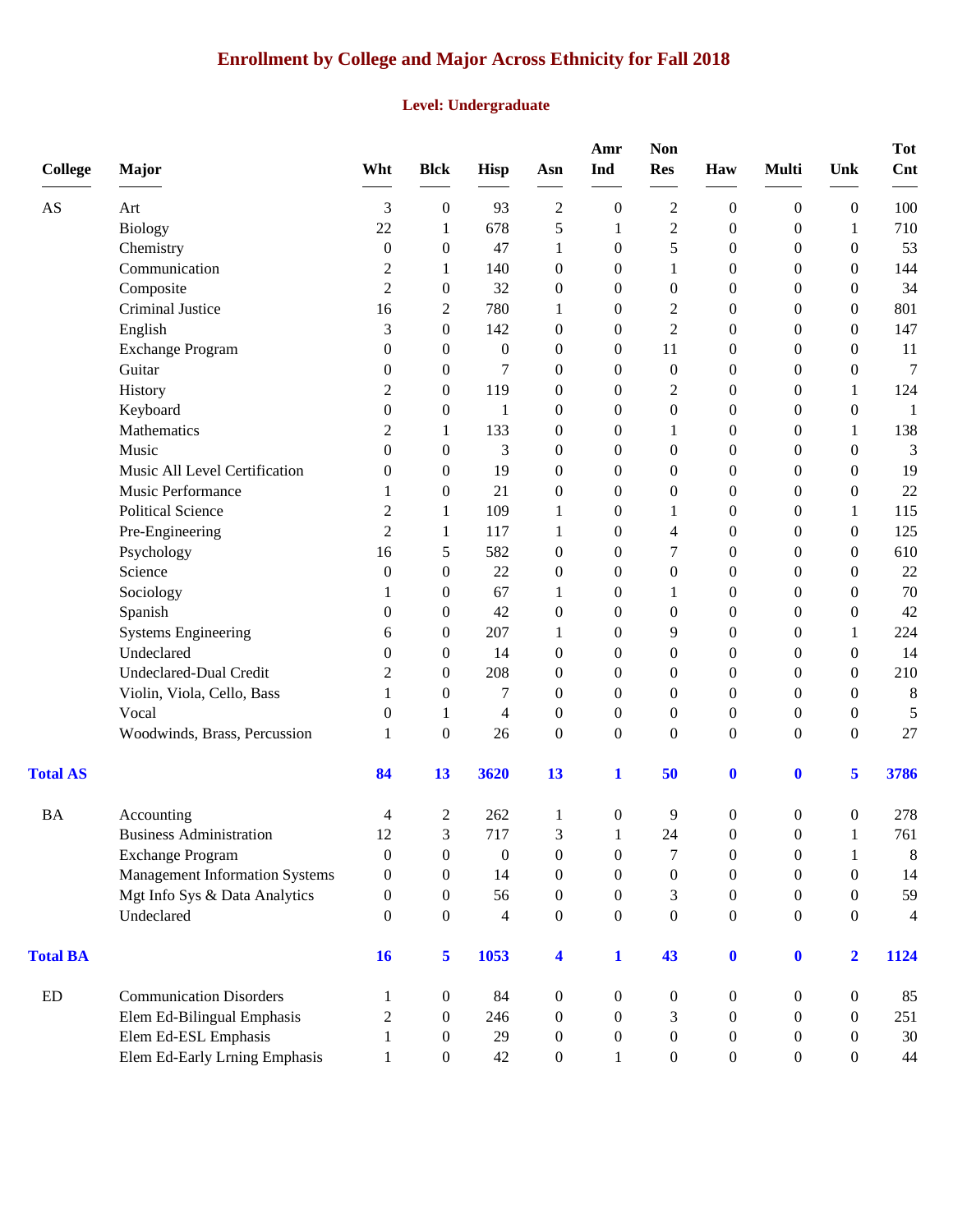| <b>Total</b>       |
|--------------------|
| $\bold{Flours}$    |
|                    |
| 1194               |
| 9556               |
| 693                |
| 1806               |
| $324\,$            |
| $10150\,$          |
| 1825               |
| $145\,$            |
| $89\,$             |
| 1538               |
| $12\,$             |
| 1723               |
| $42\,$             |
| $247\,$<br>$271\,$ |
| 1503               |
| 1685               |
| 7637               |
| $266\,$            |
| 845                |
| 496                |
| 3049               |
| $107\,$            |
| 1901               |
| $114\,$            |
| 51                 |
| 378                |
|                    |
| 47647              |
|                    |
| 3444               |
| 9523               |
| $111\,$            |
| 168                |
| 738                |
| $38\,$             |
|                    |
| 14022              |
|                    |
| 989                |
| 3145<br>349        |
| 556                |
|                    |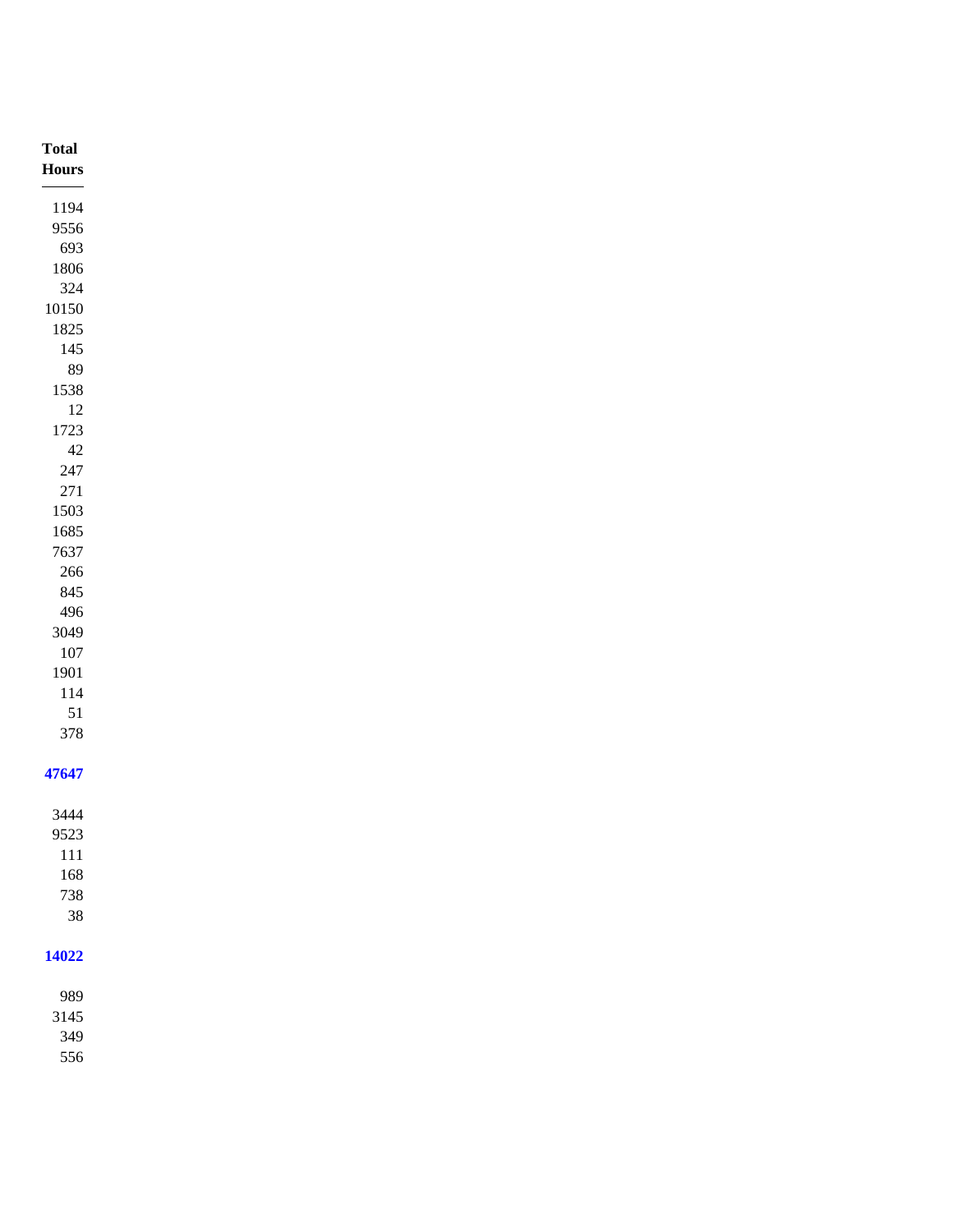# **Enrollment by College and Major Across Ethnicity for Fall 2018**

#### **Level: Undergraduate**

| <b>College</b>  | Major                          | Wht              | <b>Blck</b>          | Hisp         | Asn              | Amr<br>Ind       | <b>Non</b><br><b>Res</b> | Haw              | <b>Multi</b>     | Unk              | <b>Tot</b><br>Cnt |
|-----------------|--------------------------------|------------------|----------------------|--------------|------------------|------------------|--------------------------|------------------|------------------|------------------|-------------------|
| ED              | Elem Ed-Spec Ed Emphasis       | $\boldsymbol{0}$ | $\boldsymbol{0}$     | 4            | $\boldsymbol{0}$ | $\boldsymbol{0}$ | $\boldsymbol{0}$         | $\boldsymbol{0}$ | $\boldsymbol{0}$ | $\boldsymbol{0}$ | $\overline{4}$    |
|                 | Kinesiology                    | 7                | $\,8\,$              | 236          | $\mathbf{1}$     | $\theta$         | 3                        | $\mathbf{1}$     | $\theta$         | $\theta$         | 256               |
|                 | Special Ed-EC6 & All Lvl Cert  | $\mathbf{1}$     | $\boldsymbol{0}$     | 70           | $\boldsymbol{0}$ | $\Omega$         | 3                        | $\overline{0}$   | $\theta$         | 1                | 75                |
| <b>Total ED</b> |                                | 13               | 8                    | 711          | $\mathbf{1}$     | 1                | $\boldsymbol{9}$         | 1                | $\bf{0}$         | 1                | 745               |
| <b>NH</b>       | <b>Communication Disorders</b> | $\boldsymbol{0}$ | $\boldsymbol{0}$     | 17           | $\boldsymbol{0}$ | $\boldsymbol{0}$ | $\overline{0}$           | $\boldsymbol{0}$ | $\boldsymbol{0}$ | $\boldsymbol{0}$ | 17                |
|                 | Kinesiology                    | $\overline{2}$   | 3                    | 32           | 1                | $\theta$         | $\overline{2}$           | $\mathbf{0}$     | $\Omega$         | 1                | 41                |
|                 | Nursing                        | 3                | $\mathbf{1}$         | 151          | 4                | $\boldsymbol{0}$ | 4                        | $\boldsymbol{0}$ | $\mathbf{0}$     | 1                | 164               |
|                 | <b>Online Nursing</b>          | 1                | $\boldsymbol{0}$     | 5            | $\overline{0}$   | $\Omega$         | $\overline{0}$           | $\mathbf{0}$     | $\Omega$         | $\overline{0}$   | 6                 |
|                 | Pre-Nursing                    | 8                | $\boldsymbol{0}$     | 546          | $\overline{2}$   | $\theta$         | 3                        | $\mathbf{0}$     | $\theta$         | $\overline{0}$   | 559               |
|                 | Undeclared                     | $\theta$         | $\boldsymbol{0}$     | $\mathbf{1}$ | $\boldsymbol{0}$ | $\boldsymbol{0}$ | $\boldsymbol{0}$         | $\boldsymbol{0}$ | $\boldsymbol{0}$ | $\overline{0}$   | 1                 |
| <b>Total NH</b> |                                | 14               | $\blacktriangleleft$ | 752          | $\overline{7}$   | $\bf{0}$         | $\boldsymbol{9}$         | $\bf{0}$         | $\boldsymbol{0}$ | $\overline{2}$   | 788               |
| <b>UC</b>       | Ethical Leader. in Pol. & Law  | $\mathbf{0}$     | $\boldsymbol{0}$     | $\mathbf{1}$ | $\boldsymbol{0}$ | $\boldsymbol{0}$ | 1                        | $\boldsymbol{0}$ | $\boldsymbol{0}$ | $\boldsymbol{0}$ | $\overline{2}$    |
|                 | <b>Health Administration</b>   | $\theta$         | $\overline{0}$       | 11           | $\overline{0}$   | $\theta$         | $\theta$                 | $\mathbf{0}$     | $\theta$         | $\Omega$         | 11                |
|                 | Human Resource Development     | $\theta$         | $\mathbf{0}$         | 1            | $\overline{0}$   | $\theta$         | $\theta$                 | $\mathbf{0}$     | $\Omega$         | $\Omega$         | 1                 |
|                 | Multdisc. Studies-Art&Business | $\theta$         | $\boldsymbol{0}$     | 6            | $\overline{0}$   | $\overline{0}$   | $\overline{0}$           | $\boldsymbol{0}$ | $\overline{0}$   | $\overline{0}$   | $\boldsymbol{6}$  |
|                 | Multidisc. Studies-PreLaw      | $\Omega$         | $\mathbf{0}$         | 9            | $\overline{0}$   | $\theta$         | $\Omega$                 | $\mathbf{0}$     | $\Omega$         | $\theta$         | 9                 |
|                 | Multidisciplinary Studies      | 8                | 3                    | 100          | $\overline{0}$   | $\theta$         | $\Omega$                 | $\mathbf{0}$     | $\Omega$         | $\Omega$         | 111               |
|                 | Org. Psych. & Business         | $\theta$         | $\boldsymbol{0}$     | $\mathbf{1}$ | $\overline{0}$   | $\theta$         | $\mathbf{0}$             | $\mathbf{0}$     | $\overline{0}$   | $\overline{0}$   | -1                |
|                 | Undeclared                     | 3                | 1                    | 67           | $\mathbf{1}$     | $\theta$         | $\Omega$                 | $\mathbf{0}$     | $\theta$         | $\Omega$         | 72                |
|                 | <b>Undeclared-Dual Credit</b>  | 14               | $\mathbf{1}$         | 317          | $\mathbf{1}$     | $\boldsymbol{0}$ | $\boldsymbol{0}$         | $\mathbf{0}$     | $\boldsymbol{0}$ | 9                | 342               |
| <b>Total UC</b> |                                | 25               | 5                    | 513          | $\overline{2}$   | $\bf{0}$         | 1                        | $\mathbf 0$      | $\bf{0}$         | $\boldsymbol{9}$ | 555               |
| <b>Total</b>    |                                | 152              | 35                   | 6649         | 27               | 3                | 112                      | $\mathbf{1}$     | $\boldsymbol{0}$ | 19               | 6998              |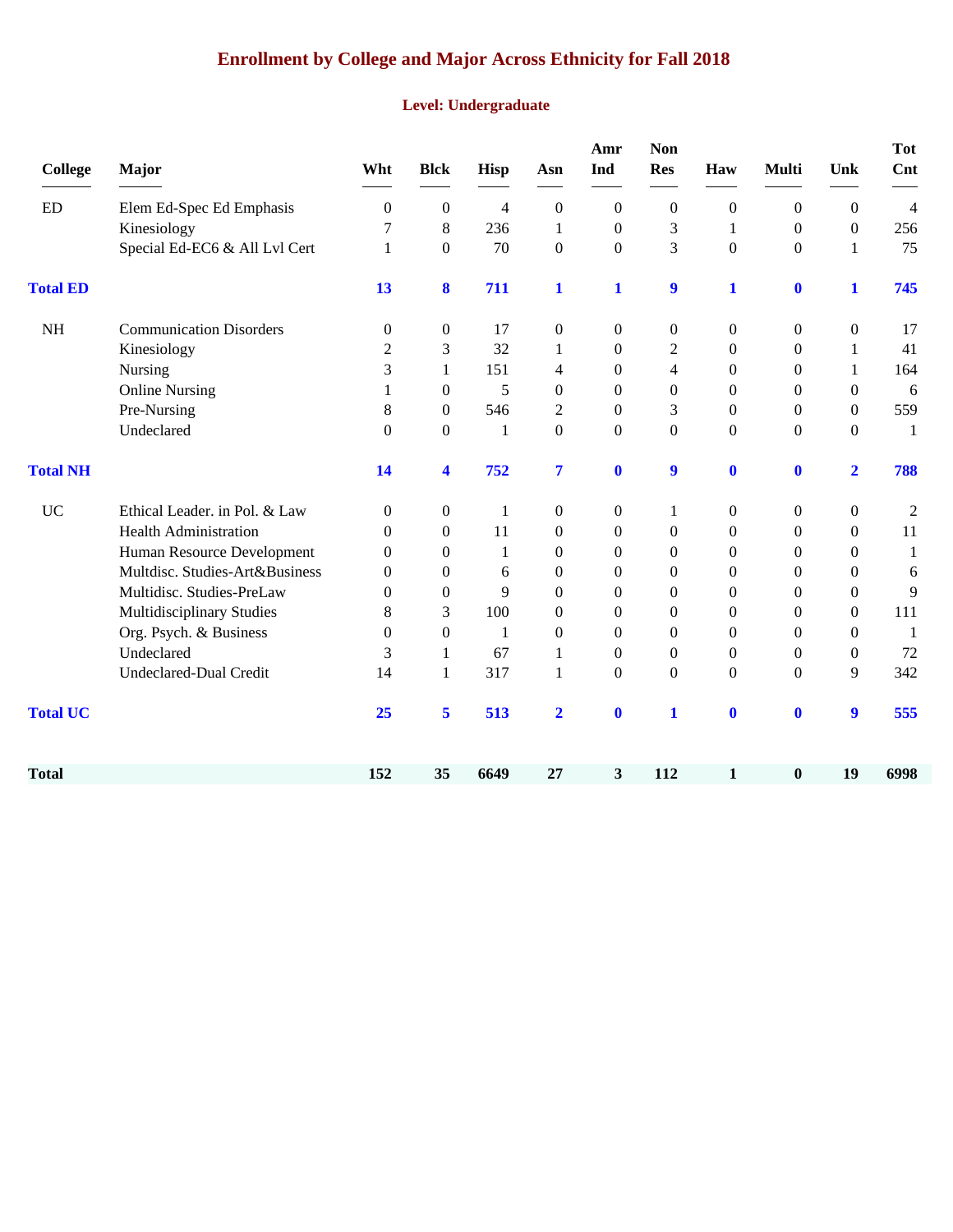| <b>Total</b><br>${\bf Hours}$<br>53<br>3140<br>899 |      |
|----------------------------------------------------|------|
|                                                    |      |
|                                                    |      |
|                                                    |      |
|                                                    |      |
|                                                    |      |
|                                                    |      |
| 9131                                               |      |
|                                                    |      |
| 193                                                |      |
| 532                                                |      |
| 2304                                               |      |
| 39                                                 |      |
| 6674                                               |      |
| $\overline{4}$                                     |      |
|                                                    |      |
| 9746                                               |      |
|                                                    |      |
| $20\,$                                             |      |
| $140\,$                                            |      |
| $12\,$                                             |      |
| 79                                                 |      |
| $112\,$                                            |      |
| 1223                                               |      |
| 15                                                 |      |
| 940                                                |      |
| $2087\,$                                           |      |
|                                                    |      |
|                                                    | 4628 |
|                                                    |      |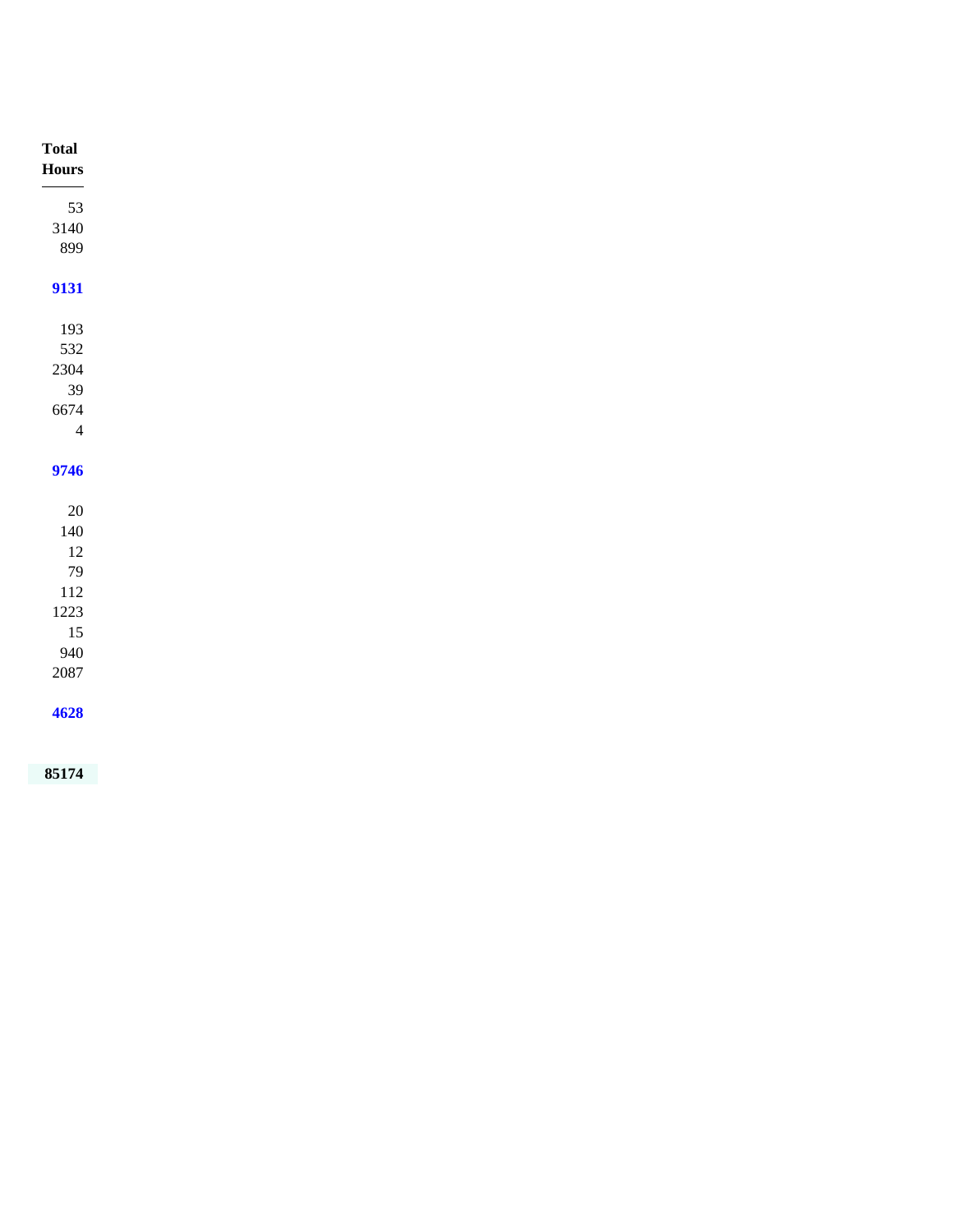# **Enrollment by College and Major Across Ethnicity for Fall 2018**

#### **Level: Graduate**

| <b>College</b>         | <b>Major</b>                          | Wht              | <b>Blck</b>      | <b>Hisp</b>      | Asn              | Amr<br>Ind       | <b>Non</b><br><b>Res</b> | Haw              | <b>Multi</b>     | Unk                     | <b>Tot</b><br>Cnt |
|------------------------|---------------------------------------|------------------|------------------|------------------|------------------|------------------|--------------------------|------------------|------------------|-------------------------|-------------------|
| $\mathbf{A}\mathbf{S}$ | <b>Biology</b>                        | 2                | 1                | 27               | 1                | $\boldsymbol{0}$ | $\boldsymbol{0}$         | $\boldsymbol{0}$ | $\boldsymbol{0}$ | $\overline{0}$          | 31                |
|                        | Communication                         | 1                | $\boldsymbol{0}$ | 12               | $\boldsymbol{0}$ | $\boldsymbol{0}$ | $\boldsymbol{0}$         | $\theta$         | $\boldsymbol{0}$ | $\mathbf{0}$            | 13                |
|                        | <b>Counseling Psychology</b>          | $\boldsymbol{0}$ | 0                | 36               | 0                | $\boldsymbol{0}$ | $\boldsymbol{0}$         | 0                | 0                | $\boldsymbol{0}$        | 36                |
|                        | Criminal Justice                      | 1                | 0                | 37               | $\boldsymbol{0}$ | $\boldsymbol{0}$ | 1                        | 0                | 0                | 1                       | $40\,$            |
|                        | English                               | 1                | 0                | 31               | 0                | $\theta$         | $\boldsymbol{0}$         | $\theta$         | 0                | $\mathbf{0}$            | 32                |
|                        | History and Political Thought         | 2                | 0                | 29               | 0                | $\theta$         | $\boldsymbol{0}$         | $\theta$         | 0                | $\Omega$                | 31                |
|                        | Lang, Lit & Translation               | $\Omega$         | 0                | 14               | $\boldsymbol{0}$ | $\theta$         | $\boldsymbol{0}$         | $\overline{0}$   | 0                | $\mathbf{0}$            | 14                |
|                        | Mathematics                           | 0                | $\boldsymbol{0}$ | 22               | 0                | $\overline{0}$   | 3                        | 0                | 0                | $\theta$                | 25                |
|                        | <b>Online Criminal Justice</b>        | 4                | 1                | 14               | $\boldsymbol{0}$ | $\boldsymbol{0}$ | $\boldsymbol{0}$         | 0                | 0                | $\boldsymbol{0}$        | 19                |
|                        | Psychology                            | $\theta$         | 0                | 38               | $\boldsymbol{0}$ | $\boldsymbol{0}$ | 1                        | 0                | 0                | 1                       | 40                |
|                        | Public Administration                 | 6                | 3                | 53               | 0                | $\overline{0}$   | $\overline{c}$           | $\overline{0}$   | 0                | $\mathbf{0}$            | 64                |
|                        | Sociology                             | $\theta$         | 0                | 22               | 0                | $\boldsymbol{0}$ | 1                        | $\mathbf{0}$     | 0                | $\mathbf{0}$            | 23                |
|                        | Undeclared                            | 1                | $\boldsymbol{0}$ | $\overline{2}$   | $\boldsymbol{0}$ | $\boldsymbol{0}$ | $\boldsymbol{0}$         | $\overline{0}$   | $\mathbf{0}$     | $\mathbf{0}$            | 3                 |
| <b>Total AS</b>        |                                       | <b>18</b>        | 5                | 337              | $\mathbf{1}$     | $\bf{0}$         | 8                        | $\bf{0}$         | $\boldsymbol{0}$ | $\overline{\mathbf{2}}$ | 371               |
| <b>BA</b>              | Accounting                            | 1                | 0                | 38               | 0                | 0                | $\mathbf{2}$             | $\boldsymbol{0}$ | $\boldsymbol{0}$ | $\boldsymbol{0}$        | 41                |
|                        | <b>Business Administration</b>        | 5                | 1                | 136              | 0                | $\boldsymbol{0}$ | 29                       | $\theta$         | 0                | 3                       | 174               |
|                        | <b>Exchange Program</b>               | $\Omega$         | 0                | $\boldsymbol{0}$ | 0                | $\mathbf{0}$     | 1                        | $\theta$         | 0                | $\mathbf{0}$            | $\mathbf{1}$      |
|                        | <b>Information Science</b>            | $\theta$         | 0                | 17               | 0                | $\overline{0}$   | 8                        | $\theta$         | 0                | $\mathbf{0}$            | $25\,$            |
|                        | <b>Online Business Administration</b> | 10               | $\overline{c}$   | 13               | 1                | $\boldsymbol{0}$ | $\boldsymbol{0}$         | 0                | 0                | $\boldsymbol{0}$        | $26\,$            |
|                        | Undeclared                            | $\mathbf{0}$     | $\boldsymbol{0}$ | $\overline{4}$   | $\boldsymbol{0}$ | $\boldsymbol{0}$ | $\boldsymbol{0}$         | $\overline{0}$   | $\overline{0}$   | $\mathbf{0}$            | $\overline{4}$    |
| <b>Total BA</b>        |                                       | <b>16</b>        | 3                | 208              | 1                | $\bf{0}$         | 40                       | $\bf{0}$         | $\bf{0}$         | 3                       | 271               |
| ED                     | Administration                        | $\boldsymbol{0}$ | 1                | 16               | $\boldsymbol{0}$ | 0                | $\boldsymbol{0}$         | 0                | 0                | $\boldsymbol{0}$        | 17                |
|                        | <b>Bilingual Education</b>            | $\boldsymbol{0}$ | $\boldsymbol{0}$ | 11               | $\boldsymbol{0}$ | $\boldsymbol{0}$ | $\boldsymbol{0}$         | 0                | 0                | $\boldsymbol{0}$        | 11                |
|                        | Curriculum and Instruction            | 2                | 1                | 48               | 1                | $\boldsymbol{0}$ | $\boldsymbol{0}$         | 0                | 0                | $\boldsymbol{0}$        | 52                |
|                        | Education                             | $\theta$         | 0                | 12               | 0                | $\theta$         | $\boldsymbol{0}$         | $\theta$         | 0                | $\theta$                | 12                |
|                        | <b>Educational Administration</b>     | 0                | 0                | 32               | 1                | $\theta$         | $\boldsymbol{0}$         | $\overline{0}$   | 0                | 1                       | 34                |
|                        | <b>Educational Diagnostics</b>        | $\theta$         | 0                | $\overline{2}$   | 0                | $\theta$         | $\boldsymbol{0}$         | $\boldsymbol{0}$ | 0                | $\boldsymbol{0}$        | $\overline{c}$    |
|                        | Online Curriculum & Inst              | 1                | 3                | 21               | $\boldsymbol{0}$ | $\boldsymbol{0}$ | $\boldsymbol{0}$         | $\boldsymbol{0}$ | $\boldsymbol{0}$ | $\boldsymbol{0}$        | $25\,$            |
|                        | <b>Online Educational Admin</b>       | $\mathbf{2}$     | $\boldsymbol{0}$ | $\boldsymbol{7}$ | $\boldsymbol{0}$ | $\boldsymbol{0}$ | $\boldsymbol{0}$         | $\boldsymbol{0}$ | $\boldsymbol{0}$ | $\boldsymbol{0}$        | 9                 |
|                        | School Counselor                      | $\boldsymbol{0}$ | $\boldsymbol{0}$ | 78               | $\boldsymbol{0}$ | $\boldsymbol{0}$ | $\boldsymbol{0}$         | $\boldsymbol{0}$ | $\boldsymbol{0}$ | $\boldsymbol{0}$        | $78\,$            |
|                        | Special Education                     | 1                | $\boldsymbol{0}$ | 40               | 0                | $\boldsymbol{0}$ | 0                        | 0                | $\boldsymbol{0}$ | $\mathbf{0}$            | 41                |
| <b>Total ED</b>        |                                       | 6                | 5                | 267              | $\mathbf{2}$     | $\bf{0}$         | $\mathbf{0}$             | $\bf{0}$         | $\boldsymbol{0}$ | $\mathbf{1}$            | 281               |
| $\rm NH$               | Nurse Practitioner                    | 1                | $\boldsymbol{0}$ | 21               | 1                | $\boldsymbol{0}$ | $\boldsymbol{0}$         | $\boldsymbol{0}$ | $\boldsymbol{0}$ | 1                       | 24                |
|                        | Nursing Administration                | $\boldsymbol{0}$ | 0                | 5                | 1                | $\boldsymbol{0}$ | 0                        | 0                | 0                | $\boldsymbol{0}$        | 6                 |
|                        | <b>Online Nursing Administration</b>  | $\mathbf{0}$     | $\boldsymbol{0}$ | $\overline{2}$   | $\boldsymbol{0}$ | $\boldsymbol{0}$ | 0                        | $\boldsymbol{0}$ | $\mathbf{0}$     | $\boldsymbol{0}$        | $\overline{c}$    |
| <b>Total NH</b>        |                                       | $\mathbf{1}$     | $\boldsymbol{0}$ | 28               | $\mathbf{2}$     | $\boldsymbol{0}$ | $\mathbf{0}$             | $\bf{0}$         | $\bf{0}$         | $\mathbf{1}$            | 32                |
| <b>Total</b>           |                                       | 41               | 13               | 840              | 6                | $\pmb{0}$        | 48                       | $\pmb{0}$        | $\pmb{0}$        | $\overline{7}$          | 955               |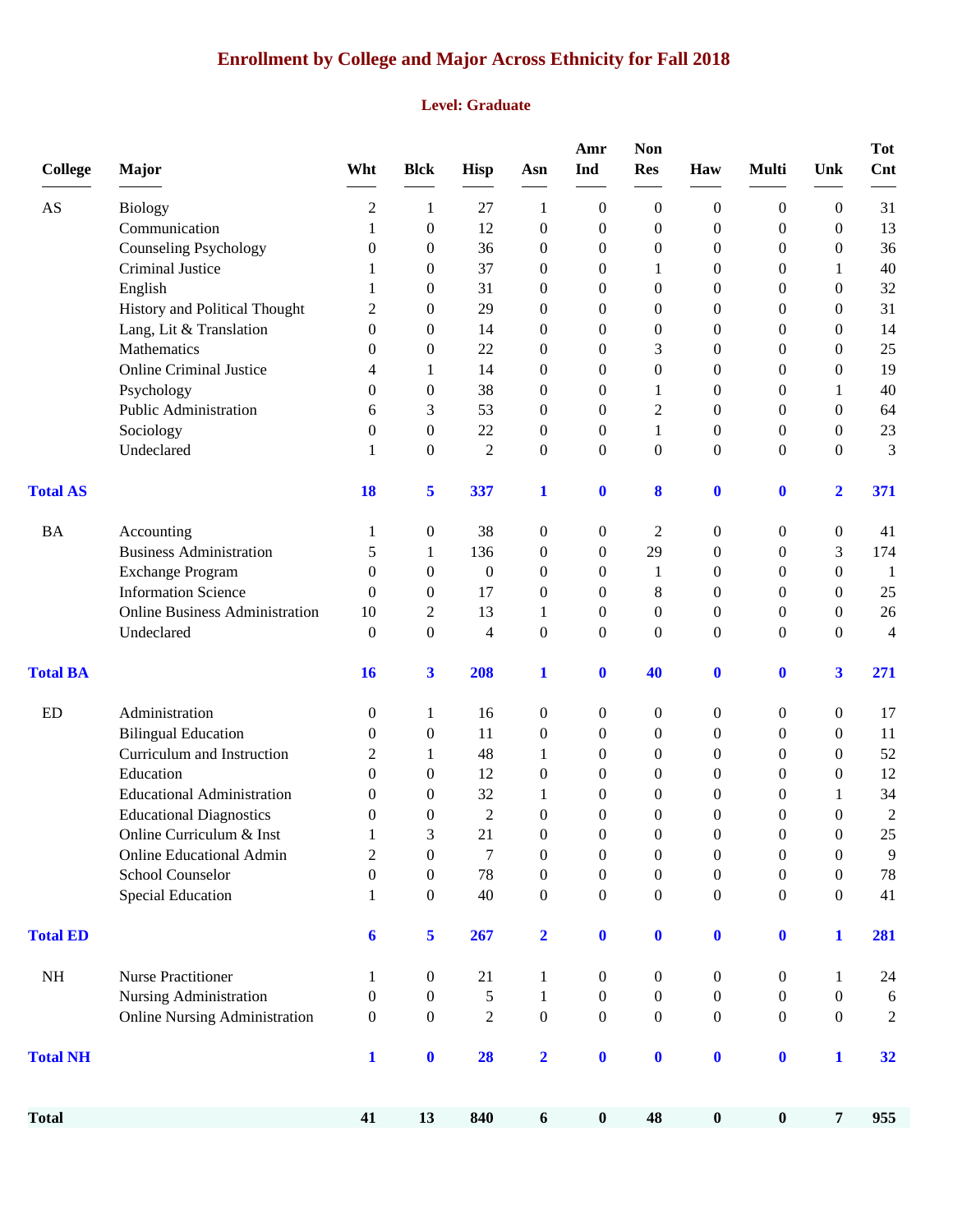| <b>Total</b><br>${\bf Hours}$<br>$\overline{\phantom{a}}$ |
|-----------------------------------------------------------|
| 197                                                       |
| $78\,$                                                    |
| 330                                                       |
| $249\,$                                                   |
| 159                                                       |
| 174                                                       |
| 75                                                        |
| 183                                                       |
| $120\,$<br>$247\,$                                        |
| $442\,$                                                   |
| 147                                                       |
| 9                                                         |
|                                                           |
| 2410                                                      |
|                                                           |
| $228\,$                                                   |
| 1043                                                      |
| $\overline{9}$                                            |
| $165\,$<br>$126\,$                                        |
| $15\,$                                                    |
|                                                           |
| 1586                                                      |
|                                                           |
| $\bf 84$                                                  |
| $72\,$                                                    |
| $365\,$                                                   |
| 63                                                        |
| $228\,$                                                   |
| $\frac{6}{2}$<br>$180\,$                                  |
| 69                                                        |
| $477\,$                                                   |
| $267\,$                                                   |
|                                                           |
| <b>1811</b>                                               |
|                                                           |
| $116\,$                                                   |
| $30\,$                                                    |
| $12\,$                                                    |
|                                                           |
| <b>158</b>                                                |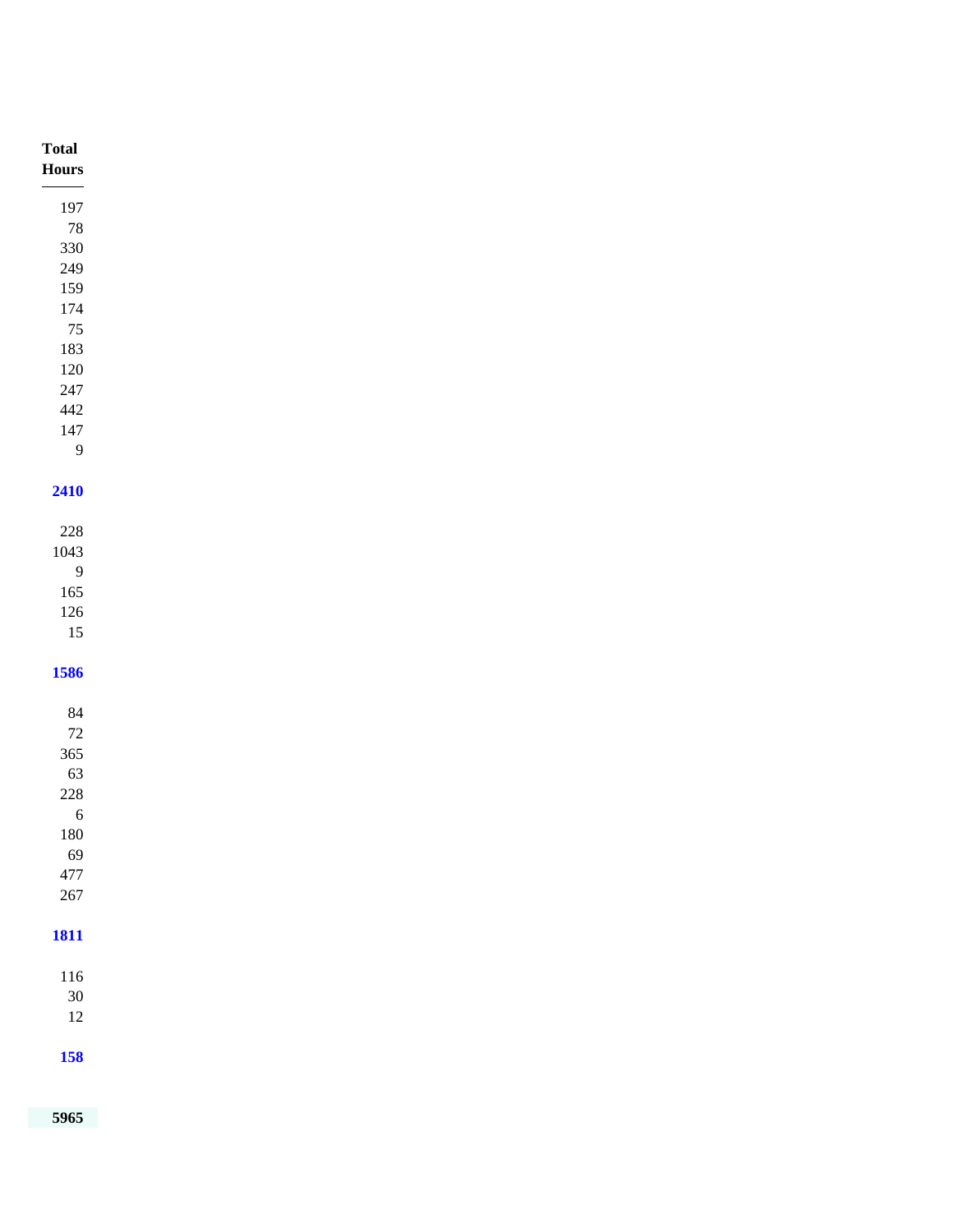# **Enrollment by Student College and Major Across Ethnicity for Fall 2018**

#### **Level: Doctoral**

| College         | <b>Major</b>                        | Wht              | <b>Blck</b>  | <b>Hisp</b>     | Asn              | Amr<br>Ind       | <b>Non</b><br><b>Res</b> | Haw              | <b>Multi</b>     | Unk          | <b>Tot</b><br>Cnt |
|-----------------|-------------------------------------|------------------|--------------|-----------------|------------------|------------------|--------------------------|------------------|------------------|--------------|-------------------|
| AS              | <b>Hispanic Studies</b>             | $\boldsymbol{0}$ | $\mathbf{0}$ | $\overline{2}$  | $\boldsymbol{0}$ | $\boldsymbol{0}$ | $\boldsymbol{0}$         | $\boldsymbol{0}$ | $\boldsymbol{0}$ | 1            | 3                 |
| <b>Total AS</b> |                                     | $\mathbf{0}$     | $\mathbf 0$  | $\overline{2}$  | $\mathbf{0}$     | $\mathbf 0$      | $\mathbf 0$              | $\mathbf 0$      | $\mathbf 0$      | 1            | $\mathbf{3}$      |
| <b>BA</b>       | <b>International Business Admin</b> | 2                | $\mathbf{1}$ | 5 <sup>5</sup>  | 2                | $\overline{0}$   | 9                        | $\boldsymbol{0}$ | $\mathbf{0}$     | $\mathbf{0}$ | 19                |
| <b>Total BA</b> |                                     | $\mathbf{2}$     | $\mathbf{1}$ | 5 <sup>5</sup>  | $\overline{2}$   | $\mathbf 0$      | $\boldsymbol{9}$         | $\mathbf 0$      | $\mathbf 0$      | $\mathbf 0$  | <b>19</b>         |
|                 |                                     |                  |              |                 |                  |                  |                          |                  |                  |              |                   |
| <b>Total</b>    |                                     | $\overline{2}$   | 1            | $7\overline{ }$ | $\overline{2}$   | $\bf{0}$         | 9                        | $\bf{0}$         | $\boldsymbol{0}$ | 1            | 22                |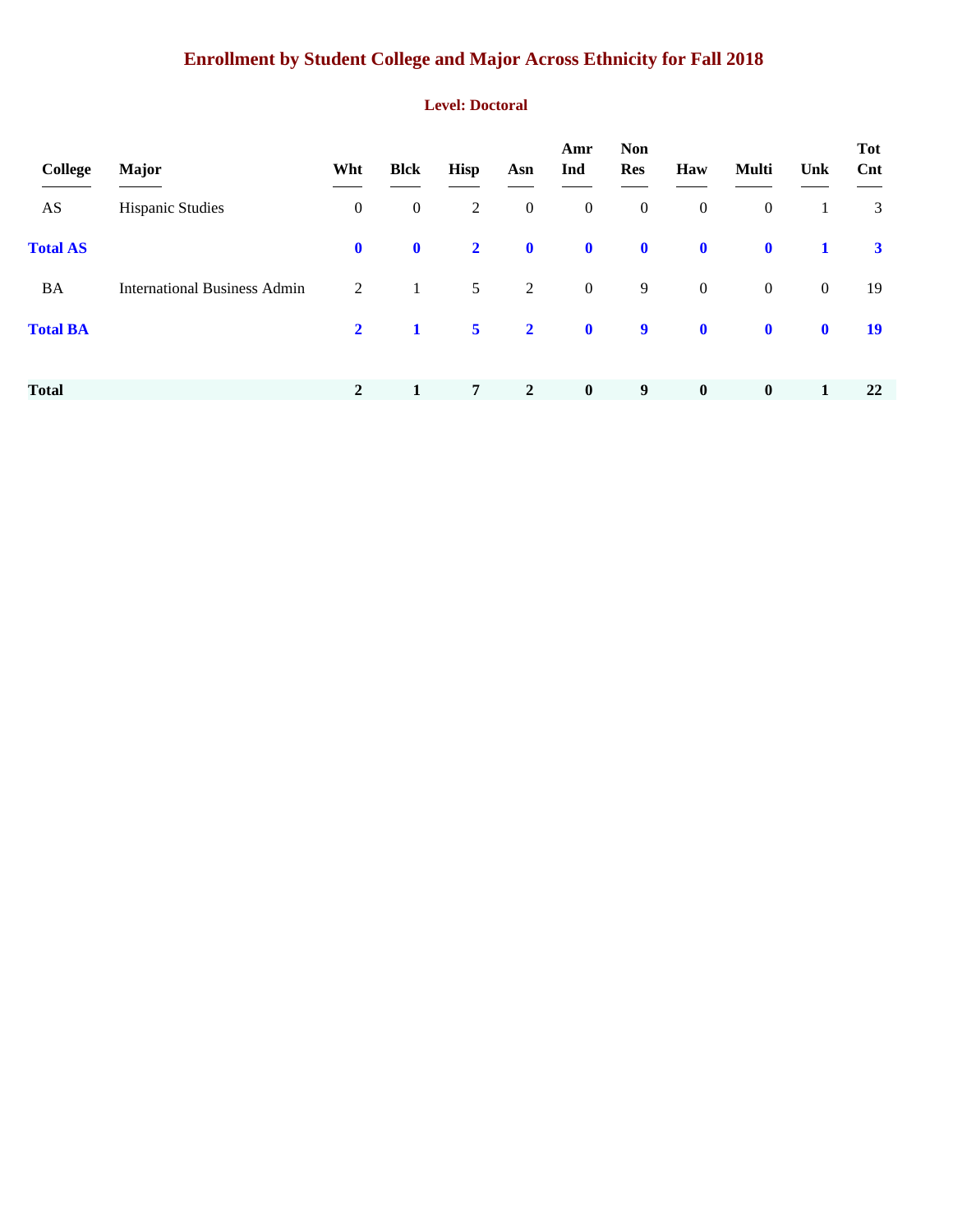| <b>Total</b><br>Hours                                        |
|--------------------------------------------------------------|
| <b>Contract Contract Contract Contract</b><br>$\overline{9}$ |
| $\boldsymbol{9}$                                             |
| 153                                                          |
| 153                                                          |
|                                                              |
| 162                                                          |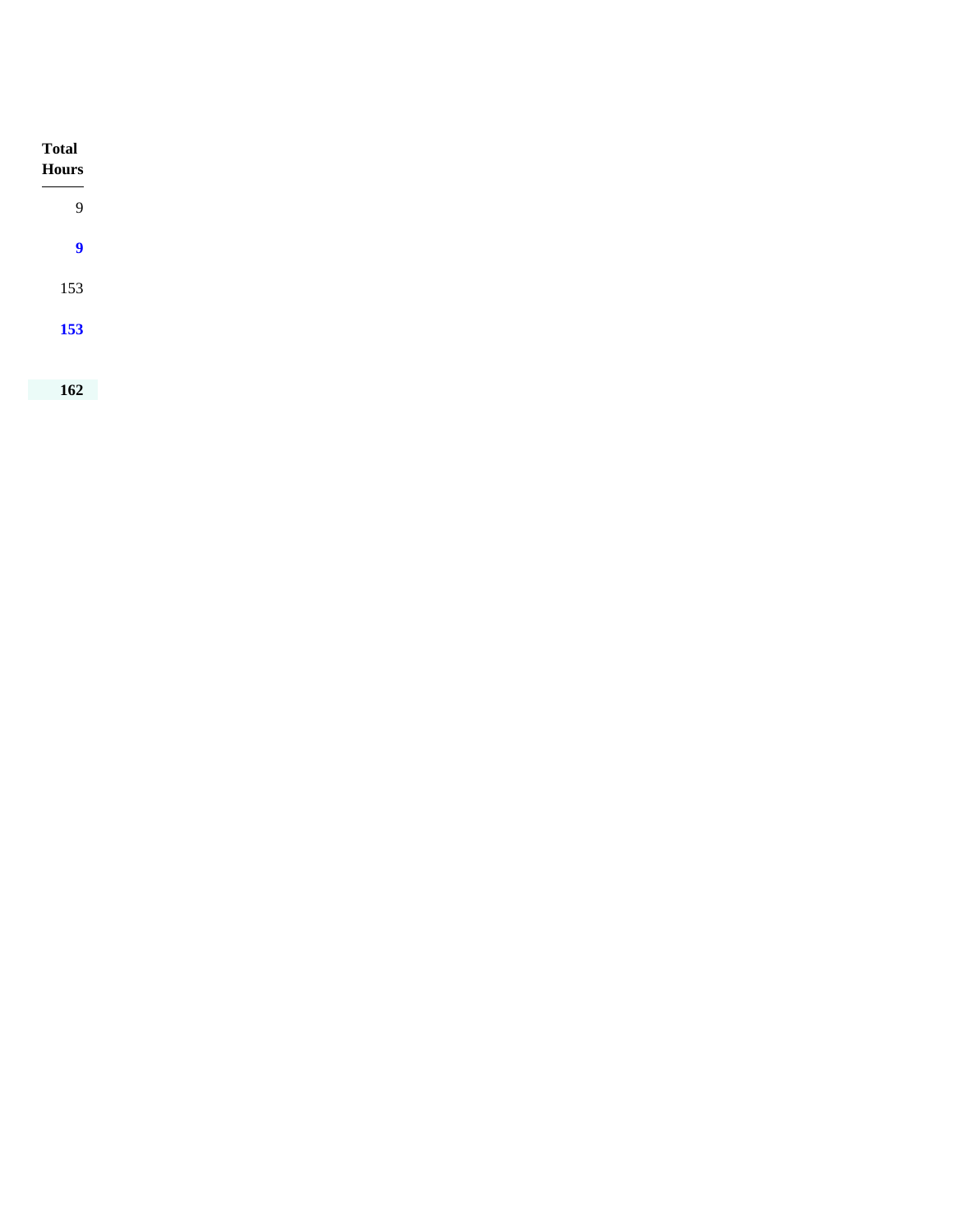# **Enrollment by College and Major Across Classification for Fall 2018**

| <b>College</b> | <b>Major</b>                   | Majr<br>Code | FR               | SO <sub>1</sub>  | <b>JR</b>        | ${\bf SR}$       | GR               | <b>PHD</b>       | <b>Total</b><br><b>Students</b> | <b>Total</b><br><b>Hours</b> |
|----------------|--------------------------------|--------------|------------------|------------------|------------------|------------------|------------------|------------------|---------------------------------|------------------------------|
| AS             | Art                            | <b>ARTA</b>  | 5                | $\overline{c}$   | 5                | 6                | $\mathbf{0}$     | $\boldsymbol{0}$ | 18                              | 223                          |
|                |                                | <b>ARTS</b>  | 24               | 7                | 24               | 27               | $\boldsymbol{0}$ | $\boldsymbol{0}$ | 82                              | 971                          |
|                | <b>Biology</b>                 | <b>BIOL</b>  | 209              | 141              | 173              | 187              | 31               | $\theta$         | 741                             | 9753                         |
|                | Chemistry                      | <b>CHEM</b>  | 11               | 13               | 7                | 22               | $\boldsymbol{0}$ | $\boldsymbol{0}$ | 53                              | 693                          |
|                | Communication                  | <b>CMM</b>   | $\boldsymbol{0}$ | $\mathbf{1}$     | 1                | $\boldsymbol{0}$ | $\boldsymbol{0}$ | $\boldsymbol{0}$ | 2                               | 28                           |
|                |                                | <b>CMMD</b>  | 1                | $\overline{2}$   | 4                | 6                | $\boldsymbol{0}$ | $\boldsymbol{0}$ | 13                              | 159                          |
|                |                                | <b>COMM</b>  | 26               | 25               | 27               | 51               | 13               | $\boldsymbol{0}$ | 142                             | 1697                         |
|                | Composite                      | <b>COMP</b>  | $\boldsymbol{0}$ | $\mathbf{0}$     | $\overline{c}$   | 32               | $\boldsymbol{0}$ | $\boldsymbol{0}$ | 34                              | 324                          |
|                | <b>Counseling Psychology</b>   | <b>COUN</b>  | $\boldsymbol{0}$ | $\mathbf{0}$     | $\boldsymbol{0}$ | $\mathbf{0}$     | 36               | $\boldsymbol{0}$ | 36                              | 330                          |
|                | Criminal Justice               | CJ           | 1                | $\overline{2}$   | 9                | 7                | $\boldsymbol{0}$ | $\boldsymbol{0}$ | 19                              | 249                          |
|                |                                | <b>CRIJ</b>  | 200              | 131              | 184              | 214              | 40               | $\boldsymbol{0}$ | 769                             | 9496                         |
|                |                                | <b>CRJD</b>  | 11               | 5                | 22               | 15               | $\boldsymbol{0}$ | $\boldsymbol{0}$ | 53                              | 654                          |
|                | English                        | <b>ENGD</b>  | 1                | 1                | $\overline{2}$   | 5                | $\theta$         | $\theta$         | 9                               | 124                          |
|                |                                | <b>ENGL</b>  | 19               | 16               | 28               | 30               | 32               | $\boldsymbol{0}$ | 125                             | 1328                         |
|                |                                | <b>ENGS</b>  | $\,8\,$          | 17               | 10               | 10               | $\boldsymbol{0}$ | $\boldsymbol{0}$ | 45                              | 532                          |
|                | <b>Exchange Program</b>        | <b>EXCH</b>  | 11               | $\mathbf{0}$     | $\boldsymbol{0}$ | $\mathbf{0}$     | $\boldsymbol{0}$ | $\boldsymbol{0}$ | 11                              | 145                          |
|                | Guitar                         | <b>MUAG</b>  | 3                | $\overline{c}$   | $\overline{c}$   | $\boldsymbol{0}$ | $\boldsymbol{0}$ | $\boldsymbol{0}$ | 7                               | 89                           |
|                | Hispanic Studies               | <b>HISP</b>  | $\boldsymbol{0}$ | $\boldsymbol{0}$ | $\boldsymbol{0}$ | $\theta$         | $\boldsymbol{0}$ | 3                | 3                               | 9                            |
|                | History                        | <b>HIST</b>  | 11               | 10               | 20               | 21               | $\boldsymbol{0}$ | $\boldsymbol{0}$ | 62                              | 749                          |
|                |                                | <b>HST</b>   | $\sqrt{2}$       | 4                | $\overline{c}$   | $\overline{c}$   | $\boldsymbol{0}$ | $\boldsymbol{0}$ | 10                              | 138                          |
|                |                                | <b>HSTD</b>  | 1                | 1                | 1                | $\mathbf{2}$     | $\boldsymbol{0}$ | $\boldsymbol{0}$ | 5                               | 70                           |
|                |                                | <b>HSTS</b>  | 16               | 7                | 15               | 9                | $\mathbf{0}$     | $\boldsymbol{0}$ | 47                              | 581                          |
|                | History and Political Thought  | <b>HSPT</b>  | $\boldsymbol{0}$ | $\boldsymbol{0}$ | $\boldsymbol{0}$ | $\boldsymbol{0}$ | 31               | $\boldsymbol{0}$ | 31                              | 174                          |
|                | Keyboard                       | <b>MUAK</b>  | $\boldsymbol{0}$ | $\mathbf{1}$     | $\boldsymbol{0}$ | $\mathbf{0}$     | $\boldsymbol{0}$ | $\boldsymbol{0}$ | 1                               | 12                           |
|                | Lang, Lit & Translation        | <b>LLT</b>   | $\boldsymbol{0}$ | $\overline{0}$   | $\boldsymbol{0}$ | $\Omega$         | 14               | $\boldsymbol{0}$ | 14                              | 75                           |
|                | Mathematics                    | <b>MATH</b>  | 14               | 9                | 17               | 30               | 25               | $\boldsymbol{0}$ | 95                              | 1055                         |
|                |                                | <b>MTHS</b>  | 11               | 10               | 20               | 27               | $\boldsymbol{0}$ | $\boldsymbol{0}$ | 68                              | 851                          |
|                | Music                          | <b>MUSD</b>  | $\boldsymbol{0}$ | $\boldsymbol{0}$ | $\boldsymbol{0}$ | 3                | $\boldsymbol{0}$ | $\boldsymbol{0}$ | 3                               | 42                           |
|                | Music All Level Certification  | <b>MUSA</b>  | 1                | 3                | $\mathbf{1}$     | 14               | $\boldsymbol{0}$ | $\boldsymbol{0}$ | 19                              | 247                          |
|                | Music Performance              | <b>MUSI</b>  | 1                | $\overline{2}$   | 3                | 16               | $\mathbf{0}$     | $\boldsymbol{0}$ | 22                              | 271                          |
|                | <b>Online Criminal Justice</b> | <b>OCRJ</b>  | $\boldsymbol{0}$ | $\boldsymbol{0}$ | $\boldsymbol{0}$ | $\theta$         | 19               | $\theta$         | 19                              | 120                          |
|                | <b>Political Science</b>       | <b>PSCD</b>  |                  | 3                |                  | 3                | $\mathbf{0}$     | $\theta$         | 8                               | 112                          |
|                |                                | <b>PSCI</b>  | 26               | $22\,$           | $27\,$           | 32               | $\boldsymbol{0}$ | $\boldsymbol{0}$ | 107                             | 1391                         |
|                | Pre-Engineering                | <b>PENG</b>  | 69               | 43               | 11               | $\sqrt{2}$       | $\theta$         | $\boldsymbol{0}$ | 125                             | 1685                         |
|                | Psychology                     | <b>PSYC</b>  | 98               | 96               | 178              | 203              | $40\,$           | $\boldsymbol{0}$ | 615                             | 7442                         |
|                |                                | <b>PSYD</b>  | 4                | 6                | 6                | 19               | $\boldsymbol{0}$ | $\boldsymbol{0}$ | 35                              | 442                          |
|                | Public Administration          | <b>PADM</b>  | $\boldsymbol{0}$ | $\mathbf{0}$     | 0                | $\mathbf{0}$     | 64               | $\boldsymbol{0}$ | 64                              | 442                          |
|                | Science                        | SCI          | 4                | 6                | 8                | 4                | $\mathbf{0}$     | $\boldsymbol{0}$ | 22                              | 266                          |
|                | Sociology                      | <b>SOCD</b>  | 1                | 0                | 4                | 5                | $\boldsymbol{0}$ | $\boldsymbol{0}$ | 10                              | 117                          |
|                |                                | <b>SOCI</b>  | 10               | 8                | 14               | 28               | $23\,$           | $\boldsymbol{0}$ | 83                              | 875                          |
|                | Spanish                        | <b>SPAN</b>  | 1                | 4                | 7                | 10               | $\boldsymbol{0}$ | $\boldsymbol{0}$ | $22\,$                          | 258                          |
|                |                                | <b>SPN</b>   | 1                | 0                | 0                | $\boldsymbol{0}$ | $\boldsymbol{0}$ | $\boldsymbol{0}$ | $\mathbf{1}$                    | 13                           |
|                |                                | <b>SPNA</b>  | 7                | 5                | 4                | 2                | $\boldsymbol{0}$ | $\boldsymbol{0}$ | 18                              | 216                          |
|                |                                | <b>SPND</b>  | $\boldsymbol{0}$ | $\mathbf{0}$     | $\boldsymbol{0}$ | 1                | $\boldsymbol{0}$ | $\theta$         | 1                               | 9                            |
|                | <b>Systems Engineering</b>     | <b>SENG</b>  | 55               | 41               | 58               | 70               | 0                | $\boldsymbol{0}$ | 224                             | 3049                         |
|                | Undeclared                     | <b>UND</b>   | $\mathfrak s$    | 3                | $\boldsymbol{0}$ | $\sqrt{6}$       | 3                | $\boldsymbol{0}$ | 17                              | 116                          |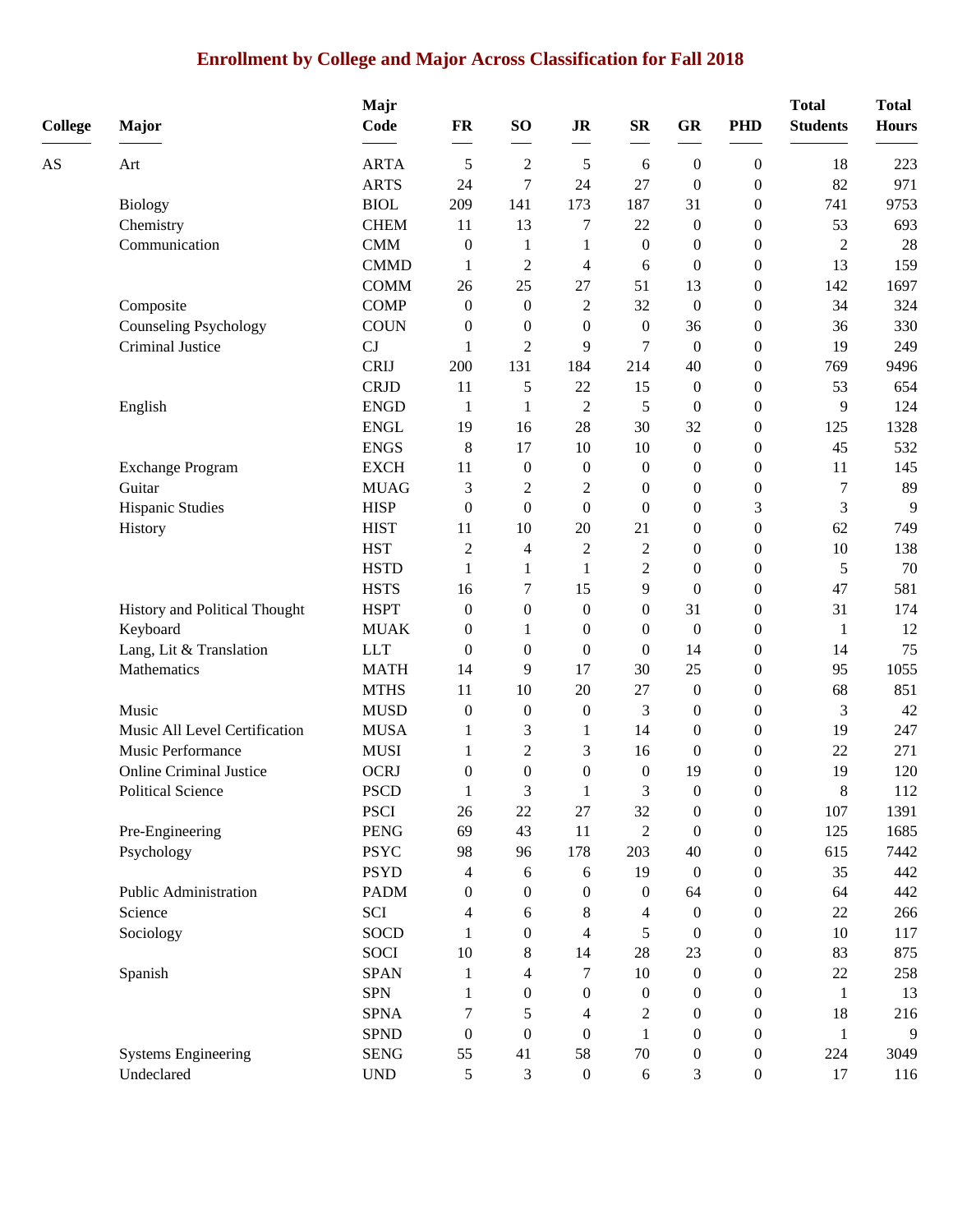# **Enrollment by College and Major Across Classification for Fall 2018**

|                 |                                       | Majr        |                  |                  |                  |                  |                  |                  | <b>Total</b>    | <b>Total</b> |
|-----------------|---------------------------------------|-------------|------------------|------------------|------------------|------------------|------------------|------------------|-----------------|--------------|
| <b>College</b>  | Major                                 | Code        | FR               | <b>SO</b>        | <b>JR</b>        | $S_{\mathbf{R}}$ | <b>GR</b>        | <b>PHD</b>       | <b>Students</b> | <b>Hours</b> |
| AS              | Undeclared-Dual Credit                | <b>UNDD</b> | 115              | 95               | $\boldsymbol{0}$ | $\boldsymbol{0}$ | $\boldsymbol{0}$ | $\theta$         | 210             | 1901         |
|                 | Violin, Viola, Cello, Bass            | <b>MUAS</b> | 6                | 1                | $\mathbf{0}$     | 0                | $\mathbf{0}$     | $\overline{0}$   | 7               | 104          |
|                 |                                       | <b>MUSS</b> | $\mathbf{0}$     | $\boldsymbol{0}$ | 1                | 0                | 0                | $\overline{0}$   | 1               | 10           |
|                 | Vocal                                 | <b>MUAV</b> | 2                | 1                | $\boldsymbol{0}$ | 1                | 0                | $\boldsymbol{0}$ | 4               | 46           |
|                 |                                       | <b>MUSV</b> | $\mathbf{0}$     | 1                | $\boldsymbol{0}$ | $\overline{0}$   | $\overline{0}$   | $\theta$         | 1               | 5            |
|                 | Woodwinds, Brass, Percussion          | <b>MUAW</b> | 13               | 2                | 7                | $\overline{0}$   | 0                | $\theta$         | 22              | 324          |
|                 |                                       | <b>MUSW</b> | 3                | $\mathbf{1}$     | $\boldsymbol{0}$ | 1                | $\mathbf{0}$     | $\theta$         | 5               | 54           |
| <b>Total AS</b> |                                       |             | 1008             | 750              | 905              | 1123             | 371              | $\mathbf{3}$     | 4160            | 50066        |
| <b>BA</b>       | Accounting                            | <b>ACC</b>  | 61               | 36               | 74               | 107              | 41               | $\boldsymbol{0}$ | 319             | 3672         |
|                 | <b>Business Administration</b>        | <b>BA</b>   | 175              | 133              | 235              | 218              | 174              | $\theta$         | 935             | 10566        |
|                 | <b>Exchange Program</b>               | <b>EXCH</b> | 8                | $\theta$         | $\boldsymbol{0}$ | $\mathbf{0}$     | 1                | $\theta$         | 9               | 120          |
|                 | <b>Information Science</b>            | <b>INFS</b> | $\mathbf{0}$     | $\theta$         | $\mathbf{0}$     | 0                | 25               | $\theta$         | 25              | 165          |
|                 | <b>International Business Admin</b>   | <b>IBA</b>  | $\mathbf{0}$     | $\Omega$         | $\mathbf{0}$     | $\Omega$         | $\mathbf{0}$     | 19               | 19              | 153          |
|                 | <b>Management Information Systems</b> | <b>MIS</b>  | $\mathbf{0}$     | 2                | 2                | 10               | $\boldsymbol{0}$ | $\boldsymbol{0}$ | 14              | 168          |
|                 | Mgt Info Sys & Data Analytics         | <b>MISD</b> | 12               | 10               | 16               | 21               | $\mathbf{0}$     | $\boldsymbol{0}$ | 59              | 738          |
|                 | <b>Online Business Administration</b> | <b>OBA</b>  | $\mathbf{0}$     | $\mathbf{0}$     | $\boldsymbol{0}$ | $\mathbf{0}$     | 26               | $\theta$         | 26              | 126          |
|                 | Undeclared                            | <b>UND</b>  | 2                | $\mathbf{0}$     | 1                | 1                | 4                | $\overline{0}$   | 8               | 53           |
| <b>Total BA</b> |                                       |             | 258              | 181              | 328              | 357              | 271              | 19               | 1414            | 15761        |
| ED              | Administration                        | <b>ADM</b>  | $\boldsymbol{0}$ | $\boldsymbol{0}$ | $\boldsymbol{0}$ | 0                | 17               | $\boldsymbol{0}$ | 17              | 84           |
|                 | <b>Bilingual Education</b>            | <b>BIL</b>  | $\theta$         | $\mathbf{0}$     | $\mathbf{0}$     | $\mathbf{0}$     | 11               | $\theta$         | 11              | 72           |
|                 | <b>Communication Disorders</b>        | <b>COMD</b> | 5                | 17               | 26               | 37               | $\overline{0}$   | $\theta$         | 85              | 989          |
|                 | Curriculum and Instruction            | <b>EDCI</b> | $\mathbf{0}$     | $\mathbf{0}$     | $\boldsymbol{0}$ | $\mathbf{0}$     | 52               | $\theta$         | 52              | 365          |
|                 | Education                             | ED          | $\Omega$         | $\mathbf{0}$     | $\mathbf{0}$     | 0                | 12               | $\theta$         | 12              | 63           |
|                 | <b>Educational Administration</b>     | <b>EDAM</b> | 0                | $\theta$         | $\boldsymbol{0}$ | $\overline{0}$   | 34               | $\boldsymbol{0}$ | 34              | 228          |
|                 | <b>Educational Diagnostics</b>        | <b>EDD</b>  | $\boldsymbol{0}$ | $\mathbf{0}$     | $\boldsymbol{0}$ | 0                | 2                | $\theta$         | $\overline{2}$  | 6            |
|                 | Elem Ed-Bilingual Emphasis            | <b>ELBE</b> | 30               | 45               | 92               | 84               | $\mathbf{0}$     | $\theta$         | 251             | 3145         |
|                 | Elem Ed-ESL Emphasis                  | <b>EESL</b> | 3                | $\mathbf{2}$     | 10               | 15               | 0                | $\theta$         | 30              | 349          |
|                 | Elem Ed-Early Lrning Emphasis         | <b>ELEL</b> | 22               | 7                | 12               | 3                | $\overline{0}$   | $\boldsymbol{0}$ | 44              | 556          |
|                 | Elem Ed-Spec Ed Emphasis              | <b>ELSE</b> | 3                | $\boldsymbol{0}$ | $\mathbf{1}$     | $\boldsymbol{0}$ | $\boldsymbol{0}$ | $\boldsymbol{0}$ | 4               | 53           |
|                 | Kinesiology                           | <b>KINA</b> | 18               | 17               | 36               | 29               | $\boldsymbol{0}$ | $\boldsymbol{0}$ | 100             | 1181         |
|                 |                                       | <b>KINE</b> | 11               | 34               | 49               | 62               | $\boldsymbol{0}$ | $\boldsymbol{0}$ | 156             | 1959         |
|                 | Online Curriculum & Inst              | <b>OECI</b> | $\mathbf{0}$     | $\theta$         | $\boldsymbol{0}$ | $\theta$         | 25               | 0                | 25              | 180          |
|                 | <b>Online Educational Admin</b>       | <b>OEDA</b> | $\theta$         | $\mathbf{0}$     | $\theta$         | 0                | 9                | $\theta$         | 9               | 69           |
|                 | School Counselor                      | <b>SCHC</b> | $\theta$         | $\theta$         | $\theta$         | $\Omega$         | 78               | $\theta$         | 78              | 477          |
|                 | Special Ed-EC6 & All Lvl Cert         | <b>SPEC</b> | 11               | 7                | 21               | 36               | $\boldsymbol{0}$ | $\theta$         | 75              | 899          |
|                 | <b>Special Education</b>              | <b>GSED</b> | $\boldsymbol{0}$ | $\boldsymbol{0}$ | $\boldsymbol{0}$ | $\boldsymbol{0}$ | 41               | $\boldsymbol{0}$ | 41              | 267          |
| <b>Total ED</b> |                                       |             | <b>103</b>       | 129              | 247              | 266              | 281              | $\mathbf 0$      | 1026            | 10942        |
| NH              | <b>Communication Disorders</b>        | <b>COMD</b> | 7                | 5                | 5                | 0                | $\boldsymbol{0}$ | $\boldsymbol{0}$ | 17              | 193          |
|                 | Kinesiology                           | <b>KINE</b> | 20               | 11               | $8\phantom{1}$   | 2                | $\bf{0}$         | $\boldsymbol{0}$ | 41              | 532          |
|                 | <b>Nurse Practitioner</b>             | <b>NUPR</b> | $\boldsymbol{0}$ | $\boldsymbol{0}$ | $\boldsymbol{0}$ | $\boldsymbol{0}$ | 24               | $\boldsymbol{0}$ | 24              | 116          |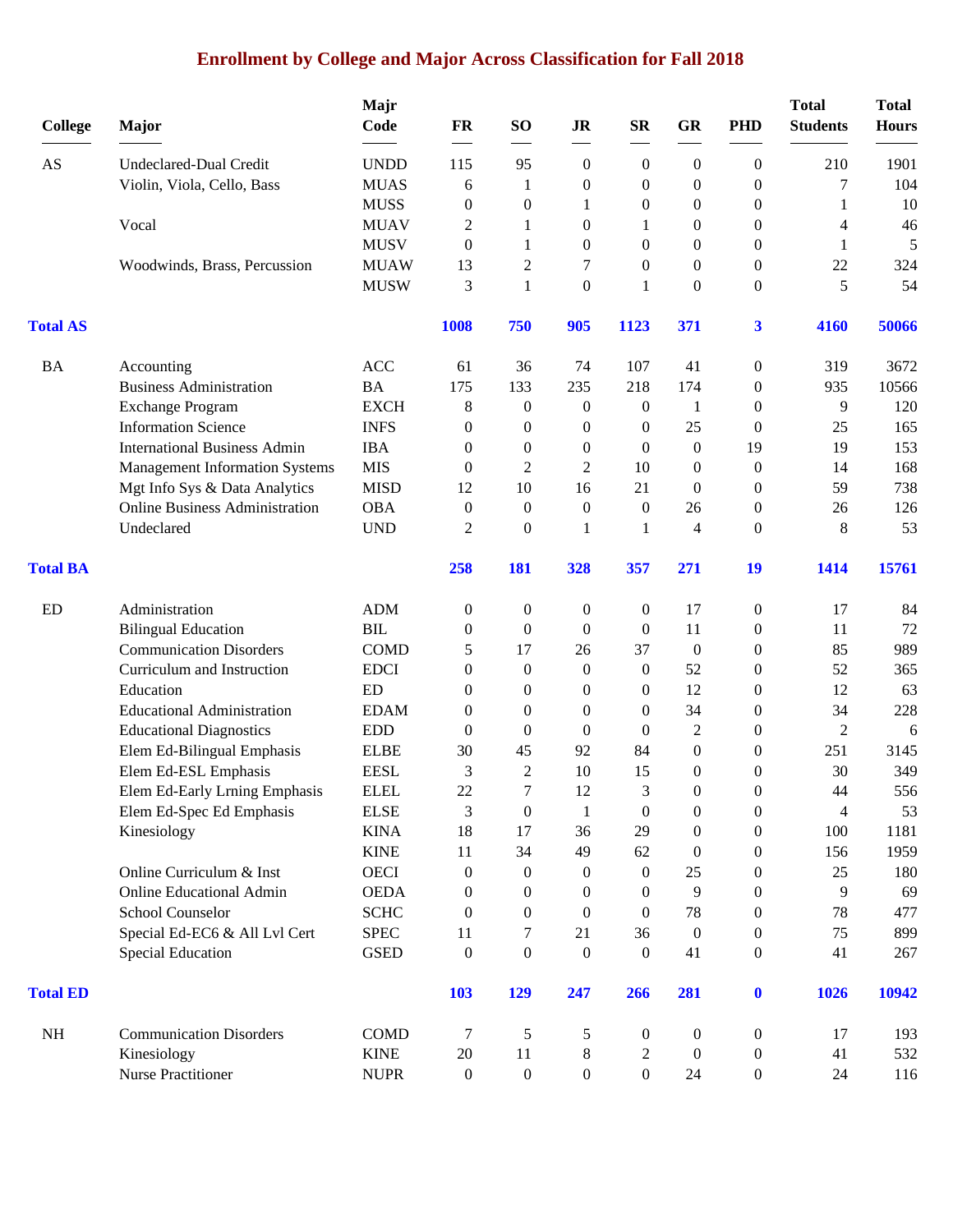# **Enrollment by College and Major Across Classification for Fall 2018**

| <b>College</b>  | Major                                | Majr<br>Code | <b>FR</b>        | SO <sub>1</sub>  | JR               | <b>SR</b>        | <b>GR</b>        | <b>PHD</b>       | <b>Total</b><br><b>Students</b> | <b>Total</b><br><b>Hours</b> |
|-----------------|--------------------------------------|--------------|------------------|------------------|------------------|------------------|------------------|------------------|---------------------------------|------------------------------|
| <b>NH</b>       | Nursing                              | <b>NURN</b>  | 1                | $\mathbf{0}$     | $\boldsymbol{0}$ | $\theta$         | $\boldsymbol{0}$ | $\boldsymbol{0}$ |                                 | 14                           |
|                 |                                      | <b>NURS</b>  | 1                | 2                | 58               | 102              | $\mathbf{0}$     | $\theta$         | 163                             | 2290                         |
|                 | Nursing Administration               | <b>NADM</b>  | $\mathbf{0}$     | $\boldsymbol{0}$ | $\boldsymbol{0}$ | $\theta$         | 6                | $\mathbf{0}$     | 6                               | 30                           |
|                 | <b>Online Nursing</b>                | <b>OBSN</b>  | $\mathbf{0}$     | $\overline{0}$   | 2                | 4                | $\boldsymbol{0}$ | $\mathbf{0}$     | 6                               | 39                           |
|                 | <b>Online Nursing Administration</b> | <b>ONAD</b>  | $\Omega$         | $\overline{0}$   | $\mathbf{0}$     | $\Omega$         | 2                | $\mathbf{0}$     | $\overline{2}$                  | 12                           |
|                 | Pre-Nursing                          | <b>NURP</b>  | 232              | 157              | 129              | 41               | $\Omega$         | $\Omega$         | 559                             | 6674                         |
|                 | Undeclared                           | <b>UND</b>   | $\boldsymbol{0}$ | $\boldsymbol{0}$ | $\boldsymbol{0}$ | 1                | $\boldsymbol{0}$ | $\boldsymbol{0}$ |                                 | 4                            |
| <b>Total NH</b> |                                      |              | 261              | 175              | 202              | 150              | 32               | $\boldsymbol{0}$ | 820                             | 9904                         |
| $\rm UC$        | Ethical Leader. in Pol. & Law        | <b>MDEP</b>  |                  |                  | $\boldsymbol{0}$ | $\mathbf{0}$     | $\boldsymbol{0}$ | $\overline{0}$   | 2                               | 20                           |
|                 | <b>Health Administration</b>         | <b>MDHA</b>  | 4                | 3                | 4                | $\Omega$         | $\boldsymbol{0}$ | $\theta$         | 11                              | 140                          |
|                 | Human Resource Development           | <b>MDHR</b>  | $\Omega$         | $\theta$         | 1                | $\Omega$         | $\overline{0}$   | $\Omega$         | 1                               | 12                           |
|                 | Multdisc. Studies-Art&Business       | <b>MDAB</b>  | 5                |                  | $\theta$         | $\theta$         | $\mathbf{0}$     | $\mathbf{0}$     | 6                               | 79                           |
|                 | Multidisc. Studies-PreLaw            | <b>MDSP</b>  | 5                |                  | 1                | 2                | $\boldsymbol{0}$ | $\boldsymbol{0}$ | 9                               | 112                          |
|                 | Multidisciplinary Studies            | <b>MDS</b>   | 2                | 3                | 28               | 78               | $\overline{0}$   | $\overline{0}$   | 111                             | 1223                         |
|                 | Org. Psych. & Business               | <b>MDOB</b>  |                  | $\theta$         | $\mathbf{0}$     | $\Omega$         | $\mathbf{0}$     | $\theta$         | 1                               | 15                           |
|                 | Undeclared                           | <b>UND</b>   | 65               | 5                | $\overline{0}$   | $\overline{c}$   | $\boldsymbol{0}$ | $\theta$         | 72                              | 940                          |
|                 | Undeclared-Dual Credit               | <b>UNDD</b>  | 294              | 48               | $\boldsymbol{0}$ | $\boldsymbol{0}$ | $\boldsymbol{0}$ | $\mathbf{0}$     | 342                             | 2087                         |
| <b>Total UC</b> |                                      |              | 377              | 62               | 34               | 82               | $\mathbf 0$      | $\mathbf 0$      | 555                             | 4628                         |
| Total           |                                      |              | 2007             | 1297             | 1716             | 1978             | 955              | 22               | 7975                            | 91301                        |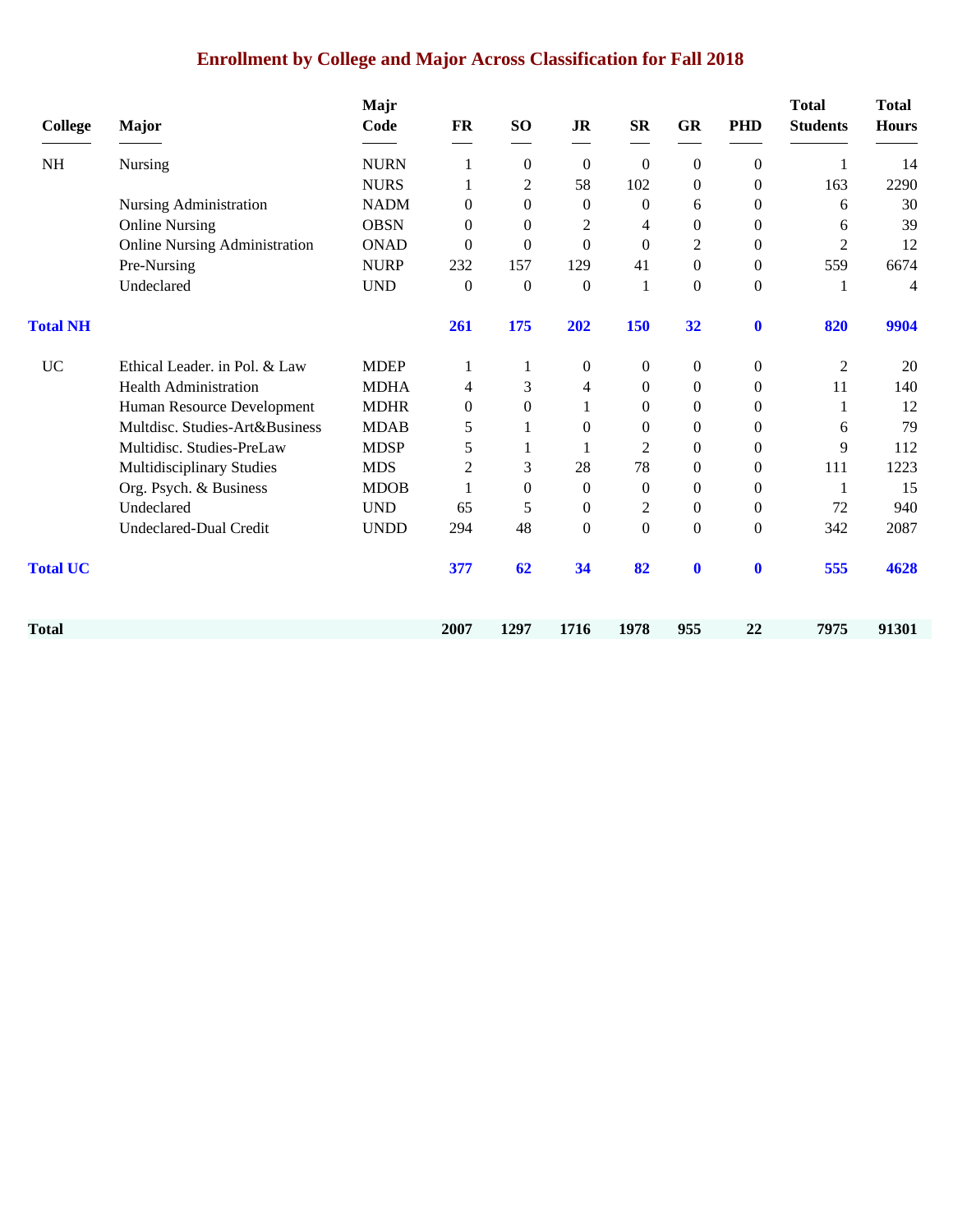# **Semester Credit Hours by Student College and Major Across Load and Sex for Fall 2018**

| <b>College</b>  | <b>Major</b>                          | PT<br>Women      | <b>FT</b><br>Women | Women            | PT<br>Men        | <b>FT</b><br>Men | Men              | <b>Total</b><br><b>Hours</b> |
|-----------------|---------------------------------------|------------------|--------------------|------------------|------------------|------------------|------------------|------------------------------|
|                 |                                       |                  |                    |                  |                  |                  |                  |                              |
| AS              | Art                                   | 115              | 641                | 756              | 47               | 391              | 438              | 1194                         |
|                 | Biology                               | 491              | 5983               | 6474             | 287              | 2992             | 3279             | 9753                         |
|                 | Chemistry                             | 37               | 279                | 316              | 29               | 348              | 377              | 693                          |
|                 | Communication                         | 180              | 1040               | 1220             | 82               | 582              | 664              | 1884                         |
|                 | Composite                             | 73               | 107                | 180              | 58               | 86               | 144              | 324                          |
|                 | <b>Counseling Psychology</b>          | 6                | 282                | 288              | 6                | 36               | 42               | 330                          |
|                 | Criminal Justice                      | 587              | 4952               | 5539             | 487              | 4373             | 4860             | 10399                        |
|                 | English                               | 319              | 1162               | 1481             | 94               | 409              | 503              | 1984                         |
|                 | Exchange Program                      | $\boldsymbol{0}$ | 106                | 106              | $\boldsymbol{0}$ | 39               | 39               | 145                          |
|                 | Guitar                                | 6                | 17                 | 23               | 9                | 57               | 66               | 89                           |
|                 | Hispanic Studies                      | 9                | $\boldsymbol{0}$   | 9                | $\boldsymbol{0}$ | $\boldsymbol{0}$ | $\boldsymbol{0}$ | 9                            |
|                 | History                               | 90               | 585                | 675              | 97               | 766              | 863              | 1538                         |
|                 | History and Political Thought         | 60               | 12                 | 72               | 66               | 36               | 102              | 174                          |
|                 | Keyboard                              | $\boldsymbol{0}$ | $\boldsymbol{0}$   | $\boldsymbol{0}$ | $\boldsymbol{0}$ | 12               | 12               | 12                           |
|                 | Lang, Lit & Translation               | 60               | 9                  | 69               | 6                | $\boldsymbol{0}$ | 6                | 75                           |
|                 | Mathematics                           | 137              | 931                | 1068             | 133              | 705              | 838              | 1906                         |
|                 | Music                                 | 9                | 33                 | 42               | $\boldsymbol{0}$ | $\boldsymbol{0}$ | $\boldsymbol{0}$ | 42                           |
|                 | Music All Level Certification         | 10               | 43                 | 53               | 36               | 158              | 194              | 247                          |
|                 | Music Performance                     | 23               | 60                 | 83               | 26               | 162              | 188              | 271                          |
|                 | <b>Online Criminal Justice</b>        | 39               | 45                 | 84               | 27               | 9                | 36               | 120                          |
|                 | <b>Political Science</b>              | 40               | 711                | 751              | 40               | 712              | 752              | 1503                         |
|                 | Pre-Engineering                       | 10               | 342                | 352              | 53               | 1280             | 1333             | 1685                         |
|                 | Psychology                            | 945              | 5256               | 6201             | 263              | 1420             | 1683             | 7884                         |
|                 | Public Administration                 | 157              | 126                | 283              | 102              | 57               | 159              | 442                          |
|                 | Science                               | 9                | 130                | 139              | 18               | 109              | 127              | 266                          |
|                 | Sociology                             | 193              | 608                | 801              | 51               | 140              | 191              | 992                          |
|                 | Spanish                               | 46               | 285                | 331              | 64               | 101              | 165              | 496                          |
|                 | <b>Systems Engineering</b>            | 70               | 502                | 572              | 148              | 2329             | 2477             | 3049                         |
|                 | Undeclared                            | 31               | 13                 | 44               | 33               | 39               | 72               | 116                          |
|                 | Undeclared-Dual Credit                | 962              | 125                | 1087             | 743              | 71               | 814              | 1901                         |
|                 | Violin, Viola, Cello, Bass            | $\boldsymbol{0}$ | 46                 | 46               | $10\,$           | 58               | 68               | 114                          |
|                 | Vocal                                 | 11               | 13                 | $24\,$           | 11               | $16\,$           | 27               | 51                           |
|                 | Woodwinds, Brass, Percussion          | 6                | 92                 | 98               | 28               | 252              | 280              | 378                          |
| <b>Total AS</b> |                                       | 4731             | 24536              | 29267            | 3054             | 17745            | 20799            | 50066                        |
| BA              | Accounting                            | 324              | 1462               | 1786             | 190              | 1696             | 1886             | 3672                         |
|                 | <b>Business Administration</b>        | 818              | 3994               | 4812             | 938              | 4816             | 5754             | 10566                        |
|                 | <b>Exchange Program</b>               | $\boldsymbol{0}$ | 51                 | 51               | 0                | 69               | 69               | 120                          |
|                 | <b>Information Science</b>            | 21               | 57                 | 78               | 48               | 39               | 87               | 165                          |
|                 | <b>International Business Admin</b>   | 6                | 21                 | 27               | 12               | 114              | 126              | 153                          |
|                 | <b>Management Information Systems</b> | 0                | 24                 | 24               | 31               | 113              | 144              | 168                          |
|                 | Mgt Info Sys & Data Analytics         | 3                | 66                 | 69               | 85               | 584              | 669              | 738                          |
|                 | <b>Online Business Administration</b> | 37               | 9                  | 46               | 80               | $\boldsymbol{0}$ | 80               | 126                          |
|                 | Undeclared                            | 6                | $\boldsymbol{0}$   | 6                | 31               | 16               | 47               | 53                           |
| <b>Total BA</b> |                                       | 1215             | 5684               | 6899             | 1415             | 7447             | 8862             | 15761                        |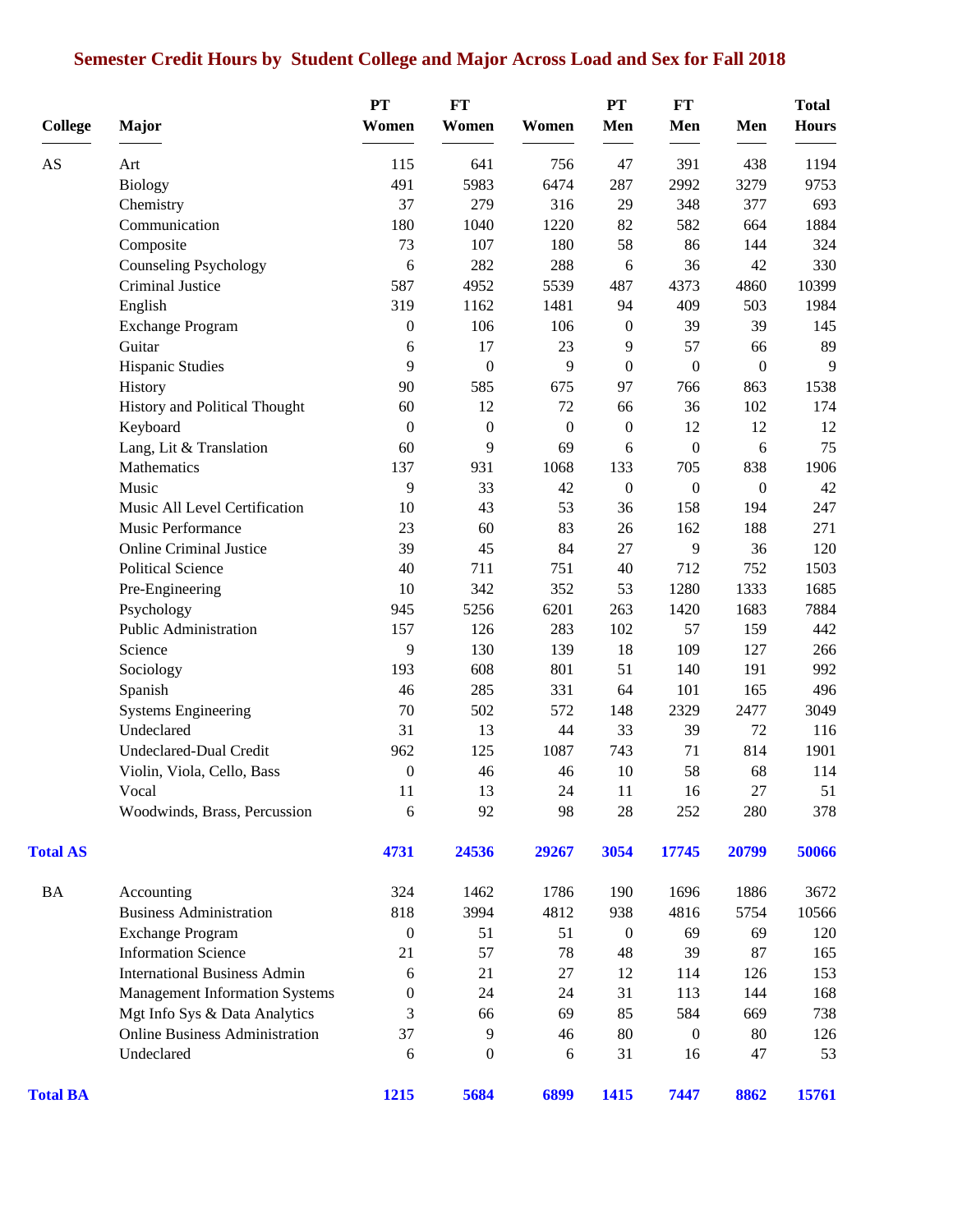# **Semester Credit Hours by Student College and Major Across Load and Sex for Fall 2018**

| <b>College</b>  | <b>Major</b>                         | <b>PT</b><br>Women | <b>FT</b><br>Women | Women            | PT<br>Men        | FT<br>Men                          | Men              | <b>Total</b><br><b>Hours</b> |
|-----------------|--------------------------------------|--------------------|--------------------|------------------|------------------|------------------------------------|------------------|------------------------------|
| <b>ED</b>       | Administration                       | 57                 |                    | 66               | 18               |                                    | 18               |                              |
|                 | <b>Bilingual Education</b>           | 39                 | 9<br>27            | 66               | 6                | $\boldsymbol{0}$<br>$\overline{0}$ | 6                | 84<br>72                     |
|                 | <b>Communication Disorders</b>       | 222                | 699                | 921              | 27               | 41                                 | 68               | 989                          |
|                 | Curriculum and Instruction           | 156                | 144                | 300              | 38               | 27                                 | 65               | 365                          |
|                 | Education                            | 54                 | 9                  | 63               | $\boldsymbol{0}$ | $\boldsymbol{0}$                   | $\mathbf{0}$     | 63                           |
|                 | <b>Educational Administration</b>    | 120                | 66                 | 186              | 30               | 12                                 | 42               | 228                          |
|                 | <b>Educational Diagnostics</b>       | 3                  | $\boldsymbol{0}$   | 3                | 3                | $\boldsymbol{0}$                   | 3                | 6                            |
|                 | Elem Ed-Bilingual Emphasis           | 680                | 2351               | 3031             | 27               | 87                                 | 114              | 3145                         |
|                 | Elem Ed-ESL Emphasis                 | 41                 | 269                | 310              | $\boldsymbol{0}$ | 39                                 | 39               | 349                          |
|                 | Elem Ed-Early Lrning Emphasis        | 57                 | 464                | 521              | 19               | 16                                 | 35               | 556                          |
|                 | Elem Ed-Spec Ed Emphasis             | 10                 | 29                 | 39               | $\boldsymbol{0}$ | 14                                 | 14               | 53                           |
|                 | Kinesiology                          | 205                | 1352               | 1557             | 229              | 1354                               | 1583             | 3140                         |
|                 | Online Curriculum & Inst             | 96                 | 60                 | 156              | 15               | 9                                  | 24               | 180                          |
|                 | <b>Online Educational Admin</b>      | 24                 | 24                 | 48               | 12               | 9                                  | 21               | 69                           |
|                 | School Counselor                     | 345                | 108                | 453              | 24               | $\theta$                           | 24               | 477                          |
|                 | Special Ed-EC6 & All Lvl Cert        | 197                | 664                | 861              | 11               | 27                                 | 38               | 899                          |
|                 | <b>Special Education</b>             | 165                | 99                 | 264              | 3                | $\overline{0}$                     | 3                | 267                          |
| <b>Total ED</b> |                                      | 2471               | 6374               | 8845             | 462              | 1635                               | 2097             | 10942                        |
| NH              | <b>Communication Disorders</b>       | 30                 | 163                | 193              | $\boldsymbol{0}$ | $\boldsymbol{0}$                   | $\mathbf{0}$     | 193                          |
|                 | Kinesiology                          | 21                 | 309                | 330              | 16               | 186                                | 202              | 532                          |
|                 | Nurse Practitioner                   | 78                 | $\mathbf{0}$       | 78               | 38               | $\overline{0}$                     | 38               | 116                          |
|                 | Nursing                              | 94                 | 1768               | 1862             | 11               | 431                                | 442              | 2304                         |
|                 | Nursing Administration               | 24                 | $\boldsymbol{0}$   | 24               | 6                | $\mathbf{0}$                       | 6                | 30                           |
|                 | <b>Online Nursing</b>                | 12                 | 12                 | 24               | 15               | $\boldsymbol{0}$                   | 15               | 39                           |
|                 | <b>Online Nursing Administration</b> | 12                 | $\boldsymbol{0}$   | 12               | $\boldsymbol{0}$ | $\mathbf{0}$                       | $\mathbf{0}$     | 12                           |
|                 | Pre-Nursing                          | 805                | 4216               | 5021             | 206              | 1447                               | 1653             | 6674                         |
|                 | Undeclared                           | $\overline{4}$     | $\boldsymbol{0}$   | $\overline{4}$   | $\boldsymbol{0}$ | $\overline{0}$                     | $\overline{0}$   | $\overline{4}$               |
| <b>Total NH</b> |                                      | 1080               | 6468               | 7548             | 292              | 2064                               | 2356             | 9904                         |
| <b>UC</b>       | Ethical Leader. in Pol. & Law        | 7                  | 13                 | 20               | $\boldsymbol{0}$ | $\boldsymbol{0}$                   | $\boldsymbol{0}$ | 20                           |
|                 | <b>Health Administration</b>         | $\boldsymbol{0}$   | 86                 | 86               | 3                | 51                                 | 54               | 140                          |
|                 | Human Resource Development           | $\mathbf{0}$       | $\boldsymbol{0}$   | $\boldsymbol{0}$ | $\boldsymbol{0}$ | 12                                 | 12               | 12                           |
|                 | Multdisc. Studies-Art&Business       | $\boldsymbol{0}$   | 66                 | 66               | $\boldsymbol{0}$ | 13                                 | 13               | 79                           |
|                 | Multidisc. Studies-PreLaw            | 6                  | 77                 | 83               | $\boldsymbol{0}$ | 29                                 | 29               | 112                          |
|                 | Multidisciplinary Studies            | 275                | 633                | 908              | 30               | 285                                | 315              | 1223                         |
|                 | Org. Psych. & Business               | $\boldsymbol{0}$   | $\boldsymbol{0}$   | $\boldsymbol{0}$ | $\boldsymbol{0}$ | 15                                 | 15               | 15                           |
|                 | Undeclared                           | 28                 | 400                | 428              | 41               | 471                                | 512              | 940                          |
|                 | <b>Undeclared-Dual Credit</b>        | 339                | 908                | 1247             | 315              | 525                                | 840              | 2087                         |
| <b>Total UC</b> |                                      | 655                | 2183               | 2838             | 389              | 1401                               | 1790             | 4628                         |
| Total           |                                      | 10152              | 45245              | 55397            | 5612             | 30292                              | 35904            | 91301                        |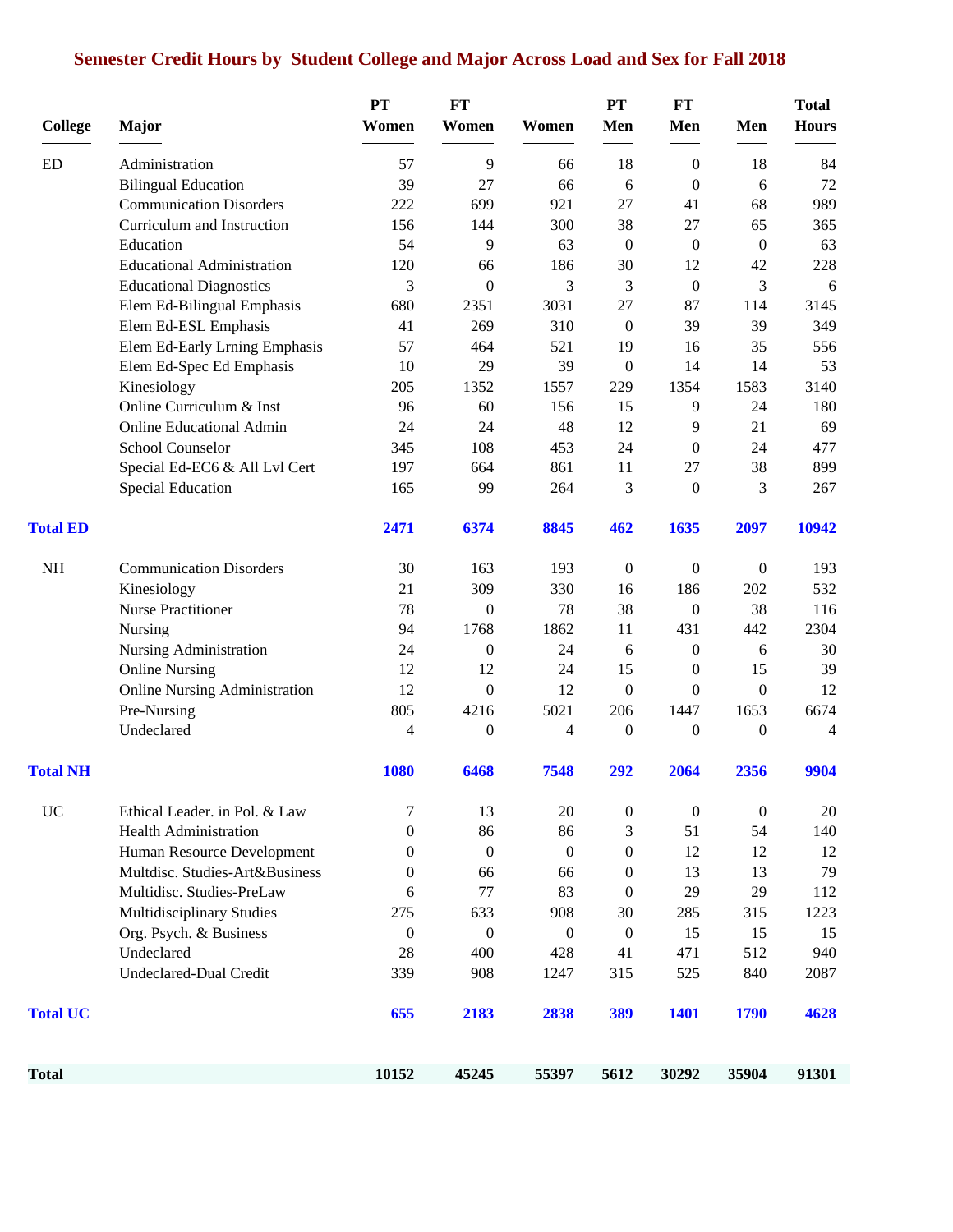# **Semester Credit Hours by Student College and Major Across Level for Fall 2018**

| <b>College</b>  | Major                                 | <b>FR</b>        | SO <sub>1</sub>  | <b>JR</b>        | $S_{\mathbf{R}}$ | <b>UG</b>        | GR               | <b>PHD</b>       | <b>Total</b><br><b>Hours</b> |
|-----------------|---------------------------------------|------------------|------------------|------------------|------------------|------------------|------------------|------------------|------------------------------|
| AS              | Art                                   | 364              | 117              | 332              | 381              | 1194             | $\boldsymbol{0}$ | $\boldsymbol{0}$ | 1194                         |
|                 | <b>Biology</b>                        | 2858             | 1915             | 2328             | 2455             | 9556             | 197              | $\boldsymbol{0}$ | 9753                         |
|                 | Chemistry                             | 153              | 178              | 95               | 267              | 693              | $\boldsymbol{0}$ | $\Omega$         | 693                          |
|                 | Communication                         | 364              | 342              | 414              | 686              | 1806             | 78               | $\overline{0}$   | 1884                         |
|                 | Composite                             | $\boldsymbol{0}$ | $\boldsymbol{0}$ | 19               | 305              | 324              | $\boldsymbol{0}$ | $\theta$         | 324                          |
|                 | <b>Counseling Psychology</b>          | $\boldsymbol{0}$ | $\theta$         | $\overline{0}$   | $\boldsymbol{0}$ | $\boldsymbol{0}$ | 330              | $\overline{0}$   | 330                          |
|                 | Criminal Justice                      | 2808             | 1743             | 2696             | 2903             | 10150            | 249              | $\boldsymbol{0}$ | 10399                        |
|                 | English                               | 361              | 404              | 499              | 561              | 1825             | 159              | $\overline{0}$   | 1984                         |
|                 | <b>Exchange Program</b>               | 145              | $\boldsymbol{0}$ | $\boldsymbol{0}$ | $\boldsymbol{0}$ | 145              | $\boldsymbol{0}$ | $\overline{0}$   | 145                          |
|                 | Guitar                                | 32               | 31               | 26               | $\boldsymbol{0}$ | 89               | $\boldsymbol{0}$ | $\boldsymbol{0}$ | 89                           |
|                 | <b>Hispanic Studies</b>               | $\boldsymbol{0}$ | $\boldsymbol{0}$ | $\boldsymbol{0}$ | $\mathbf{0}$     | $\mathbf{0}$     | $\boldsymbol{0}$ | 9                | 9                            |
|                 | History                               | 406              | 276              | 447              | 409              | 1538             | $\boldsymbol{0}$ | $\mathbf{0}$     | 1538                         |
|                 | History and Political Thought         | $\boldsymbol{0}$ | $\boldsymbol{0}$ | $\boldsymbol{0}$ | $\boldsymbol{0}$ | $\boldsymbol{0}$ | 174              | $\overline{0}$   | 174                          |
|                 | Keyboard                              | $\mathbf{0}$     | 12               | $\boldsymbol{0}$ | $\boldsymbol{0}$ | 12               | $\boldsymbol{0}$ | $\overline{0}$   | 12                           |
|                 | Lang, Lit & Translation               | $\Omega$         | $\boldsymbol{0}$ | $\mathbf{0}$     | $\mathbf{0}$     | $\mathbf{0}$     | 75               | $\overline{0}$   | 75                           |
|                 | Mathematics                           | 341              | 251              | 451              | 680              | 1723             | 183              | $\boldsymbol{0}$ | 1906                         |
|                 | Music                                 | $\boldsymbol{0}$ | $\boldsymbol{0}$ | $\boldsymbol{0}$ | 42               | 42               | $\boldsymbol{0}$ | $\theta$         | 42                           |
|                 | Music All Level Certification         | 13               | 41               | 14               | 179              | 247              | $\boldsymbol{0}$ | $\overline{0}$   | 247                          |
|                 | Music Performance                     | 14               | 29               | 37               | 191              | 271              | $\boldsymbol{0}$ | $\boldsymbol{0}$ | 271                          |
|                 | <b>Online Criminal Justice</b>        | $\boldsymbol{0}$ | $\boldsymbol{0}$ | $\boldsymbol{0}$ | $\boldsymbol{0}$ | $\boldsymbol{0}$ | 120              | $\boldsymbol{0}$ | 120                          |
|                 | <b>Political Science</b>              | 353              | 340              | 364              | 446              | 1503             | $\boldsymbol{0}$ | $\boldsymbol{0}$ | 1503                         |
|                 | Pre-Engineering                       | 938              | 589              | 137              | 21               | 1685             | $\boldsymbol{0}$ | $\boldsymbol{0}$ | 1685                         |
|                 | Psychology                            | 1371             | 1298             | 2312             | 2656             | 7637             | 247              | $\boldsymbol{0}$ | 7884                         |
|                 | Public Administration                 | $\theta$         | $\theta$         | $\overline{0}$   | $\boldsymbol{0}$ | $\boldsymbol{0}$ | 442              | $\overline{0}$   | 442                          |
|                 | Science                               | 55               | 74               | 103              | 34               | 266              | $\boldsymbol{0}$ | $\boldsymbol{0}$ | 266                          |
|                 | Sociology                             | 141              | 99               | 206              | 399              | 845              | 147              | $\overline{0}$   | 992                          |
|                 | Spanish                               | 115              | 117              | 119              | 145              | 496              | $\boldsymbol{0}$ | $\theta$         | 496                          |
|                 | <b>Systems Engineering</b>            | 769              | 538              | 790              | 952              | 3049             | $\boldsymbol{0}$ | $\overline{0}$   | 3049                         |
|                 | Undeclared                            | 44               | 30               | $\boldsymbol{0}$ | 33               | 107              | 9                | $\theta$         | 116                          |
|                 | Undeclared-Dual Credit                | 832              | 1069             | $\boldsymbol{0}$ | $\boldsymbol{0}$ | 1901             | $\boldsymbol{0}$ | $\overline{0}$   | 1901                         |
|                 | Violin, Viola, Cello, Bass            | 88               | 16               | 10               | $\boldsymbol{0}$ | 114              | $\boldsymbol{0}$ | $\overline{0}$   | 114                          |
|                 | Vocal                                 | 29               | 11               | $\overline{0}$   | 11               | 51               | $\boldsymbol{0}$ | $\Omega$         | 51                           |
|                 | Woodwinds, Brass, Percussion          | 232              | 38               | 102              | 6                | 378              | $\boldsymbol{0}$ | $\boldsymbol{0}$ | 378                          |
| <b>Total AS</b> |                                       | 12826            | 9558             | 11501            | 13762            | 47647            | 2410             | $\boldsymbol{9}$ | 50066                        |
| <b>BA</b>       | Accounting                            | 841              | 485              | 910              | 1208             | 3444             | 228              | $\boldsymbol{0}$ | 3672                         |
|                 | <b>Business Administration</b>        | 2329             | 1690             | 2861             | 2643             | 9523             | 1043             | $\boldsymbol{0}$ | 10566                        |
|                 | <b>Exchange Program</b>               | 111              | 0                | $\mathbf{0}$     | $\overline{0}$   | 111              | 9                | $\overline{0}$   | 120                          |
|                 | <b>Information Science</b>            | $\mathbf{0}$     | $\theta$         | $\mathbf{0}$     | $\mathbf{0}$     | $\boldsymbol{0}$ | 165              | $\theta$         | 165                          |
|                 | <b>International Business Admin</b>   | $\mathbf{0}$     | $\theta$         | $\theta$         | $\mathbf{0}$     | $\mathbf{0}$     | $\boldsymbol{0}$ | 153              | 153                          |
|                 | <b>Management Information Systems</b> | $\mathbf{0}$     | 9                | 30               | 129              | 168              | $\bf{0}$         | $\overline{0}$   | 168                          |
|                 | Mgt Info Sys & Data Analytics         | 168              | 131              | 179              | 260              | 738              | $\mathbf{0}$     | $\theta$         | 738                          |
|                 | <b>Online Business Administration</b> | $\boldsymbol{0}$ | $\boldsymbol{0}$ | $\mathbf{0}$     | $\boldsymbol{0}$ | $\boldsymbol{0}$ | 126              | $\boldsymbol{0}$ | 126                          |
|                 | Undeclared                            | 26               | $\theta$         | 9                | 3                | 38               | 15               | $\overline{0}$   | 53                           |
| <b>Total BA</b> |                                       | 3475             | 2315             | 3989             | 4243             | 14022            | 1586             | 153              | 15761                        |